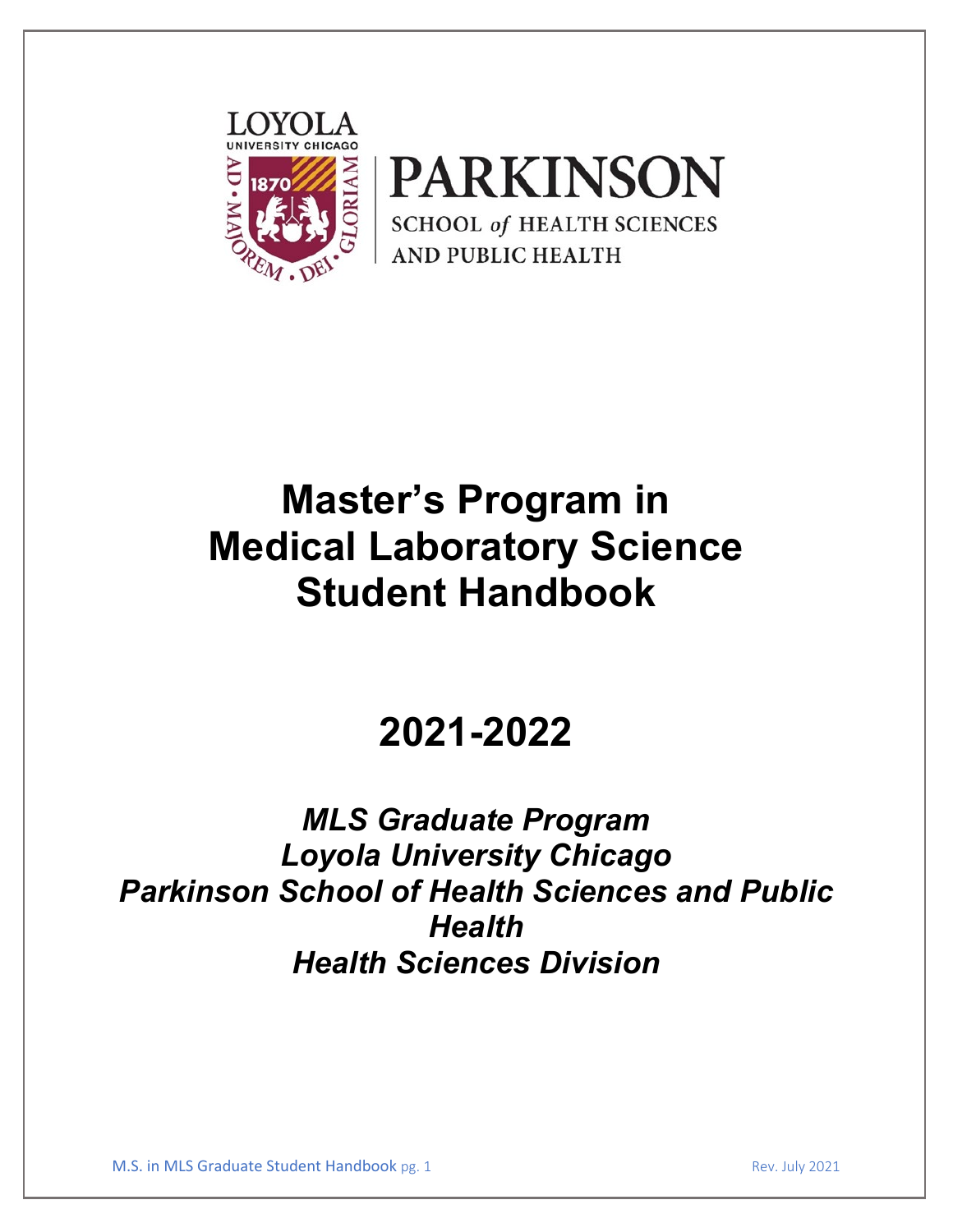# **Preface**

Greetings! We are excited that you have chosen to study Medical Laboratory Science with us. The medical laboratory scientist has diverse and multi-level functions in the principles, methodologies and performance of assays; problem-solving; troubleshooting techniques; interpretation and evaluation of clinical procedures and results; statistical approaches to data evaluation; principles and practices of quality assurance/quality improvement; and continuous assessment of laboratory services. This leadershiporiented master's program will provide you with opportunities to discover the vast discipline of Laboratory Medicine.

During your time with us, you will learn to perform, develop, evaluate, correlate and assure accuracy and validity of laboratory information directly collaborating in the diagnosis and treatment of patients. We will work hard to refresh and expand your ability to relate to people, execute calm and reasoned judgment and demonstrate a deep commitment to patient-care. The communication skills you will learn shall not only extend to consultative interactions with other members of the healthcare team, but customer service and patient education representatives as well.

At the end of your journey, you will have successfully acquired the academic, ethical and moral attitudes and principles that are necessary for gaining and maintaining the confidence of patients and your professional associates in this high-energy medical field. It is my hope that you find your journey through Loyola's Master's Program in Medical Laboratory Science intellectually challenging, fulfilling, and productive.

Best wishes,

Oscillations MDAND

Kamran Mirza, M.D., Ph.D., MLS(ASCP)<sup>CM</sup> Assistant Professor, Pathology & Laboratory Medicine and Medical Education Graduate Program Director, M.S. degree program in Medical Laboratory Science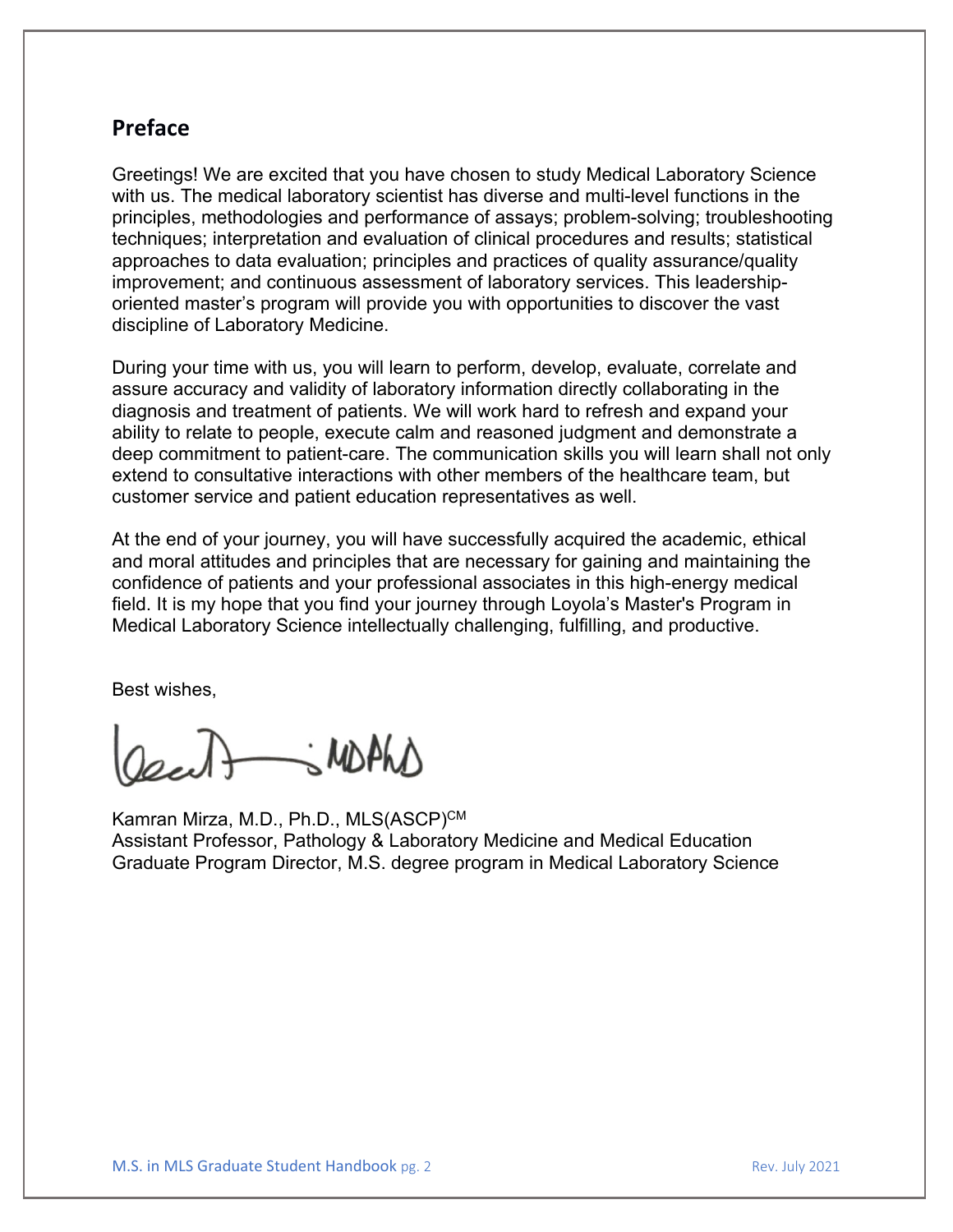# **Purpose of the Handbook**

In this handbook, you will find all the information to get you from orientation to graduation. It provides the basics about tuition, fees and online payments as well as information concerning capstone progression and other important educational milestones.

Please retain a copy of this handbook to serve as a reference and guideline in your progress towards your Master's degree in the Program of Medical Laboratory Science.

This handbook contains information both necessary and helpful to Master's level graduate students, pertaining to academic requirements, Parkinson School policies, facilities and activities.

The information presented here supplements that found in the Loyola University Chicago Parkinson School Student Handbook. It is not intended to be definitive, since changes in your graduate program may occur, and interpretation of regulations may require decisions by the Graduate Program Director or the faculty.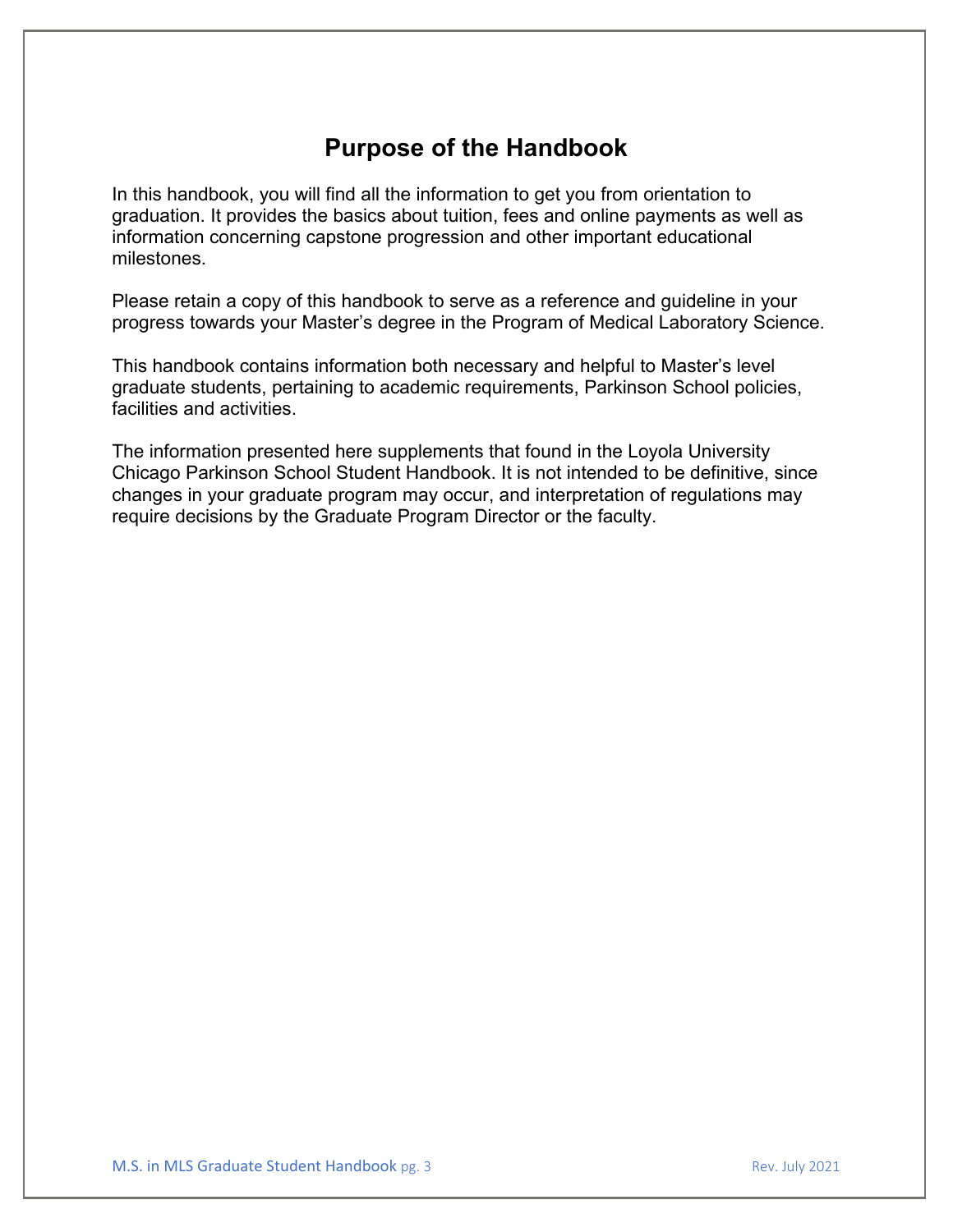# **Table of Contents**

# **Section 1: Master's Program in Medical Laboratory Science and Graduate School Policies** Overall Goals and Competencies 6 Location of M.S. in MLS program 7 Loyola University Chicago Graduate School 7 Clinical Affiliates 8 Admission Criteria **612 September 10 Admission Criteria** 9-10 Accreditation 11 MLS Graduate Program Administration and Faculty 12-13 Required Coursework 14-15 Clinical Rotations/Professional Practice 16-18 Capstone Requirements 18-20 Medical Laboratory Science Program Outcomes 20 **Section 2: Academic Policies and Guidelines 21** Academic Integrity 21-23 Grades 24-26 Examinations 26 Incomplete Coursework 26-27 Withdrawal from Courses 27 Probationary Status 27-28 Dismissal from Program 28 Grievance Policy **28-29**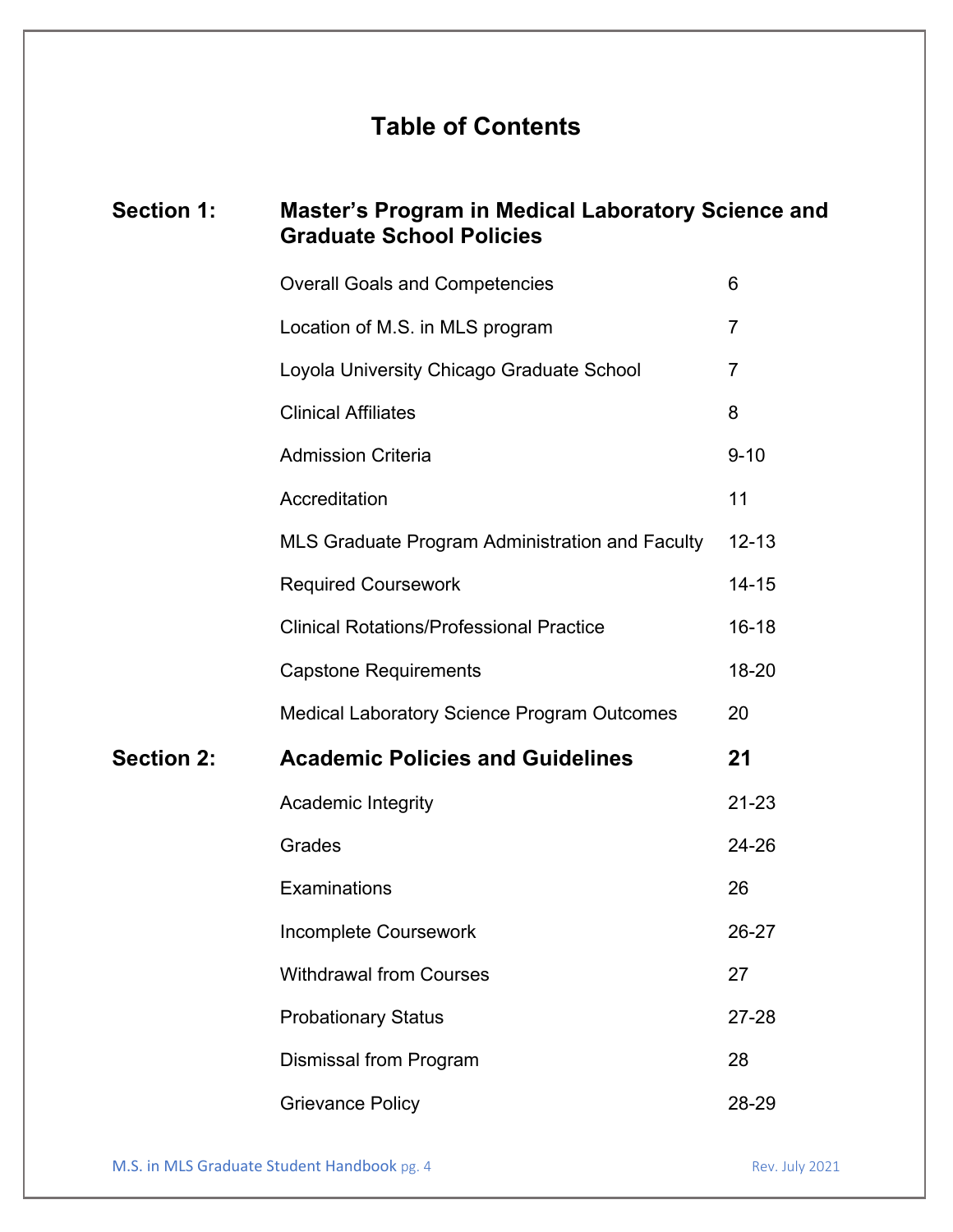|                   | <b>Graduation and Degree Conferral</b>        | 29-30     |
|-------------------|-----------------------------------------------|-----------|
|                   | Vacation and Leave of Absence Policies        | 30-31     |
|                   | <b>Teach Out Plan for Closures</b>            | $31 - 32$ |
| <b>Section 3:</b> | <b>Administrative Information</b>             | 33        |
|                   | <b>Fees and Financial Aid</b>                 | 33-35     |
|                   | <b>Student ID/Parking</b>                     | 35        |
|                   | <b>Student Health and Counseling Services</b> | 36-38     |
|                   | Loyola Center for Health and Fitness          | 38        |
|                   | Housing                                       | 38        |
|                   | Loyola University Health Science Library      | 39        |
|                   | <b>Laboratory Safety</b>                      | 39        |
|                   | Information for International Students        | 40-41     |
| <b>Section 3:</b> | <b>Student Academic Life</b>                  | 41        |
|                   | <b>Parkinson School Student Committees</b>    | 40        |
|                   | Parkinson Evening of Excellence               | 41        |
|                   | Professional and Responsible Conduct          | 41-43     |
|                   | <b>MLS Essential Functions Agreement</b>      | 44        |
|                   | Acknowledgement of Agreement                  | 45        |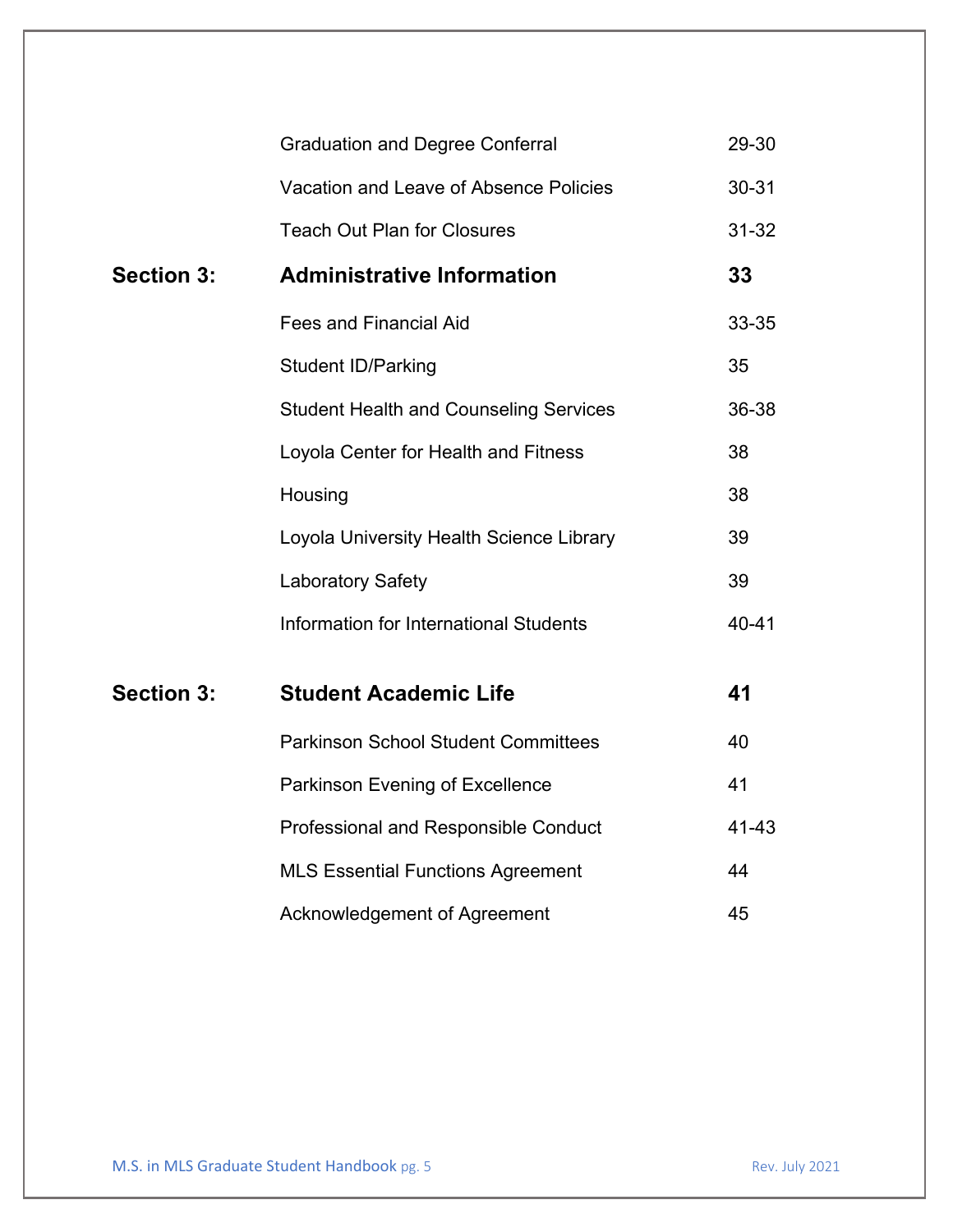# **Medical Laboratory Science Program Description and Graduate School Policies**

# **Overall Goals and Competencies**

The goal of the Master's in Medical Laboratory Science program is to prepare you for a professional career in a facet of Medical Laboratory Science through the acquisition of a clinically relevant base of scientific knowledge, the development of critical thinking skills, and a set of methodological tools to assimilate accurate and valid diagnostic information with disease states.

You will learn to search the scientific literature and data repositories, and to evaluate and select the relevant information from these sources. You will also learn to communicate clearly with medical colleagues, scientific peers, patients and with the public. The training process is mentored by certified medical laboratory scientists and pathology faculty, with the ultimate goal of students becoming eligible for certification as medical laboratory scientists.

The Master's degree is conferred after demonstrating certain competencies:

- 1) Acquisition of general and applied knowledge base in the major fields of medical laboratory science.
- 2) Acquisition of oral and written communication skills sufficient to serve the needs of patients, the health care team, scientific peers and the general public.
- 3) Skills to tackle bioethical issues in advanced clinical practice and research
- 4) Adequate knowledge and background experience to qualify for and pass national certification examinations
- 5) Competency needed to work as a medical laboratory scientist
- 6) Leadership abilities to help guide the changing landscape of healthcare.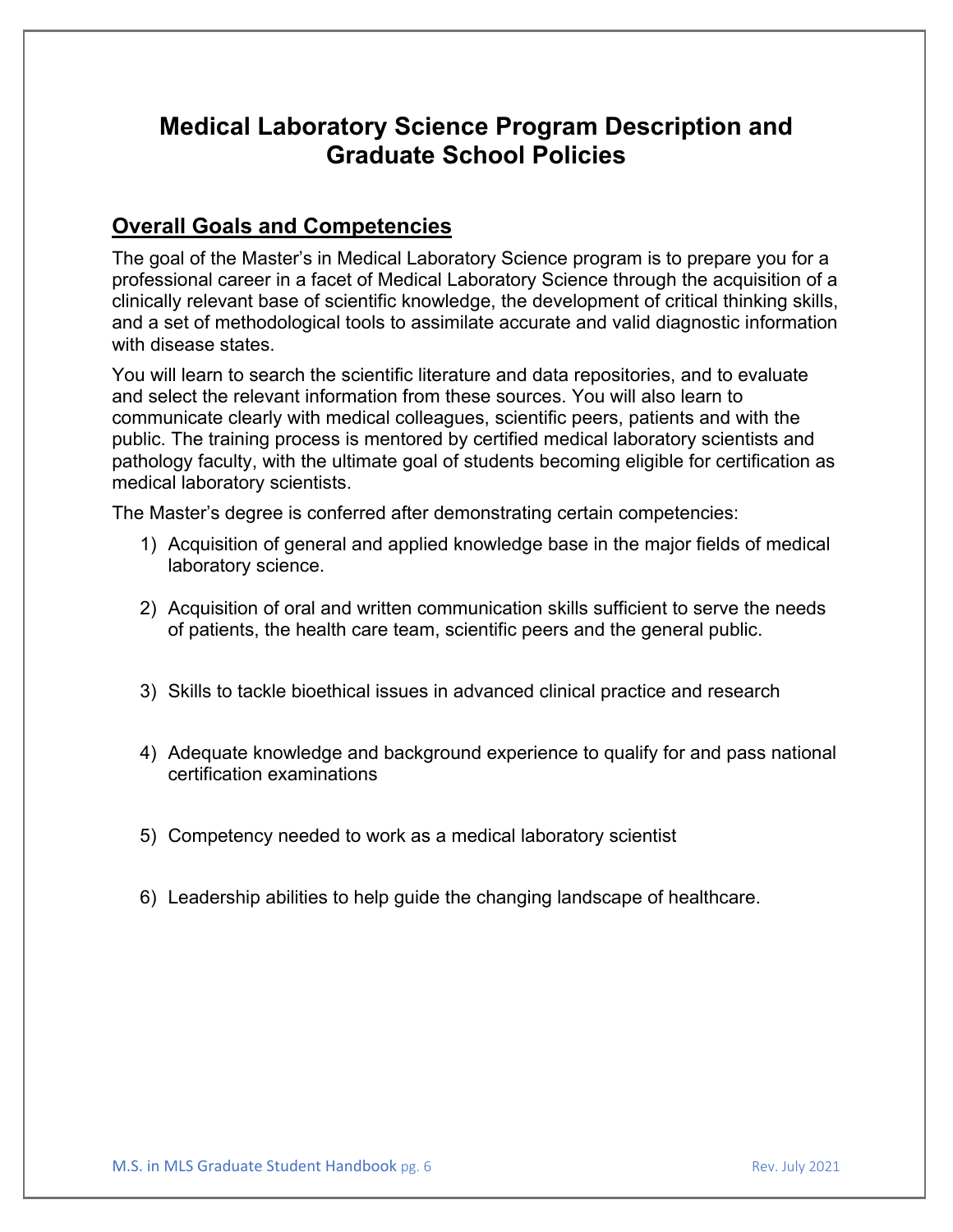# **Location**

The Masters of Science in Medical Laboratory Science program is physically located on Health Science Campus (HSC) of Loyola University Chicago and within the Parkinson School of Health Sciences and Public Health. The Maywood campus is a 61-acre academic and medical center in the western suburbs of Chicago. It is 13 miles west from the Chicago Loop and 8 miles east of Oak Brook. The Loyola University Medical Center is one of the leading medical research and teaching institutions in the nation. The Health Sciences Campus is home to more than 600 medical students and majority of health sciences graduate-level classes. Established in 1962 in Maywood, Illinois, as the medical center campus, it was renamed the Health Sciences Campus in 2011 after the consolidation of Loyola University Health System with Trinity Health.

The Loyola University Medical Center is adjacent to our Health Sciences Campus and our faculty members often have clinical appointments at the Loyola University Health System. This strong partnership helps provide our students with relevant and up-to-date techniques, practices, and methods. The Loyola University Medical Center is one of the leading medical research and teaching institutions in the nation.

# **Parkinson School of Health Sciences and Public Health Mission**

Parkinson School of Health Sciences and Public Health advances knowledge through innovative research, educates students to become successful health professionals, and inspires a vigorous commitment to service. Students, faculty and staff are immersed in a collaborative, interdisciplinary environment committed to social justice in the Jesuit tradition.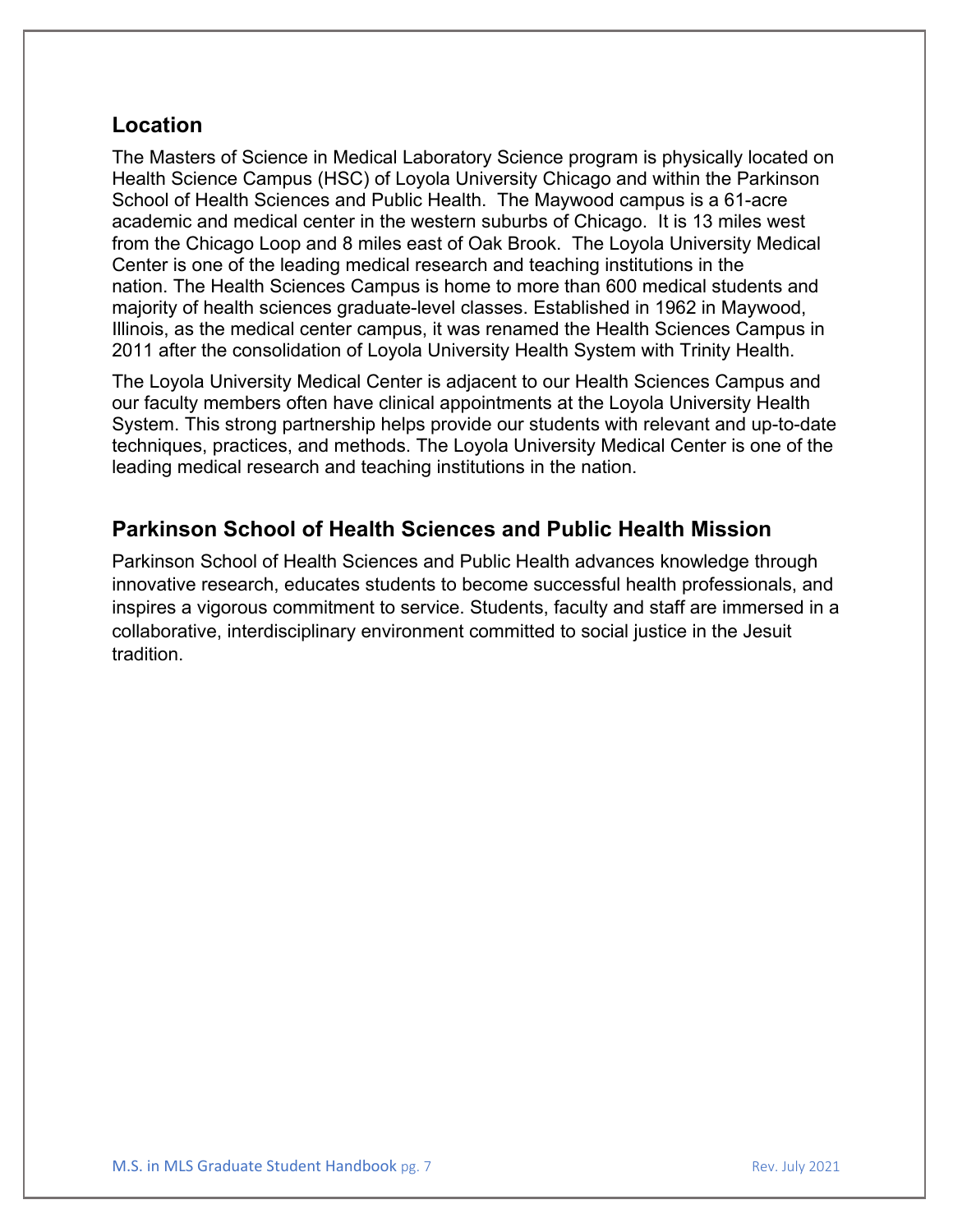# **Clinical Affiliates**

Loyola University Medical Center 2160 S 1st Ave, Maywood, IL 60153 559-bed academic medical center

Gottlieb Memorial Hospital 701 W North Ave, Melrose Park, IL 60160 255 licensed beds

#### Alverno Clinical Laboratories

2434 Interstate Plaza Dr. Hammond, Indiana 46324 Over 30 laboratories across Illinois and Indiana

# OSF Little Company of Mary Medical Center

2800 W 95<sup>th</sup> St, Evergreen Park, IL 60805 244 staffed beds

#### University of Chicago Medical Center

5841 S. Maryland Ave, Chicago, IL 60637 811-bed academic medical center

**Silver Cross Hospital** 1900 Silver Cross Blvd, New Lenox, IL 60451 316 licensed beds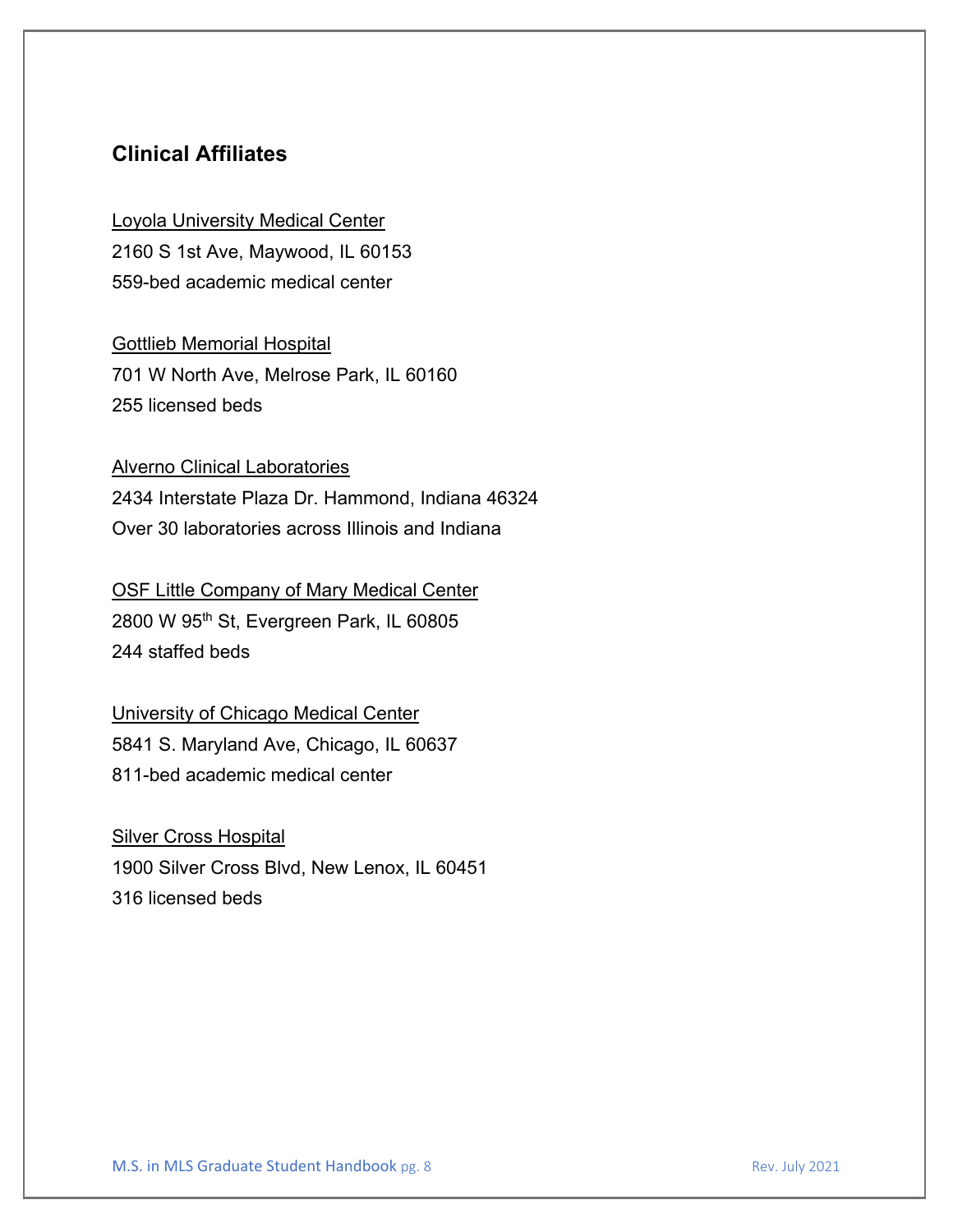# **Admission to the M.S. in Medical Laboratory Science Program**

Admission to the M.S. in MLS program requires fulfillment of the following:

- A completed application for graduate admission to Loyola University **Chicago**
- A bachelor degree from an accredited institution prior to matriculation
- Submission of all official collegiate transcripts
- Completion of the following pre-requisites:
	- o 16 semester hours (or 24 quarter hours) of biological science with laboratory, including one semester of microbiology
	- o 16 semester hours (or 24 quarter hours) of chemistry with laboratory including one semester in organic or biochemistry
	- $\circ$  3 semester hours (4 quarter hours) of mathematics
- Minimum overall GPA of 3.0 out of 4.0
- Three letters of recommendation
- A personal statement of purpose
- Verification of Essential Functions Agreement

\*\* International Applicants must submit TOEFL or IELTS official score reports and a foreign credential report from ECE indicating successful completion of general requirements.

#### **If all criteria above are satisfied, students will be invited to a virtual or physical interview**

The Master of Science in Medical Laboratory Science program is committed to reviewing all applications received in their entirety and admission decisions are made based on a comprehensive review of application materials.

Loyola University Chicago admits students without regard to their race, color, sex, age, national or ethnic origin, religion, sexual orientation, ancestry, military discharge or status, marital status, parental status, or any other protected status. Otherwise qualified persons are not subject to discrimination on the basis of disability.

#### **Deferred Matriculation**

Accepted students who wish to defer matriculation to a subsequent term must receive approval from the Dean. Admitted students may request deferral for one year. If the student does not enroll after one year, they must re-apply to the program. If approval is granted, the student will enter the Master's program under the program requirements for the term of matriculation, rather than the initial terms of acceptance.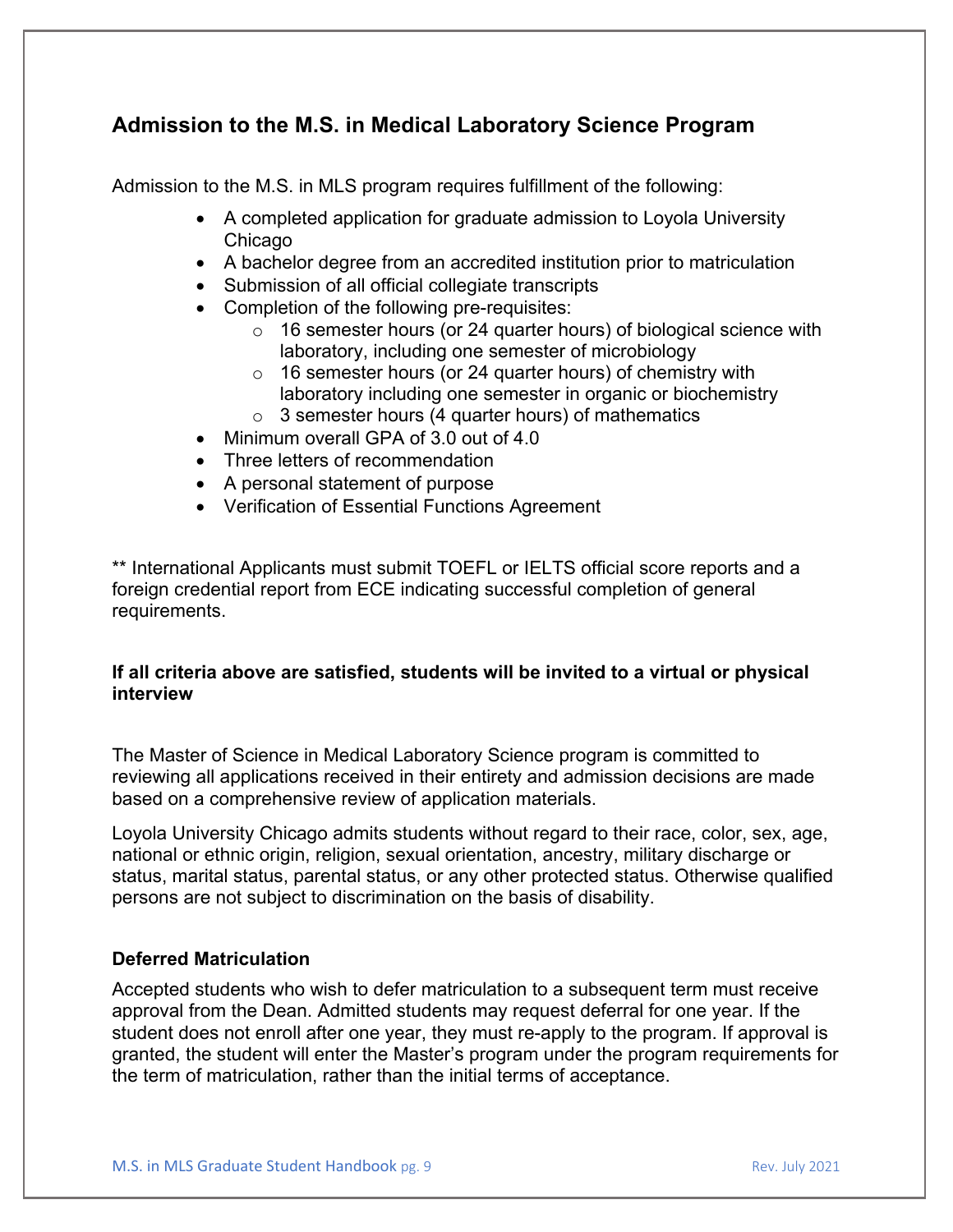# **Essential Functions of a M.S. in MLS student**

Essential Functions are the non-academic qualities a student must possess in order to fulfill the essential requirements for being a Medical Laboratory Scientist. These functions include:

1. Communication

Students are able to competently and confidently communicate in English verbally and in writing relating to consultative interactions with members of the healthcare team, external relations, customer service and patient education. Students must be able to comprehend instructions orally or in writing.

#### 2. Vision

Students possess visual acuity with or without correction to detect and identify specimens and targets macroscopically and microscopically, read procedures, charts, and result printouts. Students must have the ability to distinguish differences in color intensity, shape, consistency, and depth needed to properly categorize and aliquot samples.

#### 3. Dexterity

Students are capable of fine and gross motor skills and hand-eye coordination needed to process and analyze samples, pipet without contamination, and trouble shoot instrumentation.

#### 4. Physical Requirements

Students are able to carry up to 20lbs, ability to bend and stoop to reach lower level components and interior portions of instrumentation. Can handle prolonged sitting or standing as necessary for each discipline and freely maneuver in a clinical setting.

#### 5. Cognitive Functions

Students will demonstrate sound intellect and must be able to read, understand, analyze, synthesize, and implement information from scientific sources. Utilize critical thinking skills to analyze laboratory results in relation to disease states and identify potential causes of error.

#### 6. Professional Skills

Students must be able to demonstrate the ability to relate to people, a capacity for calm and reasoned judgment and a demonstration of commitment to the patient results. Students must hold sound psychological health and emotional stability, even under periods of stress. Ability to work independently or as part of a team, demonstrate time management skills, follow instructions, and multitask as needed.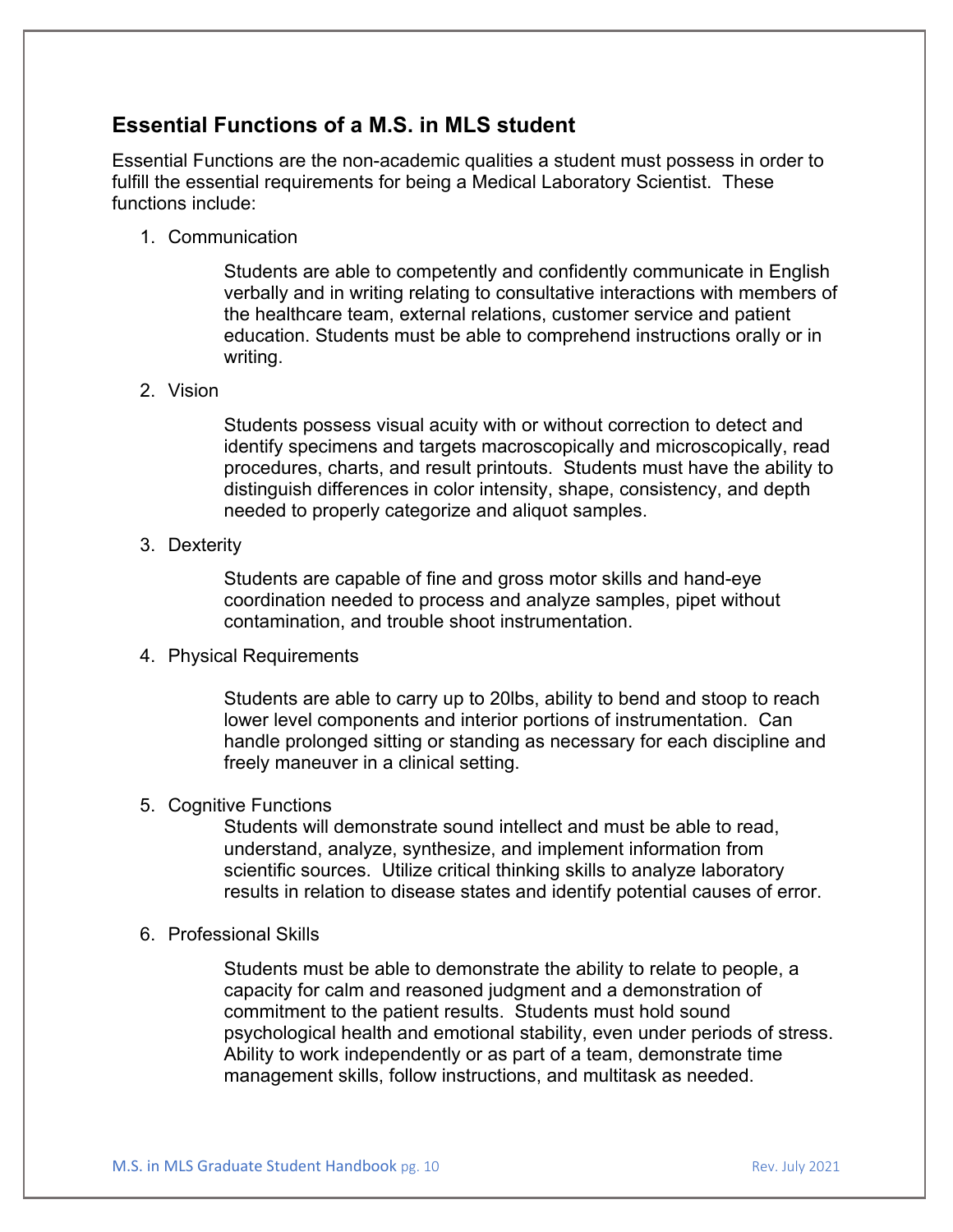# **Accreditation**

The Master of Science in Medical Laboratory Science at Loyola University Chicago is accredited by the National Accrediting Agency for Clinical Laboratory Sciences (NAACLS).

NAACLS can be contacted at:

info@naacls.org

-OR-

National Accrediting Agency for Clinical Laboratory Sciences

5600 N. River Road, Suite 720 Rosemont, IL 60018

(773) 714 8880

[www.naacls.org](http://www.naacls.org/)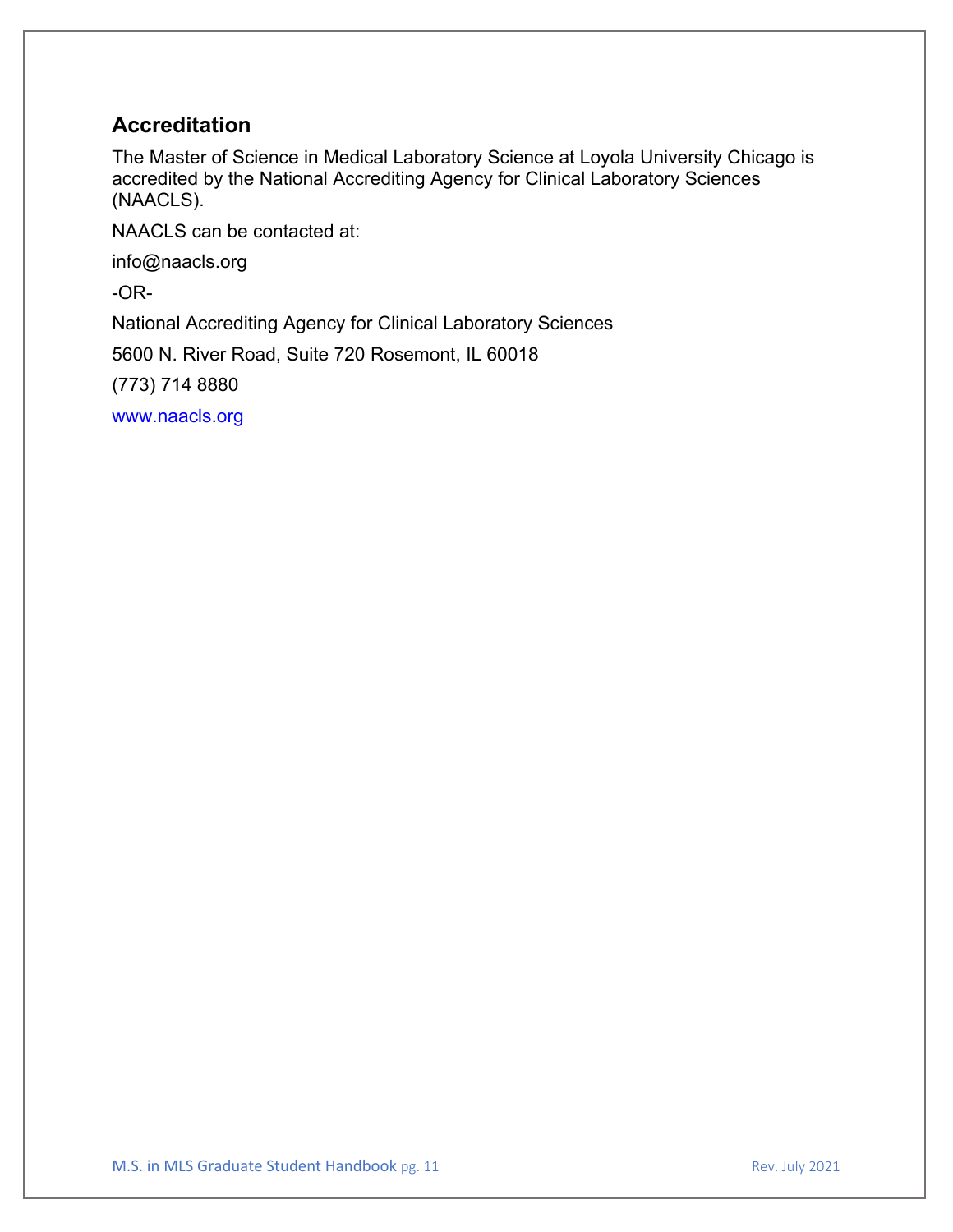# **Medical Laboratory Science Graduate Program Director and Manager**

During your M.S. in MLS study, the *Medical Laboratory Science Graduate Program Director and Manager* will serve as your primary academic advisors. The program manager will monitor your academic performance and help you facilitate selection of a capstone experience and completion of the capstone project.

The Medical Laboratory Science Program Director will review academic progress each semester and be the point of reference for violations of program policies. The Program Director assists the student who encounters problems that interfere with successful progression in the academic program, and makes appropriate decisions that will facilitate academic progression. This may include recommending a LOA, reducing course load, etc.

*The Medical Laboratory Science Graduate Program Director's Office is located on the 2nd floor of the EMS building, room 2234.*

### **Program Administration and Faculty**

Program Director: **Kamran M. Mirza, MD PhD FCAP FASCP MLS(ASCP)CM** Program Manager: **Kristen Pesavento, MA, MLS(ASCP)CM** Program Assistant: **Julie Huynh**, **MLS(ASCP)CM**

#### *List of faculty:*

#### **Kamran M. Mirza, MD, PhD, MLS(ASCP)CM**

Assistant Professor of Pathology and Laboratory Medicine, Medical Education and Applied Health Sciences Course Director: Hematology and Immunology Teaching responsibilities: MLS 410, MLS 450

#### **Kristen Pesavento, MA, MLS(ASCP)**

Program Manager, Academic and Administrative Affairs Instructor, Applied Health Sciences Course Director: Laboratory Fundamentals, Urinalysis and Body Fluids, Molecular Diagnostics, Laboratory Leadership Series, Parasitology and Mycology; Co-course director for Bacteriology and Virology Teaching responsibilities: MLS 401, MLS 410, MLS 415, MLS 450, MLS 470, MLS 460,

MLS 420, MLS 465, MLS 466, MLS 467, MLS 475, MLS 490, MLS 495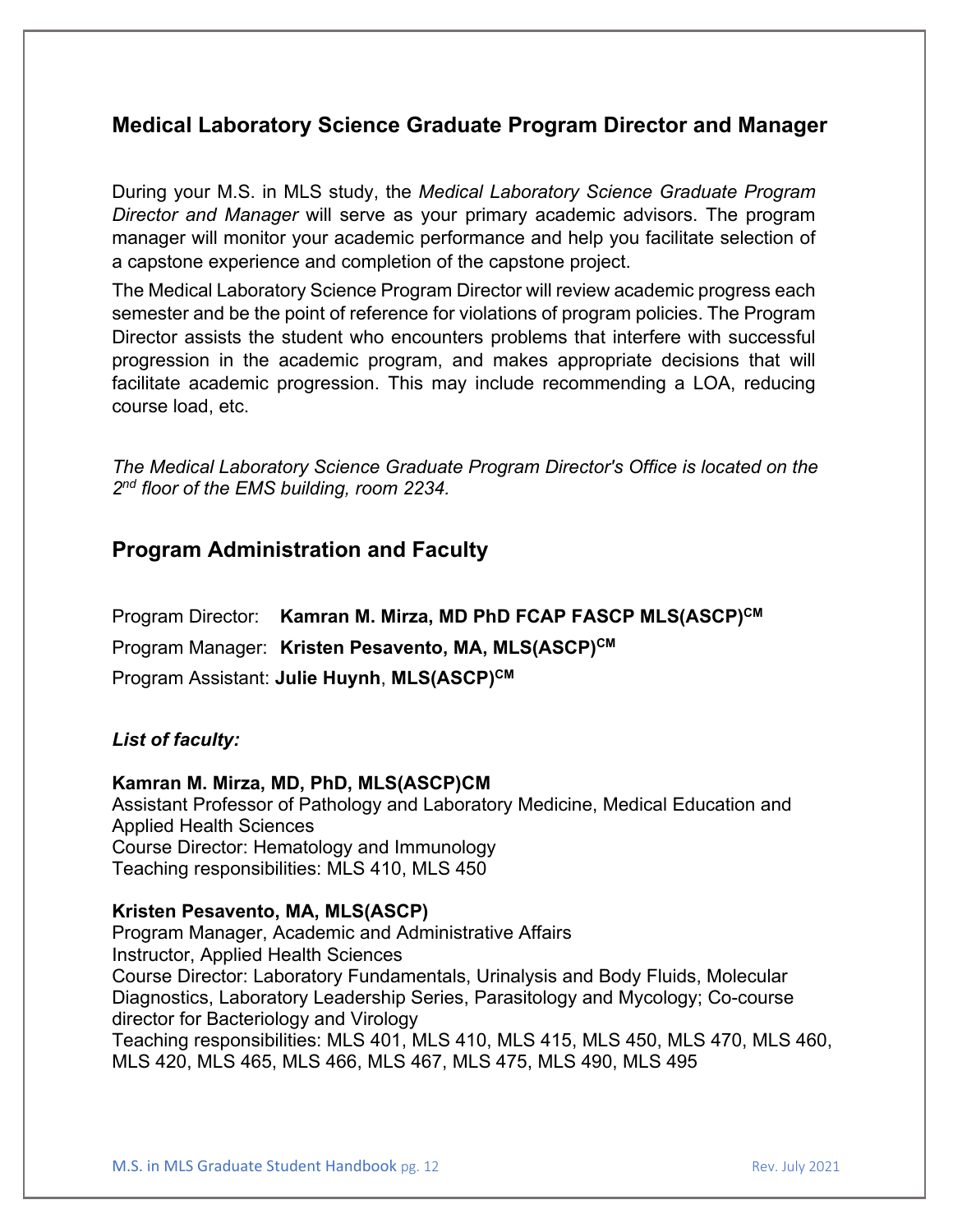#### **Stephen Kahn, PhD**

Professor of Pathology -Clinical Pathology/Chemistry Teaching responsibilities: MLS 430, MLS 440

#### **Jack Maggiore, PhD, MT(ASCP)**

Assistant Professor of Pathology - Clinical Pathology/Chemistry Teaching responsibilities: MLS 430, MLS 440

#### **Kristina Gvozdjan, MD**

Assistant Professor of Pathology/Blood Banking and Transfusion Medicine Teaching responsibilities: MLS 460

#### **Jeanine Walenga, PhD, MT (ASCP)**

Professor, CV Surgery, Pathology, and Physiology Course Director: MLS 455-Hemostasis

#### **Amanda Harrington, PhD**

Associate Professor of Pathology - Microbiology Course Director: MLS 470, MLS 475

#### **Sarahgin Dumaraog, MS, MLS(ASCP)**

**Instructor** Courses: MLS 410

#### **Staff:**

#### **Julie Huynh**, **MLS(ASCP)CM**

MLS Program Assistant, Staff member Teaching responsibilities: Laboratory set-up and assistance for: MLS 450, MLS 460

#### **MLS Advisory Board**

Dr. Kamran M. Mirza, LUMC-LUC MLS Program Director Kristen Pesavento, LUC-LUC MLS Program Manager and Faculty Kate Bernhardt, LabCorp- Lab Manager (Community Affiliation) Dr. Jeanine Walenga, LUC faculty, LUMC Hemostasis Director (Clinical/Academic Affiliation) Alex Wambold, MLS (ASCP), Gottlieb Laboratory Manager (Clinical Affiliate) Alan Hoffstadter, MT-Instructor of Blood Bank serving LUC, Rush, and Hines VA MLS programs (Practicing MLS education expert) Alisha Gorzelinik, M.Ed, Coordinator for Alverno Laboratories (Clinical Affiliate) Jennifer Raines, MT(ASCP), OSF Little Company of Mary Manager (Clinical Affiliate) Krzysztof Mikrut, MT(ASCP), University of Chicago Laboratory Manager (Clinical Affiliate) Michelle Fennell, MT(ASCP), Silver Cross Hospital Director of Laboratory Service (Clinical Affiliate)

Jennifer Snowden, MLS(ASCP), LUMC Quality Director (Clinical Affiliate)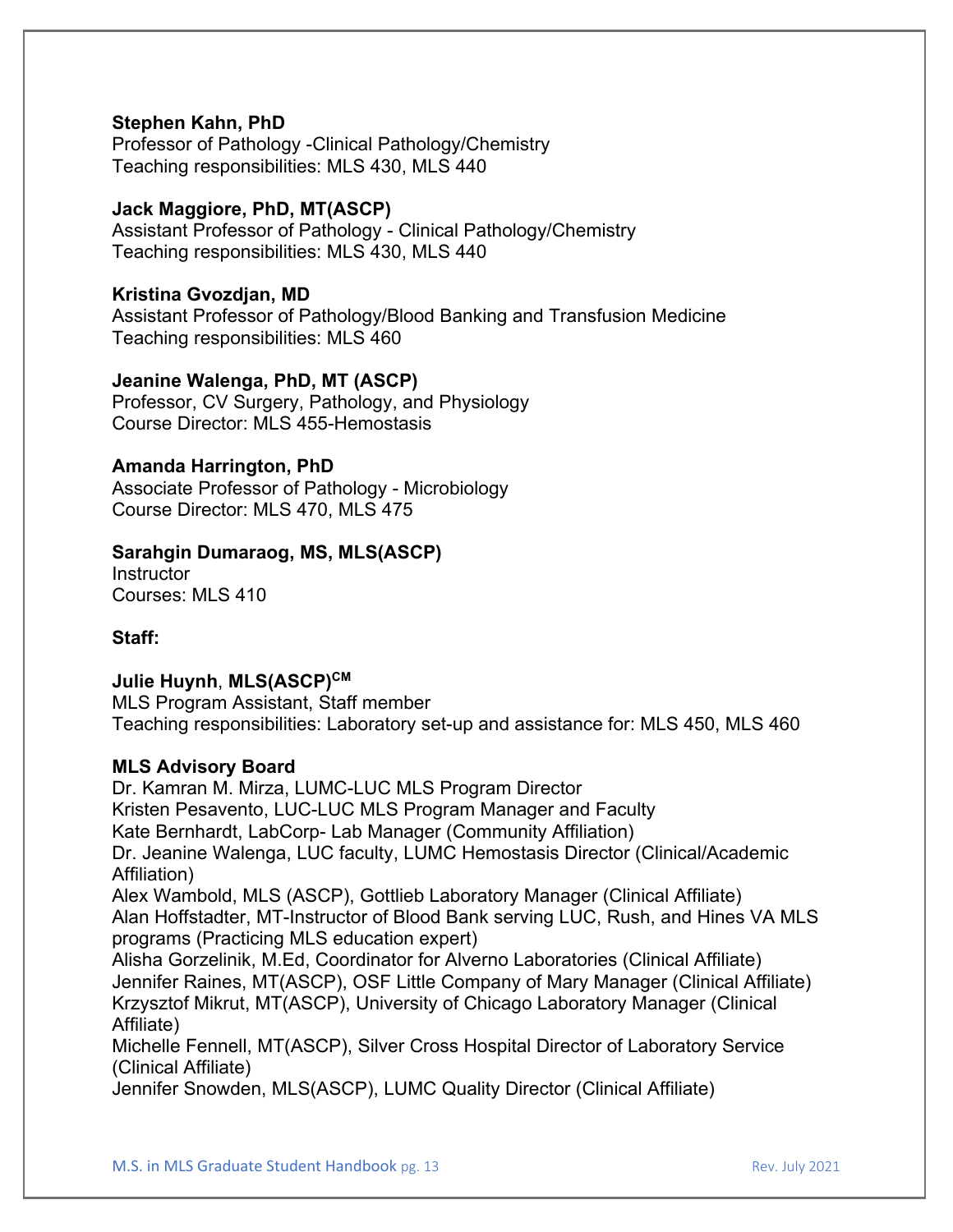# **Required Coursework**

The minimum number of credit hours you will need to fulfill the requirements for a *Master of Science in Medical Laboratory Science* is 52 credit hours over the course of 22 months.

#### **Semester 1 (Fall-13 credit hours)**

Laboratory Fundamentals (MLS 401, 2h) Clinical Chemistry I (MLS 430, 3h) Hematology (MLS 450, 4h) Clinical Immunology (MLS 410, 2h) Urinalysis and Body Fluid Analysis (MLS 415, 2h)

#### **Semester 2 (Spring- 13 credit hours)**

Clinical Chemistry II (MLS 440, 2h) Bacteriology and Virology (MLS 470, 5h) Immunohematology (MLS 460, 5h) Laboratory Leadership I (MLS 465, 1h)

#### **Semester 3 (Summer-7 credit hours)**

Molecular (MLS 420, 2h) Hemostasis (MLS 455, 2h) Parasitology and Mycology (MLS 475, 2h) Laboratory Leadership II-Laboratory Financial Management (MLS 466, 1h)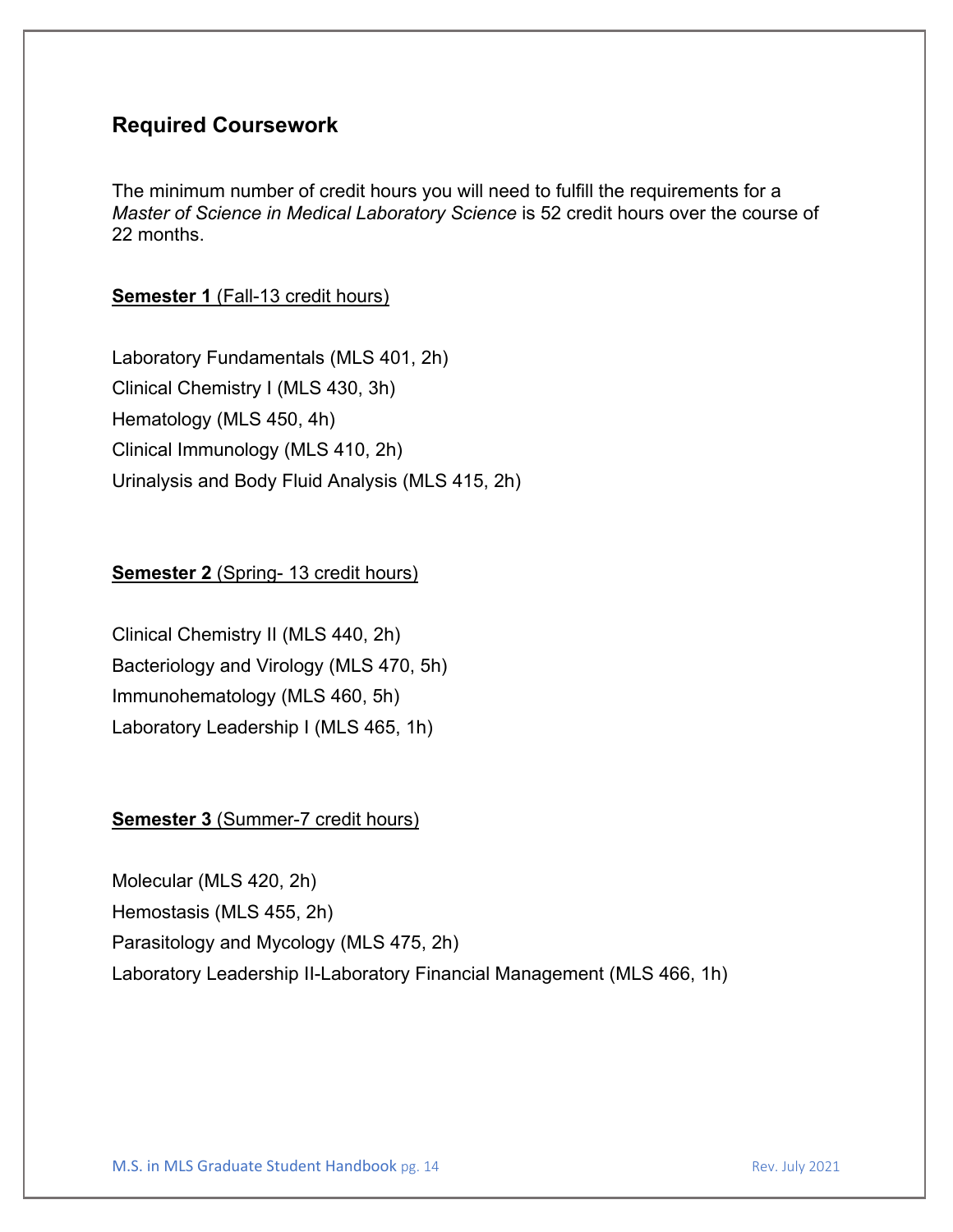#### **Semester 4 (Fall-10 credit hours)**

Clinical Rotations (10 h) including the following: Professional Practice-Hematology (MLS 481, 3h) Professional Practice-Chemistry (MLS 482, 3h) Professional Practice-Immunohematology (MLS 483, 3h) Professional Practice-Hemostasis and Body Fluids (MLS 484, 1h)

#### **Semester 5** (Spring- 9 credit hours)

Clinical Rotations (4h) including the following: Professional Practice-Microbiology (MLS 485, 3h) Professional Practice-Special Topics (MLS 486, 1h) Laboratory Leadership III (MLS 467, 1h) MLS Educational Practice and Review (MLS 490, 2h) Medical Laboratory Science Capstone (MLS 495, 2h- may be repeated)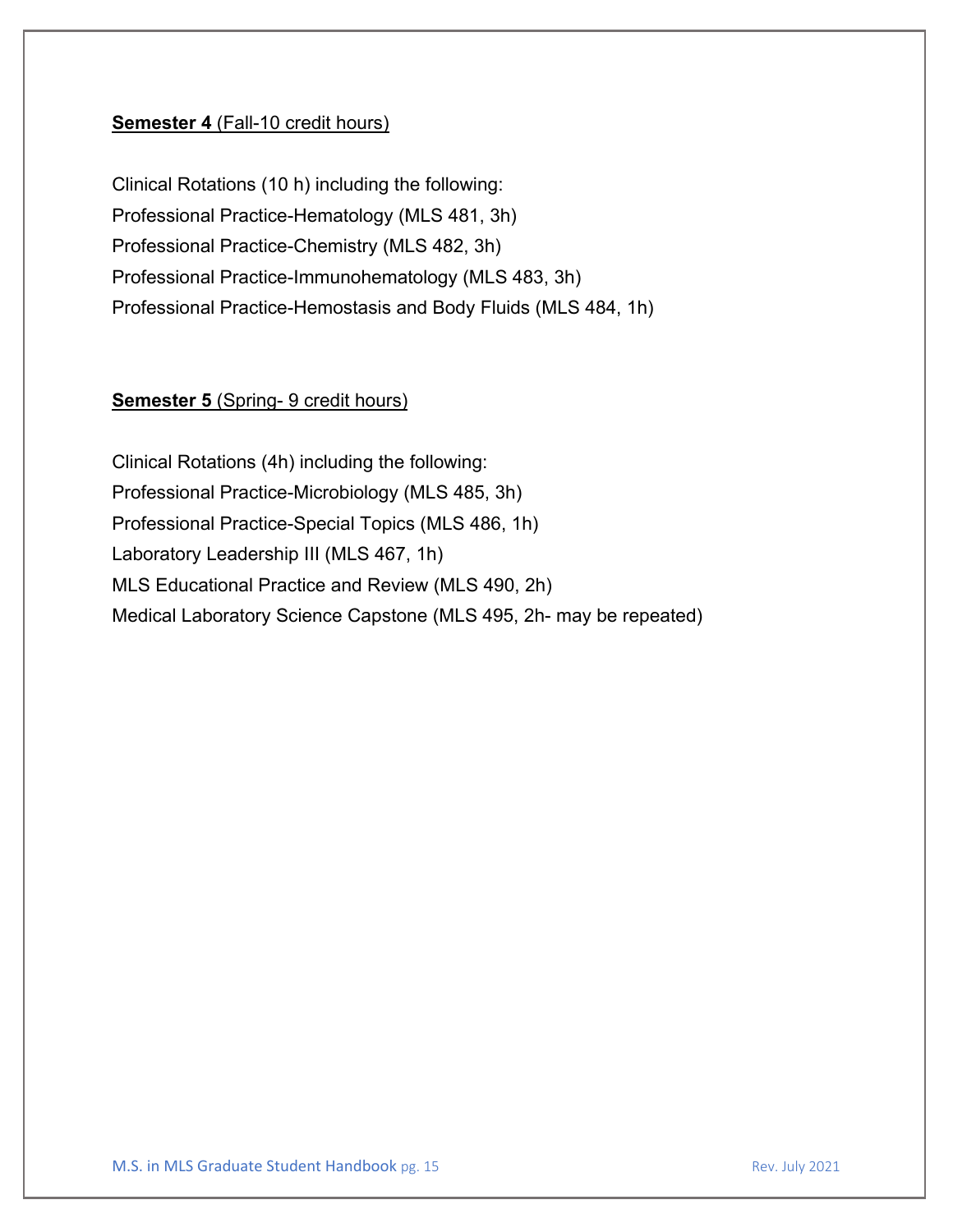# **Clinical Rotations/ Professional Practice**

During the fourth and fifth semesters, you will be fully immersed in clinical rotations through all areas of the medical laboratory at an affiliated medical center. Students will be expected to report to their assigned clinical site Monday through Friday, for periods of time not to exceed 8.5 consecutive hours in the laboratory per day (8 hours work, plus 30-minute lunch) within the hours of 6am to 5:30 pm. During this time students will put the didactic information gained from courses in the first year of the program into professional use.

#### *Clinical Affiliation Agreements*

An executed Clinical Affiliation agreement between Loyola University Chicago and the clinical agency is a requirement of every student's clinical practicum or internship placement. In consultation with their Program Director, students may seek a clinical preceptor who is employed by a site not currently affiliated with Loyola University Chicago. In these cases, students complete the form titled "Information Worksheet for New Clinical Preceptors and Sites" which can be found in the Sakai site "Information for MS and Certificate Students". Because this process can take a considerable amount of time, students must submit this completed form to their respective Program Director at least 6 months prior to the clinical rotation.

#### *Assignment of Clinical Location*

Rotation assignments will be determined by the Medical Laboratory Science Graduate Program Director and Program Manager.

In cases where the number of clinical students override the number of clinical sites, students will be placed into clinical sites based on parameters set forth by the Medical Laboratory Science program.

Parameters include:

- Student's current GPA
- Proximity of the student's residence to the clinical site

A group of medical laboratory science program faculty members will use the parameters listed to determine which students will be assigned to the available clinical sites.

#### *Scheduled Rotation Time Off*

Exact days of holidays and breaks will be as reported to students by the administration of the Medical Laboratory Science program on a yearly basis (Observed days off: Labor Day, Thursday and Friday of Thanksgiving, and the designated Loyola University Chicago semester break the end of December through January 1).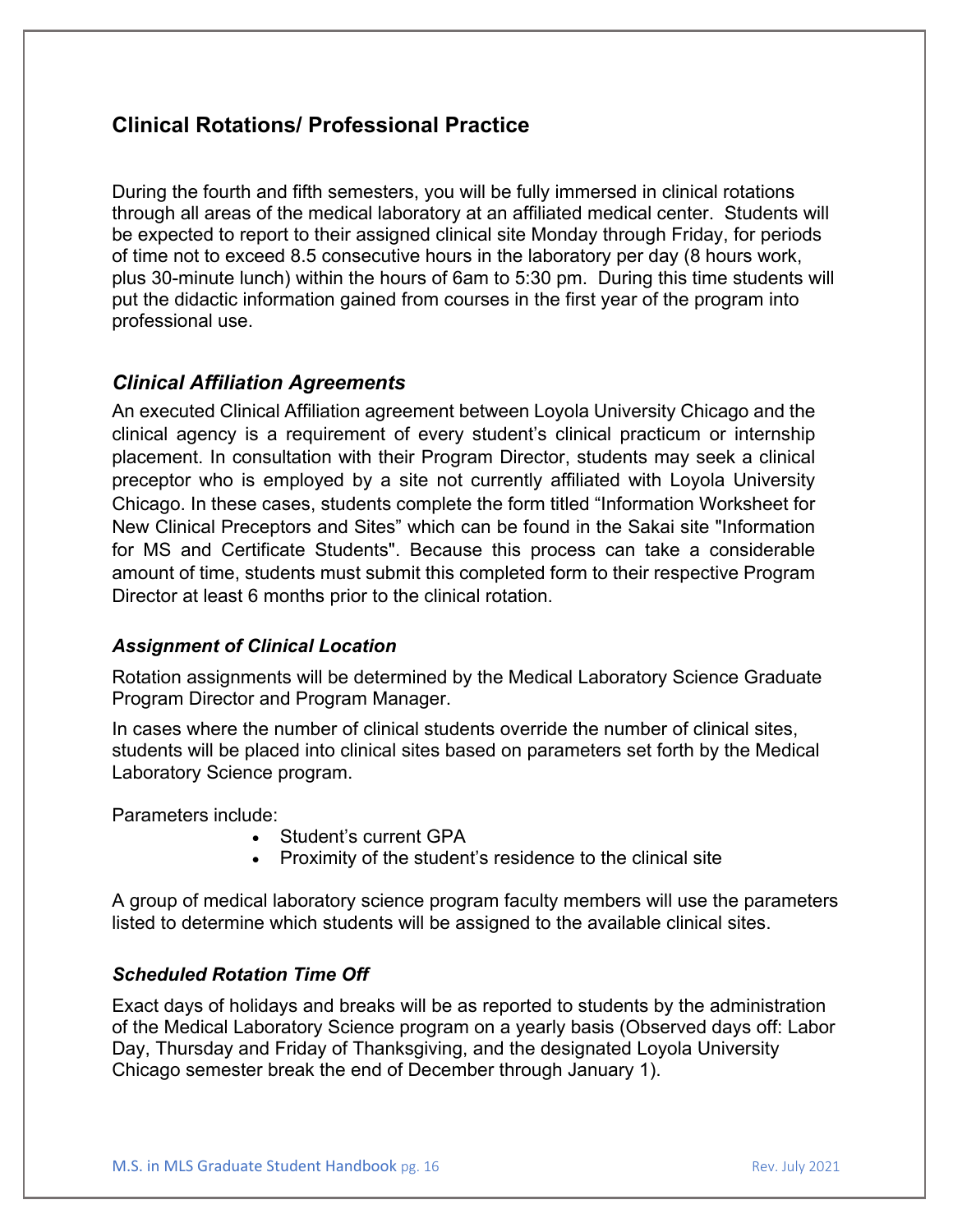#### *Noncompulsory Work*

Students should not engage in noncompulsory work outside of class hours for the clinical affiliate and never should be used as staff replacement.

#### *Dress Code and IDs*

Students must wear closed toed shoes at all times and adhere to the dress code policy of their clinical practicum site.

### *Professional and Safe Behavior in Clinical Practice*

Students are expected to maintain professional behavior at all times while participating in the Parkinson School programs and clinical practice. Consistent with the mission of the Parkinson School mission, respect for clients, faculty, staff, and student colleagues is expected. Graduate students are expected to display professional behavior, such as honesty, punctuality, maturity, and respectful communication with faculty, preceptors and clients at all times. Unethical or unprofessional behavior may result in disciplinary action to the student, ranging from verbal or written warning, to withdrawal from the clinical setting, or to dismissal from the program.

All graduate students are responsible for implementing safe practice during the supervised practica. A pattern of behavior that demonstrates unsafe clinical practice is cause for removal from the clinical situation or internship and may provide grounds for failing the course and dismissal from the program. A student demonstrating any of the following behaviors and whose pattern of behavior endangers the client, colleague, or self in the practica area may be suspended immediately from the practica site. Documentation describing the behavior is placed in the student's file and the Dean is notified immediately.

#### *Clinical Practice Policies*

It is the students' responsibility to attend all scheduled days in the laboratory. Students will be expected to report to their assigned clinical site Monday through Friday, for periods of time not to exceed 8.5 consecutive hours in the laboratory per day (8 hours work, plus 30-minute lunch) within the hours of 6am to 5:30 pm.

Students may be allowed two days of absence which may be considered excused per course at the discretion of the clinical site. Absences may occur due to illness, death in the family, or other personal reasons. If the absence is planned, the student must inform the clinical site supervisor of absence before it occurs. If a student is ill during his/her professional practice, he/she is expected to inform their clinical affiliate supervisor and the LUC MLS manager of the absence. Absences that occur without notification are considered unexcused.

It is the student's responsibility to make-up any time missed. Make-up days may occur on the weekends or by extending practicum. Scheduling of make-up days will be made on an individual basis by the clinical coordinator at the site. Unexcused and excessive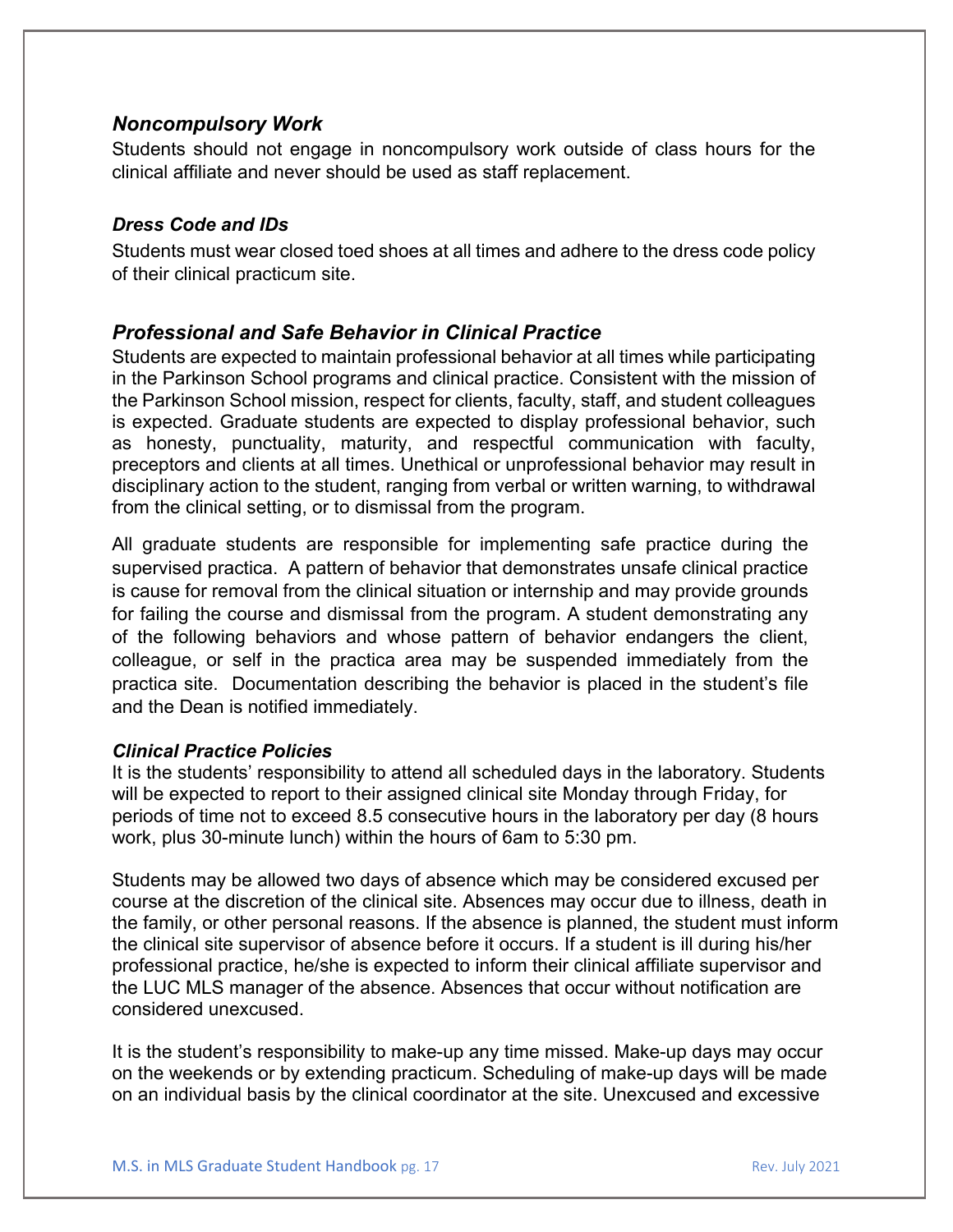absenteeism may result in dismissal from the professional practice site. *The Program is not obligated to find a student an alternate professional practice site should they be dismissed from professional practice for unprofessional conduct.*

Tardiness will be monitored and defined by the policies and procedures of each clinical affiliate. Three tardies equals an unexcused absence. When unexcused absences, tardiness, or excessive absences occur, students will be given a verbal warning regarding his/her conduct. Two unexcused absences warrants the verbal warning. If the student's behavior does not improve (four unexcused absences), a written warning will be issued.

Continual infractions are grounds for dismissal from the practicum and/or the clinical affiliate site. *The Program is not obligated to find a student an alternate professional practice site should they be dismissed from professional practice for unprofessional conduct.* 

#### *Termination of Clinical Affiliation*

If a clinical affiliation is terminated during the course of a student's clinical practicum and they are unable to complete practicums at that location, the MLS Program Director will place students at an alternate clinical affiliate.

Clinical Affiliates are required to allow students in the midst of a practicum to finish the scheduled courses.

# **Capstone Experience**

Students must participate in a Capstone Experience which offers the opportunity for exposure to leadership, research, and higher level analytic functions in areas beyond those of a standard Medical Laboratory Science curriculum. Each student will be assigned an appropriate mentor to help supervise the practicum but it is the responsibility of the student to seek out and obtain a satisfactory field experience that fulfills the program requirements. Choosing the industry and environment in which to participate in this experience is critical and should be completed by the end of your third semester. The experience may be developed within an organization that employs the student but must extend the student's understanding of the field, to refine and add new skills. Thus, the practicum project should not be a part of the student's regular job responsibilities and the practicum supervisor must be different than the student's current job supervisor. Students will engage in an externship or project where they will observe and explore ancillary niche aspects of the field their training as Medical Laboratory Scientists can open for them. Potential experiences include (but are not limited to): Next Generation Sequencing and Bioinformatics, Regulation, Reference testing centers, Research centers and Industry.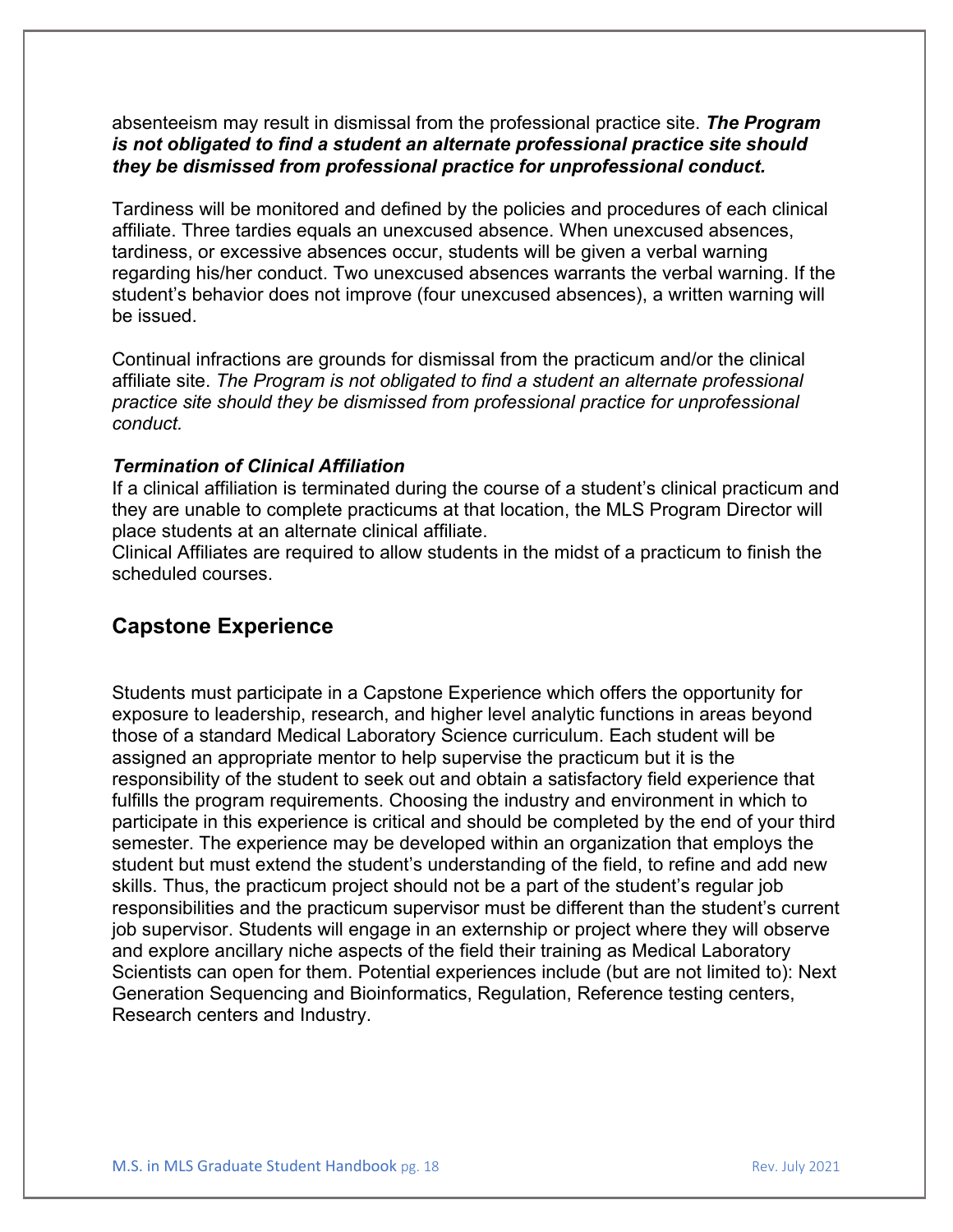# **Capstone Project**

Students will create in a Capstone project to reflect on their capstone experience in the field. The student must demonstrate the capacity to utilize knowledge and make evidence-based decisions regarding laboratory issues, and exhibit leadership, organizational skills, creativity, and effective communication via the written word and verbally. The goal of the M.S. in Medical Laboratory Science Capstone project is to provide students the opportunity to demonstrate knowledge and skills acquired in the academic coursework, professional practice, and their capstone experience. Students must document and communicate specifics of their experience and how it relates to the traditional Medical Laboratory Science curricula.

The summation of the Capstone project will result in a written document as well as an oral presentation of findings.

Reflections on future applications of their MLS education, potential areas of change within their field experience (process improvements), and the necessity for continuing education must all be discussed. Along with the capstone presentation, students are required to submit a synthesis paper and annotated bibliography relative to their work. For any research project proposed, an institutional review board (IRB) must approval may be required depending on the nature of the project. Students should discuss the need for IRB approval with the faculty mentor prior to initiation of the practicum. Students must consider that up to 3 months may be required to obtain IRB approval for a research project.

#### *Written Document*

In partial fulfillment of the Master's degree in Medical Laboratory Science, you must prepare a written document addressing the findings of your capstone experience. You must submit a physical copy of your completed work for critical evaluation to the M.S. in Medical Laboratory Science Administration and your capstone mentor. This committee will have the choice of meeting with you privately to discuss strengths and weaknesses of the submitted document. Your committee may accept your document without revisions or may ask you to revise some or all sections of your document to their satisfaction.

#### *Oral Presentation of Project*

Completion of the Capstone project culminates with a thirty minute minimum presentation of your findings. This presentation should be advertised to all M.S. in MLS students, faculty, administration, and clinical liaisons and will take place before the end of the fifth semester. Failure to complete a capstone experience and successful project will prohibit students from graduating.

#### *Grading*

Capstone Projects are graded on a Pass/No Pass basis.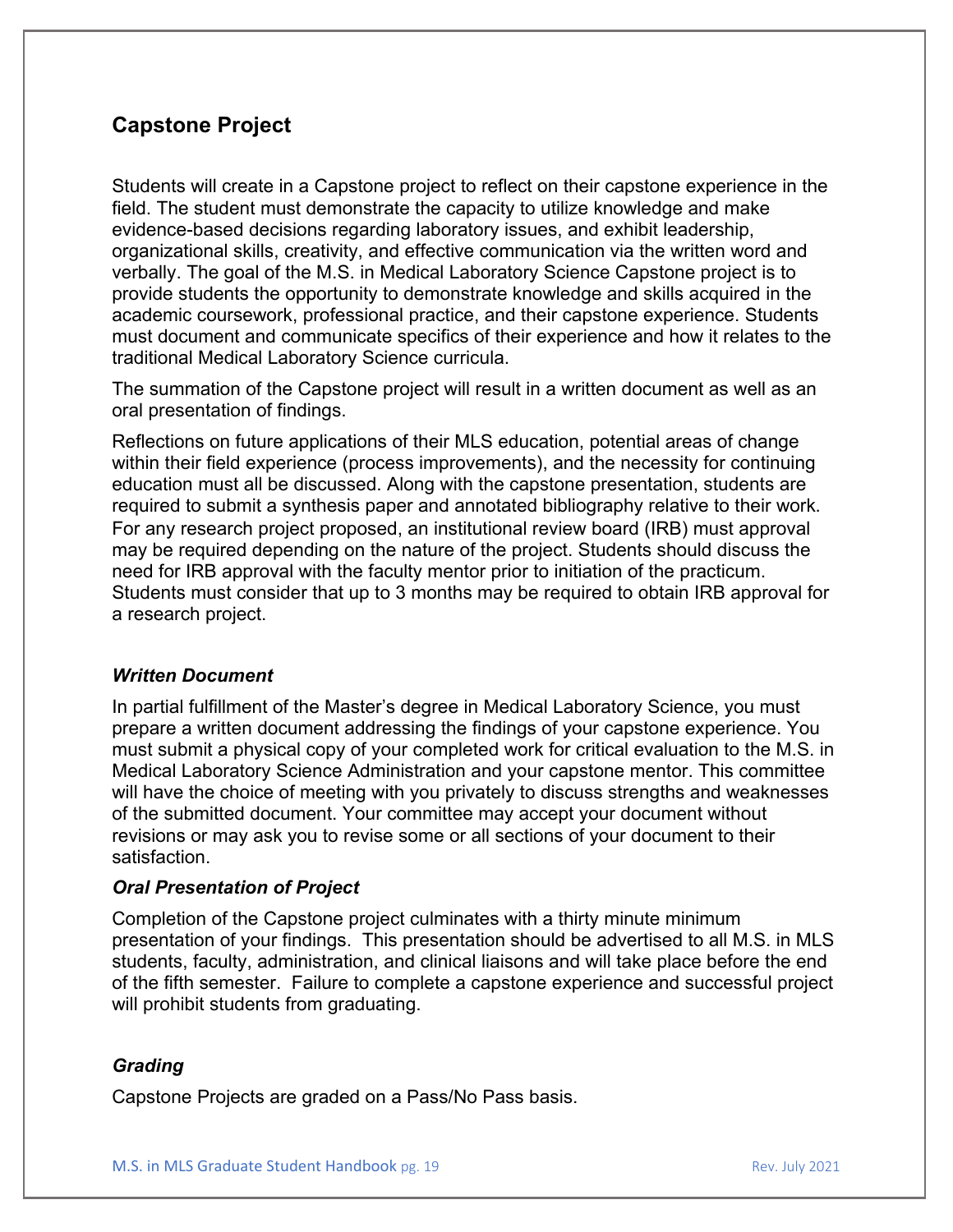Students are encouraged to meet with their Capstone project mentor periodically to discuss progress of the written report and oral presentation. The written report and oral presentation should be approved by the assigned mentor before submitting/presenting for a grade.

# **Medical Laboratory Science Program Outcomes**

The M.S. in Medical Laboratory Science program at Loyola University Chicago has the following outcomes as of the Fall 2021:

- 100% Program Graduation Rate
- 100% Certification Exam Pass Rate
- 100% Job Placement of Graduates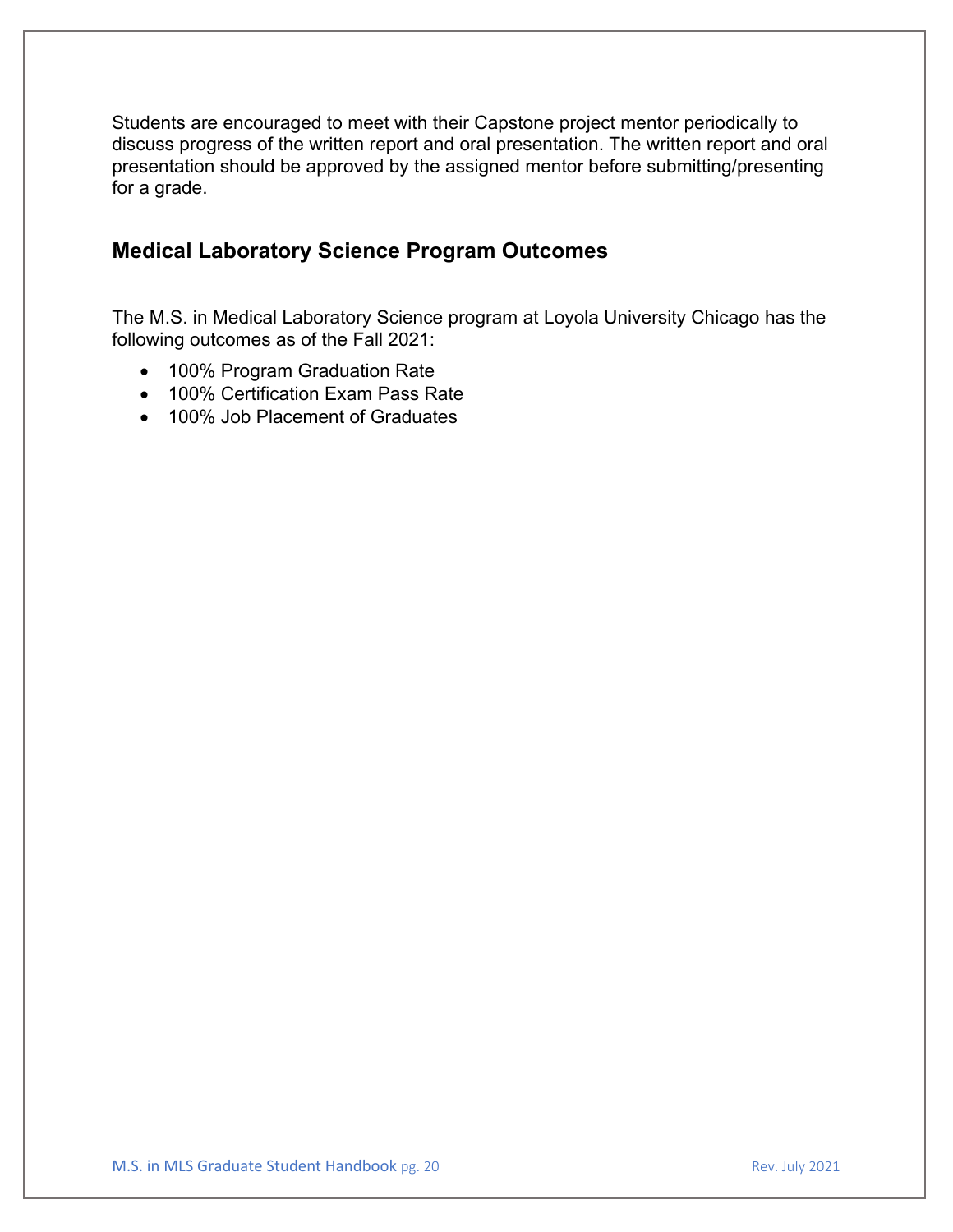# **Academic Policies and Guidelines**

#### *Academic Integrity*

A basic mission of a university is to search for and to communicate the truth as it is honestly perceived. A genuine learning community cannot exist unless this demanding standard is a fundamental tenet of the intellectual life of the community. Students of Loyola University Chicago are expected to know, to respect, and to practice this standard of personal honesty.

Academic honesty is an expression of an ethic of interpersonal justice, responsibility, and care, applicable to Loyola University Chicago faculty, students, and staff, that demands that the pursuit of knowledge in the university community be carried out with sincerity and integrity. Academic dishonesty is the failure to apply this ethic, (i.e., any action whereby faculty, student, or staff misrepresents the ownership of academic work submitted in her or his own name).

Academic dishonesty can take several forms, including, but not limited to, cheating, plagiarism, copying another student's work, and submitting false documents.

Academic cheating is a serious act that violates academic integrity. Cheating includes, but is not limited to, such acts as:

- Obtaining, distributing, or communicating examination materials prior to the scheduled examination without the consent of the instructor.
- Providing information to another student during an examination.
- Obtaining information from another student or any other person during an examination.
- Using any material or equipment during an examination without consent of the instructor or in a manner not authorized by the instructor.
- Attempting to change answers after an examination has been submitted.
- Removing examinations from the classroom.
- Unauthorized collaboration, or the use, in whole or part, of another student's work, on homework, lab reports, programming assignments, and any other course work that is completed outside of the classroom.
- Falsifying medical or other documents to petition for excused absences or extensions of deadlines.
- Any other action that, by omission or commission, compromises the integrity of the academic evaluation process.

Plagiarism is a serious form of violation of the standards of academic dishonesty.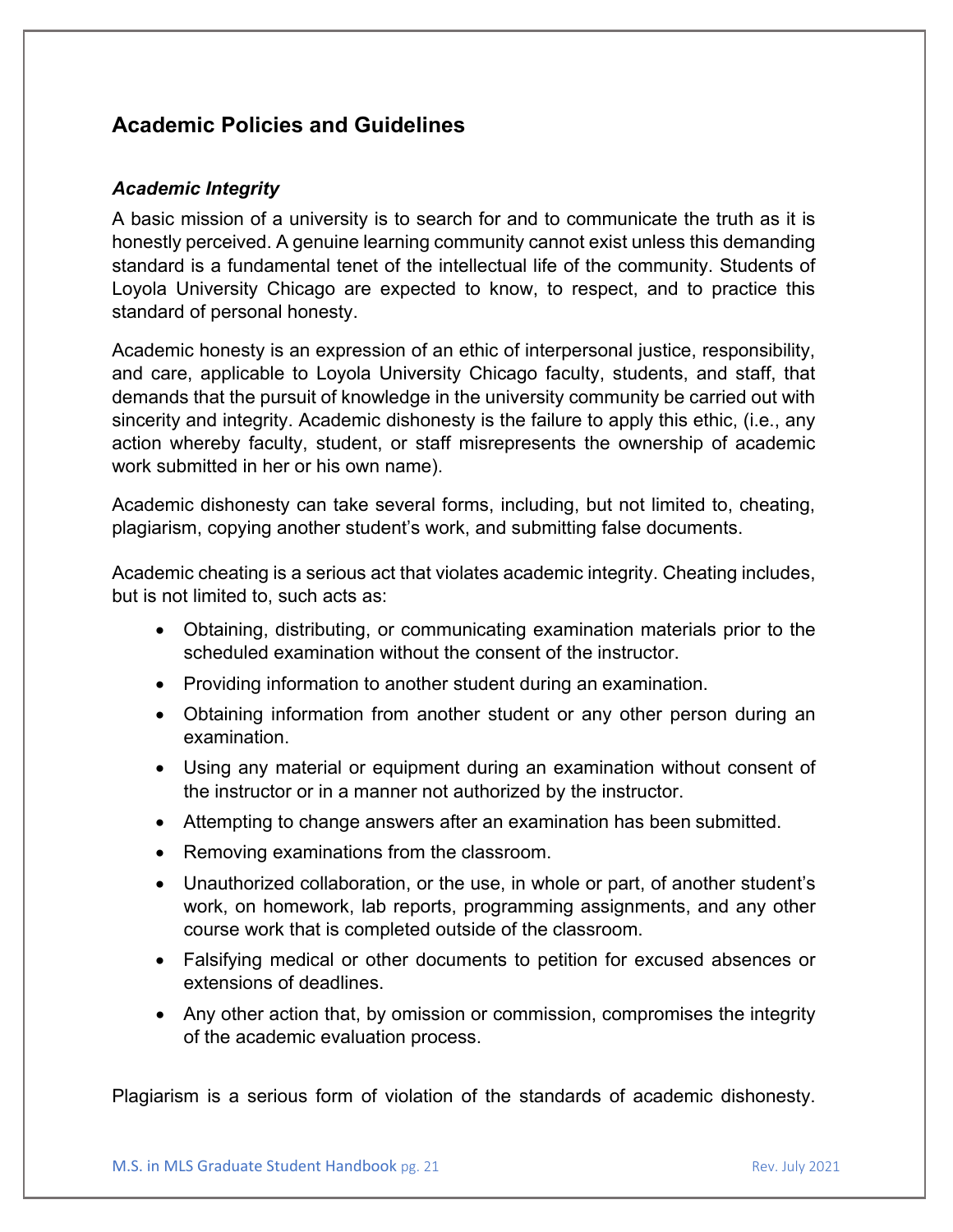Plagiarism is the appropriation of ideas, language, work, or intellectual property of another, either by intent or by negligence, without sufficient public acknowledgement and appropriate citation that the material is not one's own. It is true that every thought probably has been influenced to some degree by the thoughts and actions of others. Such influences can be thought of as affecting the ways we see things and express all thoughts. Plagiarism, however, involves the taking and use of specific words and ideas of others without proper acknowledgement of the sources and includes the following:

- Submitting as one's own material copied from a published source, such as print, internet, CD- ROM, audio, video, etc.
- Submitting as one's own another person's unpublished work or examination material.
- Allowing another or paying another to write or research a paper for one's own benefit.
- Purchasing, acquiring, and using for course credit a pre-written paper.

The above list is in no way intended to be exhaustive. Students should be guided by the principle that it is of utmost importance to give proper recognition to all sources. To do so is an act of both personal and professional courtesy as well as intellectual honesty. Any failure to do so, whether by intent or by neglect, whether by omission or commission, is an act of plagiarism. Students are very strongly encouraged to avail themselves of the more detailed description of this issue, found at [https://www.luc.edu/english/writing.shtml,](https://www.luc.edu/english/writing.shtml) *Use and Misuse of Source Materials*. Generally speaking, student papers are submitted to TurnItIn®, a plagiarism detection software program accessed via the Sakai course management system.

In addition, a student may not submit the same paper or other work for credit in two or more classes without the expressed prior permission of all instructors. A student who submits the same work for credit in two or more classes without the expressed prior permission of all instructors will be judged guilty of academic dishonesty and will be subject to sanctions described below. This applies even if the student is enrolled in the classes during different semesters. If a student plans to submit work with similar or overlapping content for credit in two or more classes, the student should consult with all instructors prior to submission of the work to make certain that such submission will not violate this standard.

In all cases of joint authorship, individuals working together should previously establish the criteria for co-authorship. Final determination of authorship should reflect effort and contribution and not rank or status.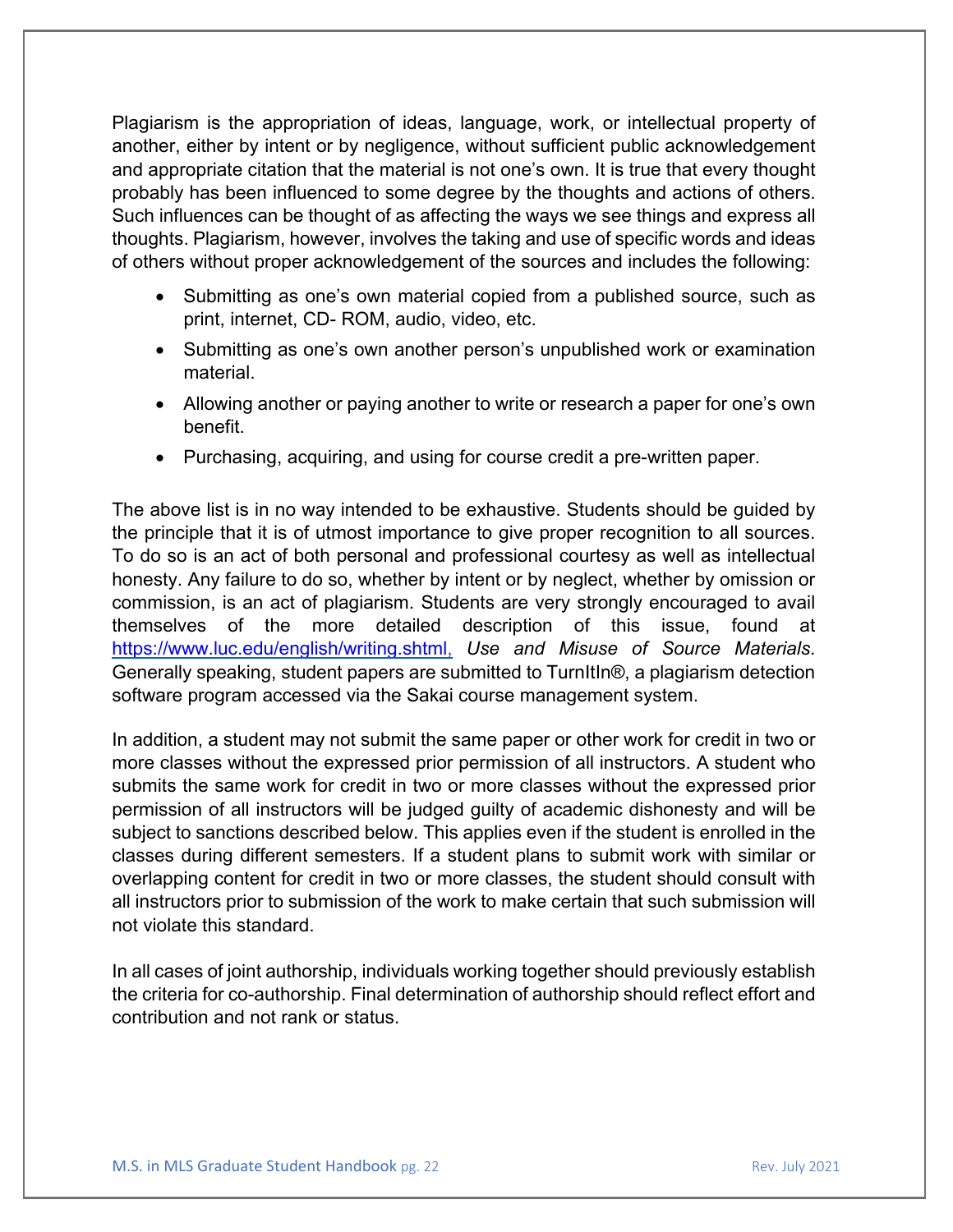#### **Academic Integrity Violations**

Plagiarism or any other act of academic dishonesty will result minimally in the instructor's assigning the grade of "0" for the assignment or examination. The instructor may impose a more severe sanction, including a grade of "F" in the course. All instances of academic dishonesty must be reported by the instructor to the Dean.

The Dean may constitute a hearing board to consider the imposition of sanctions in addition to those imposed by the instructor, including a recommendation of expulsion, depending on the seriousness of the misconduct. In the case of multiple instances of academic dishonesty, the Dean may convene a hearing board. Students have the right to appeal the decision of the hearing board to the Dean. The decision of the Dean is final in all cases except expulsion. The sanction of expulsion for academic dishonesty may be imposed only by the Provost, upon recommendation of the Dean. Students have a right to appeal any finding of academic dishonesty against them. The Academic Grievance Procedure may be found in the Appendix.

The Parkinson School maintains a permanent record of all instances of academic dishonesty. The information in that record is confidential. However, students may be asked to sign a waiver that releases that student's record of dishonesty as a part of the student's application to a graduate or professional school, to a potential employer, to a bar association, or to similar organizations.

#### *Classroom Recording*

Student video/audio recording of lectures and classroom discussion is prohibited; however, recording by instructors for student use may be permitted provided the instructor and all members of the classroom are notified and have given consent. Lectures and course material are intended solely for the students enrolled in the class, and should not be transmitted or distributed publicly. Please refer to course syllabi for more specific information.

#### *Dress Code and IDs*

Recognizing that graduate students in our program serve as role models and represent the Parkinson School and the University, professional clothing and behavior is expected at all times. Professional dress regulations vary in specific clinical agencies; however, denim jeans, shorts, or mini-skirts in clinical are unacceptable. Body piercing other than a single earring in each ear must be removed while at the clinical agency. Students arriving at a clinical site in inappropriate clothing may be asked to leave the site.

A Loyola University Health Sciences Campus (HSC) ID badge is required for all students seeking access to the Health Sciences Campus. This can be obtained from the Parking Office, located on the first floor of the Mulcahy Building. Students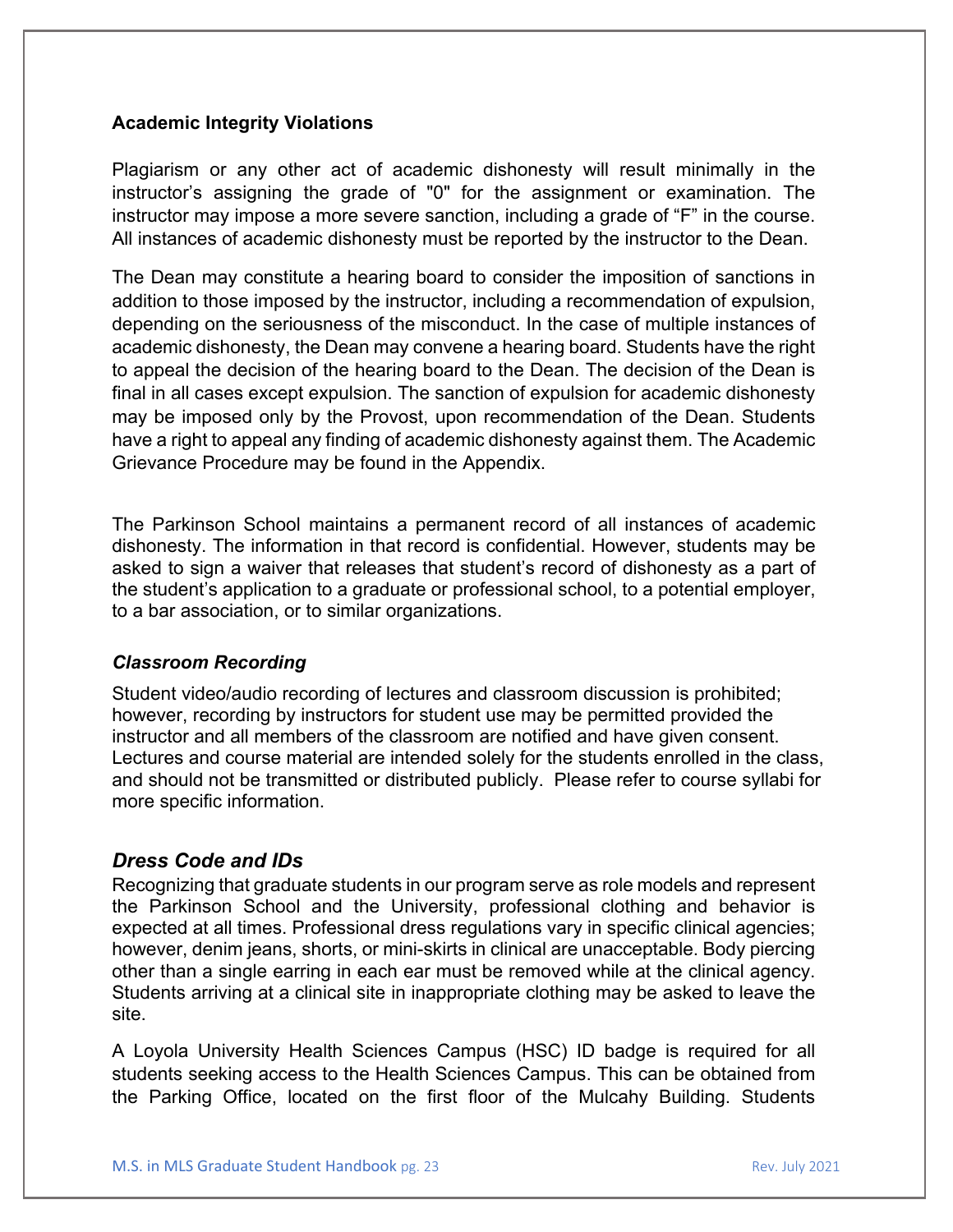interested in using the facilities at the LUC Lake Shore and/or Water Tower campuses may want to obtain a LUC ID. The LUC ID is a different card and ID number than the HDS ID. Students can obtain this ID from the Campus Card office. <http://www.luc.edu/campuscard/>

#### **Grading, Grade Requirements and Remediation Policy**

#### *Grades*

The grading standard for each course is published in the course syllabus, provided to students at the beginning of the academic semester. **Students are expected to maintain a cumulative grade point average of not less than 3.0 GPA**. No grades of D or F are counted as fulfilling program requirements. These grades, however, will be calculated in the grade point average. If a student earns a grade of D or F in a required course, that course must be repeated. No student is permitted to graduate from the MS or certificate programs with lower than a 3.0 cumulative GPA. MS students must successfully complete the Master's Comprehensive Examination or Capstone project for the degree to be conferred.

#### *B- Grades*

No more than six semester hours of grades lower than B- will be accepted while a student is completing requirements toward an MS degree or certificate. If a student receives more than six semester hours of grades lower than B-, the student must take another course equal to the number of hours over the six semester hours of lower than B- grades allowed. NOTE: Students must still maintain an overall GPA of 3.0 to remain in good standing.

Additionally, each program has identified required courses as covering essential material, and students must receive a B- grade or higher in order to continue in the program. If a student receives lower than a B- grade in any of the required courses, the course must be repeated. Furthermore, if a student repeats the course and earns a grade lower than B-, the student will be dismissed from the program.

If a student withdraws from a course and subsequently earns a grade lower than a Bin that course (or vice versa), only one additional attempt may be made to successfully pass that course.

#### *Evaluation*

A minimum grade of 77% will be required to pass all courses. Letter grades for the course will be assigned on the following percentages:

 $100 - 93\%$  A 92 -- 90% A-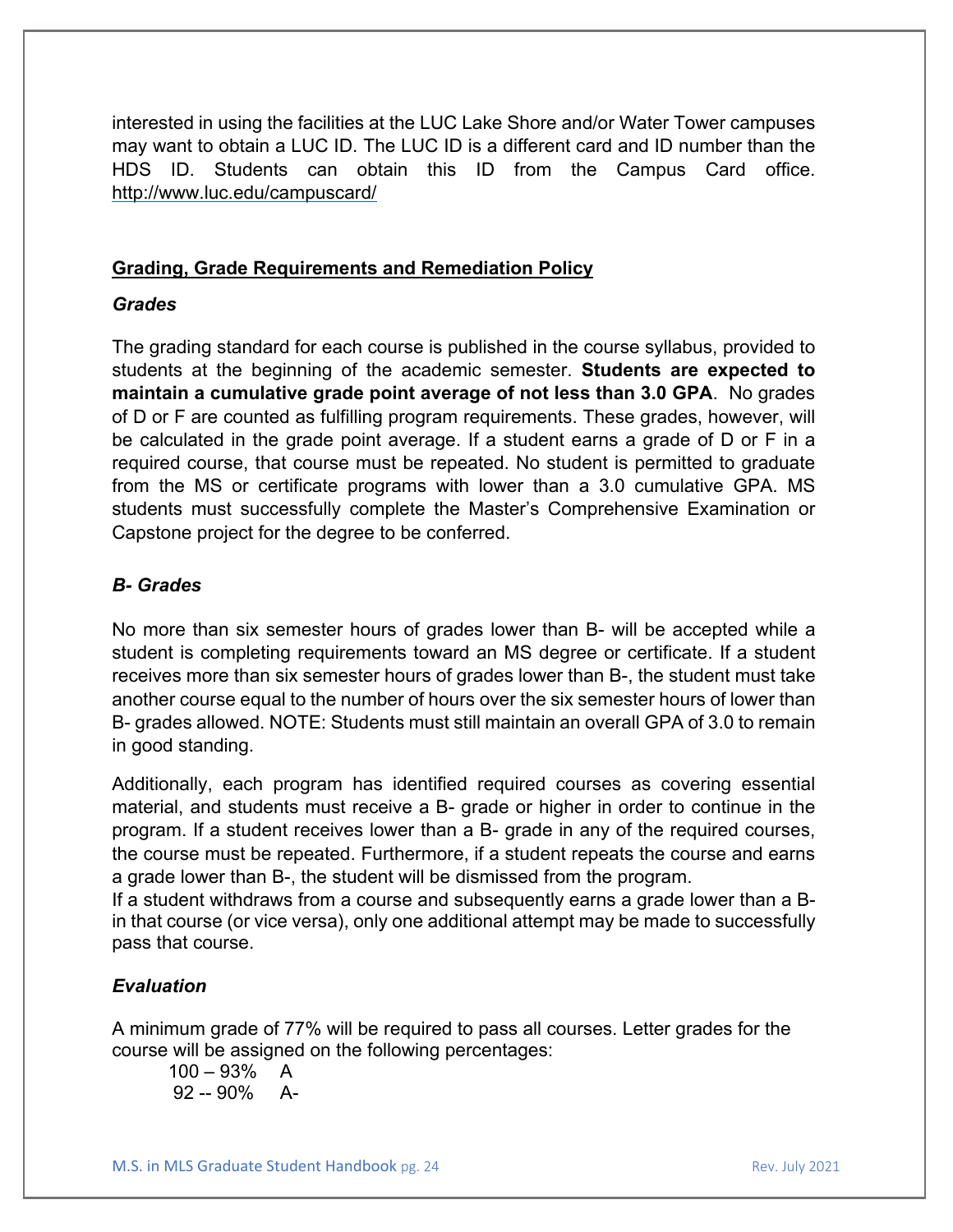| $89 - 87\%$ | В+ |
|-------------|----|
| $86 - 83%$  | В  |
| $82 - 80%$  | В- |
| $79 - 77%$  | C+ |
| $76 - 73%$  | C. |
| $72 - 70%$  | C- |
| 69 -- 67%   | D+ |
| 66 -- 60%   | D  |
| 59 -- 0%    | F. |
|             |    |

However, course faculty reserve the right to lower the grading scale below the percentages shown above for any or all letter grades if warranted based on class performance.

The Parkinson School uses the following grade conversion system:

| $A = 4.0$   | $l = Incomplete$               |
|-------------|--------------------------------|
| $A = 3.67$  | $X =$ Absent from examination  |
| $B+ = 3.33$ | $W =$ withdrawal               |
| $B = 3.0$   | $WF = Withdrawal with failure$ |
| $B = 2.67$  | $CR = Credit$                  |
| $C+ = 2.33$ | $NC = No credit$               |
| $C = 2.0$   | $AU =$ Audit                   |
| $C = 1.67$  |                                |
| $D+ = 1.33$ |                                |
| $D = 1.0$   |                                |
| $F = 0.0$   |                                |

#### *Computation of Academic Grade-Point Averages*

The transcript reflects a student's actual academic record and the cumulative GPA includes *all* grades earned during the pursuit of the degree. Students must maintain at least a 3.0 or higher cumulative GPA for all graduate-level and undergraduate-level courses required for the degree.

*No more than six credit hours for which a student receives a final grade of C+ (2.33) or C (2.00), and no course for which a student receives a final grade of less than a C (2.00), will count toward completion of the degree or certificate requirements, although such grades will contribute to the student's cumulative GPA*. A student may retake a course with the authorization of the Dean and graduate program director. Only the most recent grade earned for an authorized repeated course will count when evaluating if all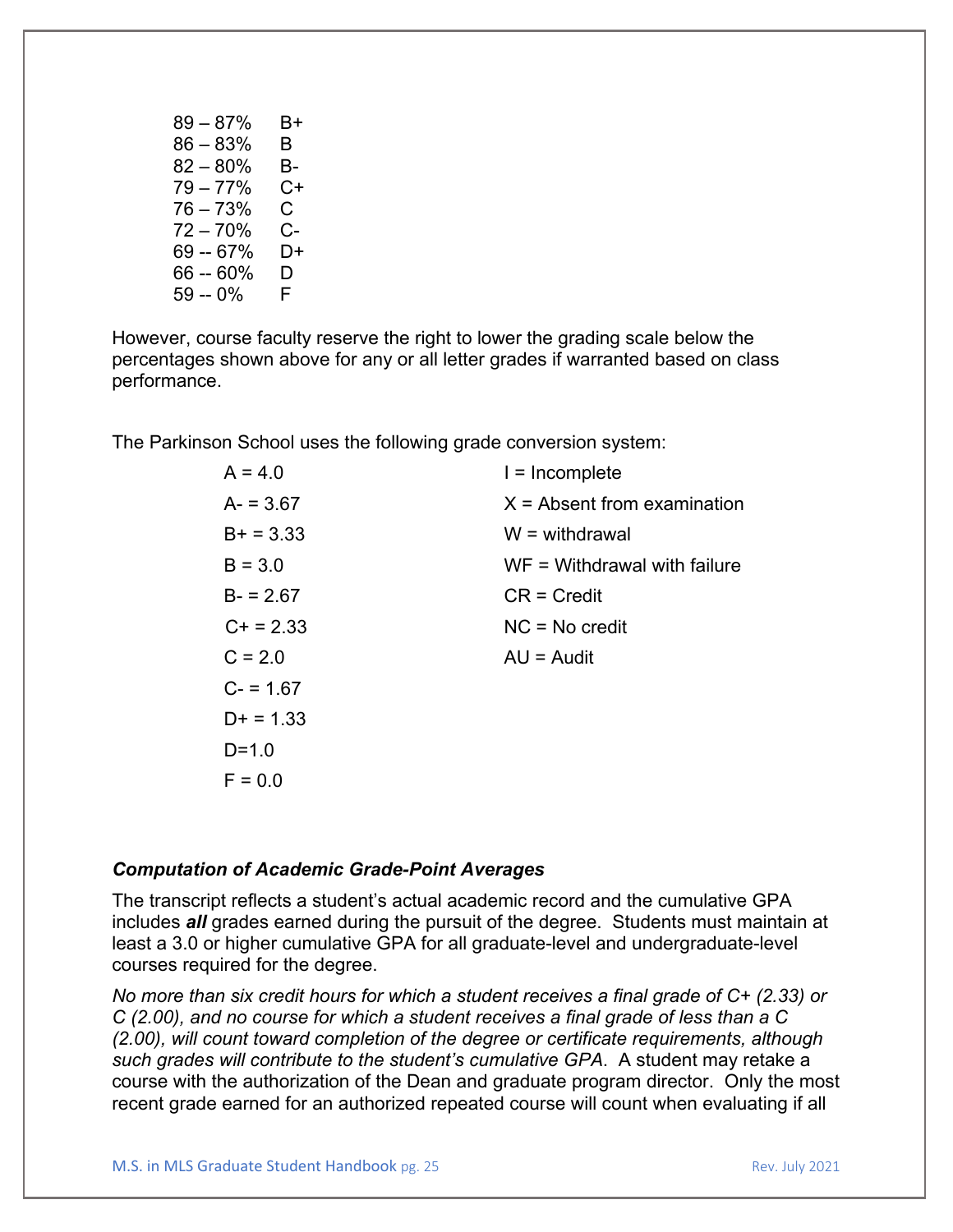such degree requirements have been met. Both grades for the repeated course, however, will be used in the calculation of a student's overall cumulative GPA and will appear on the student's transcript, although the student will only receive credit for the course once.

#### *Examinations*

It is expected that students will take course examinations at the scheduled time. The student should not enroll in a course if conflicts with the course schedule and/or examinations are anticipated. Absence from scheduled examinations is not excused except in cases of a serious emergency; in those cases, the student should contact the faculty member for possible options.

#### *Transcripts*

All courses taken by the student and other relevant academic information are included on the student's official academic transcripts, which are maintained by the university's [Office of Registration and Records](http://www.luc.edu/regrec) [\(https://www.luc.edu/regrec/index.shtml\)](https://www.luc.edu/regrec/index.shtml) in perpetuity.

#### *Absences*

Exams are expected to be taken at the scheduled time. If a student is unable to be present at the scheduled exam time, a request must be made in writing (email is sufficient) to the Course Director, explaining the circumstances. If the reason is due to illness, documentation must be provided. When multiple Course Directors exist, only one needs to be contacted, but that Course Director has the responsibility of communicating the request with the other Course Director(s). Permission to change the exam time, and scheduling of a different time, are at the discretion of the Course Directors, who may also wish to consult with teaching faculty.

#### *Incomplete Courses*

Students are expected to complete course assignments by the final date of the semester. However, extenuating circumstances may require that students request an extension in the form of a grade of Incomplete ("I"). Students are encouraged to avoid the use of "I" grades if at all possible. The student must submit a written request for an "I" to the course professor prior to the end of the semester in which the class is being taken; this form must be signed by both parties (see Form in Sakai site "Information for MS and Certificate Students"). Unless the "I" has been negotiated prior to the end of the course, the professor will assign a grade based on the course work completed by the last day of class. The negotiation for the "I" grade must include the length of time in which the outstanding work will be done. The completion date, as negotiated, is considered a contract. If the student does not fulfill the contract, a grade of "F" will be recorded on her/his transcript. The maximum time to clear the "I" is one semester, excluding the summer semester. If the course for which the student is requesting a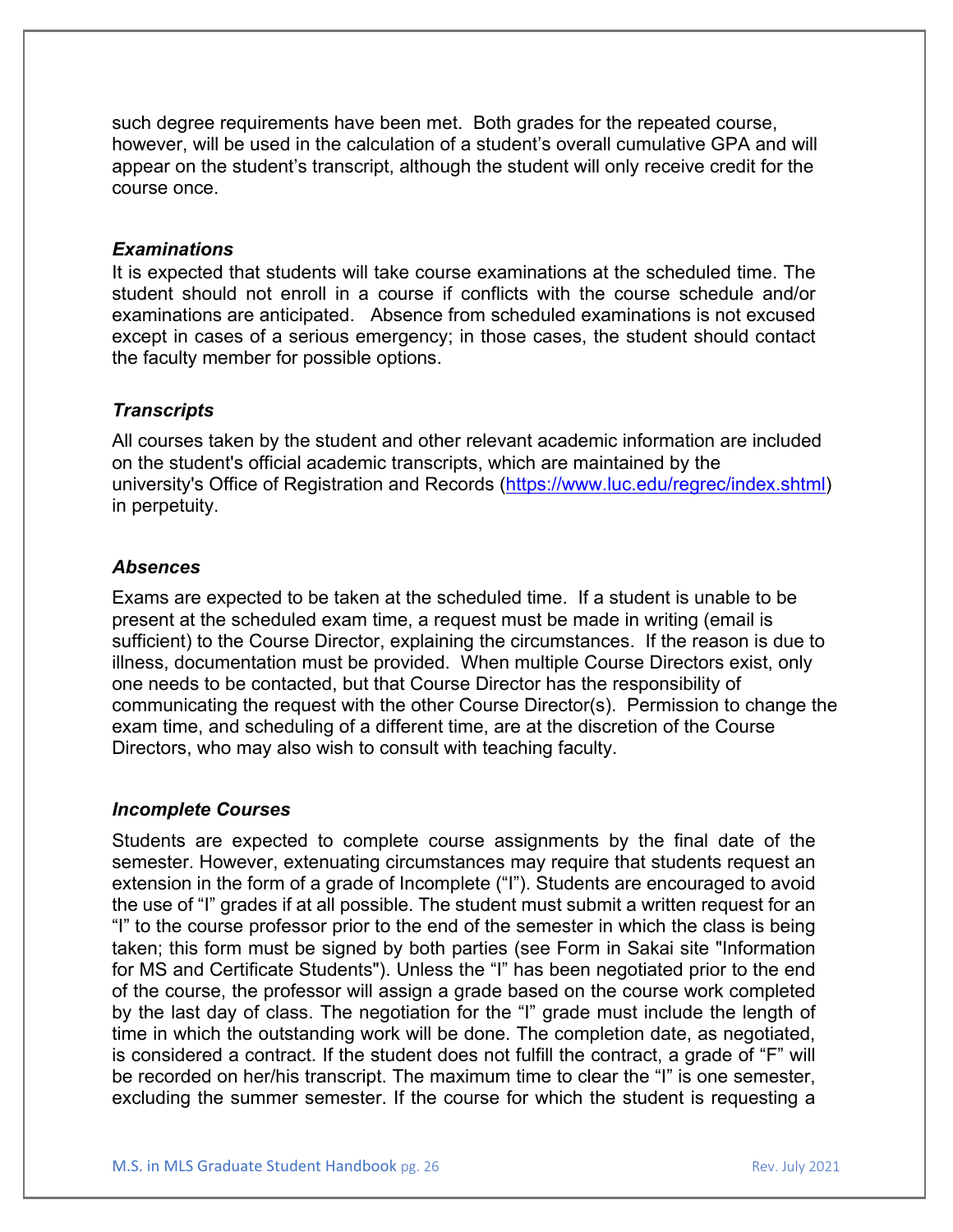grade of "I" is a prerequisite for another course, the student may not register for the succeeding course until the "I" is replaced with an evaluative grade. If a student has two or more "I" grades, progression to the next semester must be negotiated with the Dean.

#### *Withdrawal from Courses*

Once the term has begun and a student wishes to withdraw from a course, he/she informs both the course faculty and Program Director. Students withdrawing from class will be assessed tuition based on the "Complete Withdrawal and Schedule Change Calendar" as noted on the University calendar. If a student withdraws from a course before the published withdrawal deadline, her/his transcript will show no record of the course. If the student withdraws after the withdrawal deadline, but before the WF deadline, her/his transcript will show a W for the course. If the student withdraws after the University's WF deadline, s/he will receive a WF for the course. The WF is a penalty grade, and is calculated into the student's GPA. Students are responsible for consulting the University academic calendar to determine withdrawal final deadline dates, paying particular attention to the date after which a grade of WF is assigned. A student may withdraw from the same course only once. The second withdrawal will result in dismissal. Voluntary and repeated unofficial withdrawals from class may result in the student being barred from further attendance in the university. If a student withdraws from a course and subsequently earns a grade lower than a B- in that course (or vice versa), only one additional attempt may be made to successfully pass that course.

As the Medical Laboratory Science program only offers courses once a year, withdrawal from a course may result in the inability to progress within the course of study until completion of withdrawn course the following year.

An enrolled student who wishes to withdraw from the university during any semester must notify the Dean's office and his or her graduate program director in writing (email is sufficient). A student is considered to be in attendance until such notice has been received by the Dean and the Graduate Program Director. All financial refunds or obligations are dated from the date of the formal notice of withdrawal and not from the date of the last class attended. It is the student's obligation to inform the Dean promptly of the intention to withdraw. Telephone messages or non-attendance in class are not official notification.

#### *Probation and Disciplinary Action*

Students who have been admitted to the program on strict academic probation receive specific instructions regarding coursework and required grades in the letter of admission.

A student that fails to maintain a B grade average at the end of a semester, or who earned a D or F in any course in that semester, will be placed on academic probation during the following semester, as they are no longer in good academic standing within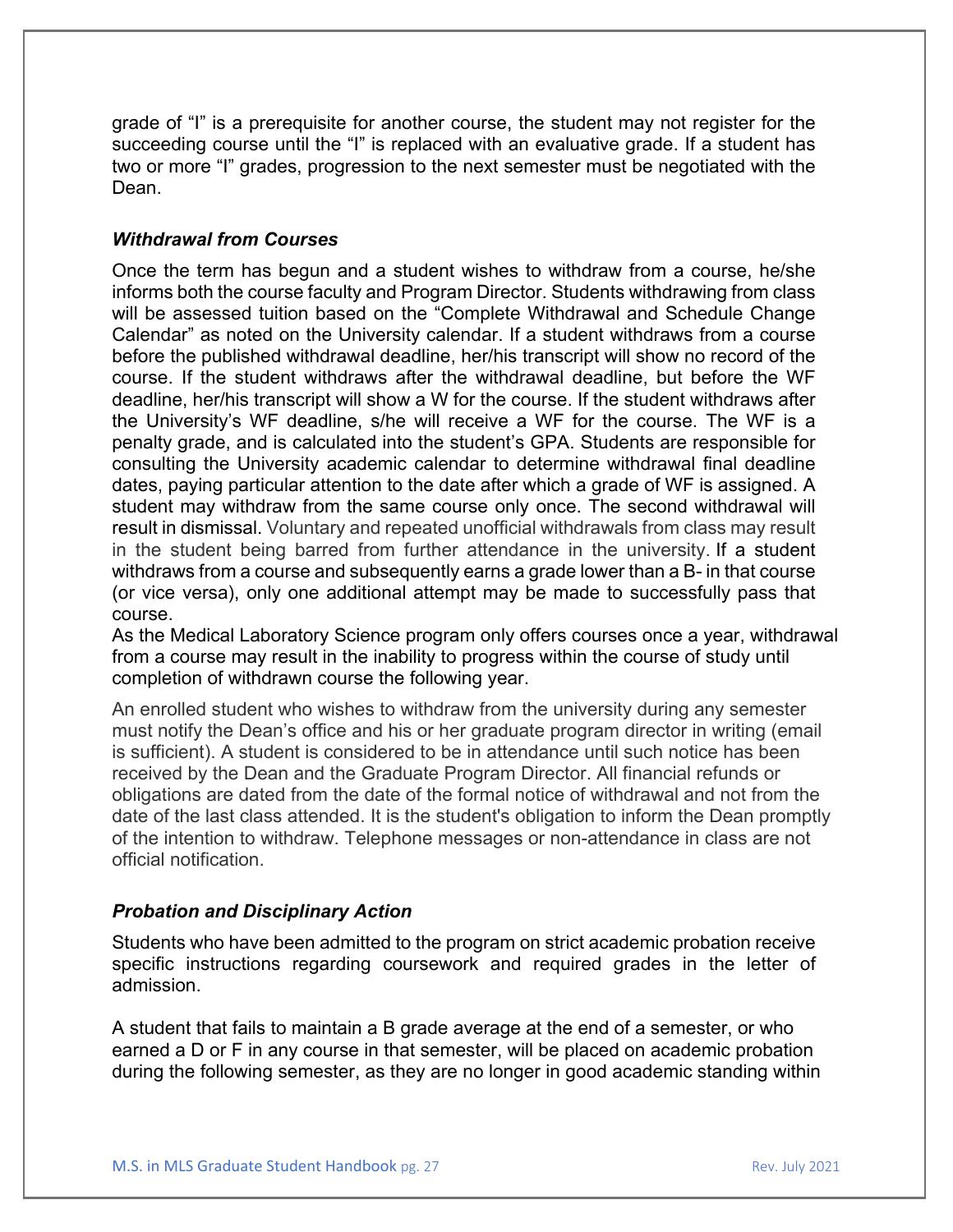the Medical Laboratory Science program. He/she will be required to raise the grade average to B within the next two semesters.

Students who are near the end of their programs must raise their cumulative GPAs to 3.00 in order to receive a degree. Students will not be permitted to continue taking courses after they have completed all of their program hours in the hope of raising their cumulative GPAs.

A student may be placed on academic probation only once. The student will be dismissed if the GPA drops below 3.0 a second time. Additionally, students on academic probation may not enroll in a clinical or internship course.

A student who earns multiple grades of C or lower, or who otherwise fails to maintain good academic standing, is subject to review and possible dismissal from the program.

#### **Causes for Dismissal**

A student may be required to withdraw from the university because of academic deficiency, lack of sufficient progress toward completion of degree requirements, failure to adhere to university requirements, degree requirements and/or regulations for conduct or failure to meet financial obligations to the university.

A student will be dismissed from the program if he/she:

- a) Is found to have violated the academic integrity or research ethics rules during an exam or during the performance of his/her clinical work.
- b) Fails to maintain a B grade average in his/her coursework (good academic standing) or obtain a grade above B after the academic probation period.
- c) Fails to complete a full professional practice clinical rotation.
- d) Fails to complete a Capstone Experience.
- e) Fails to produce and present an acceptable Capstone project as judged by the M.S. in Medical Laboratory Science administration.

#### *Health Sciences Campus Grievance Procedure*

Students, faculty members, and administrators are strongly encouraged to attempt to informally resolve problems arising from academic matters. The Graduate School hopes that open communication between all parties and mutual confidence in one another's goodwill will lead to the resolution of problems in this manner. The Masters of Science in Medical Laboratory Science program follows Loyola University Chicago's Academic Grievance Procedure as outlined in the following website: http://www.luc.edu/gradschool/academics policies.shtml.

The Parkinson School Academic Grievance and Appeals Process provides specific direction for the academic grievance hearing and for appeals and is designed to achieve clarity, uniformity, and fairness in the handling of all academic disputes involving individual student complaints regarding course grades and accusations of academic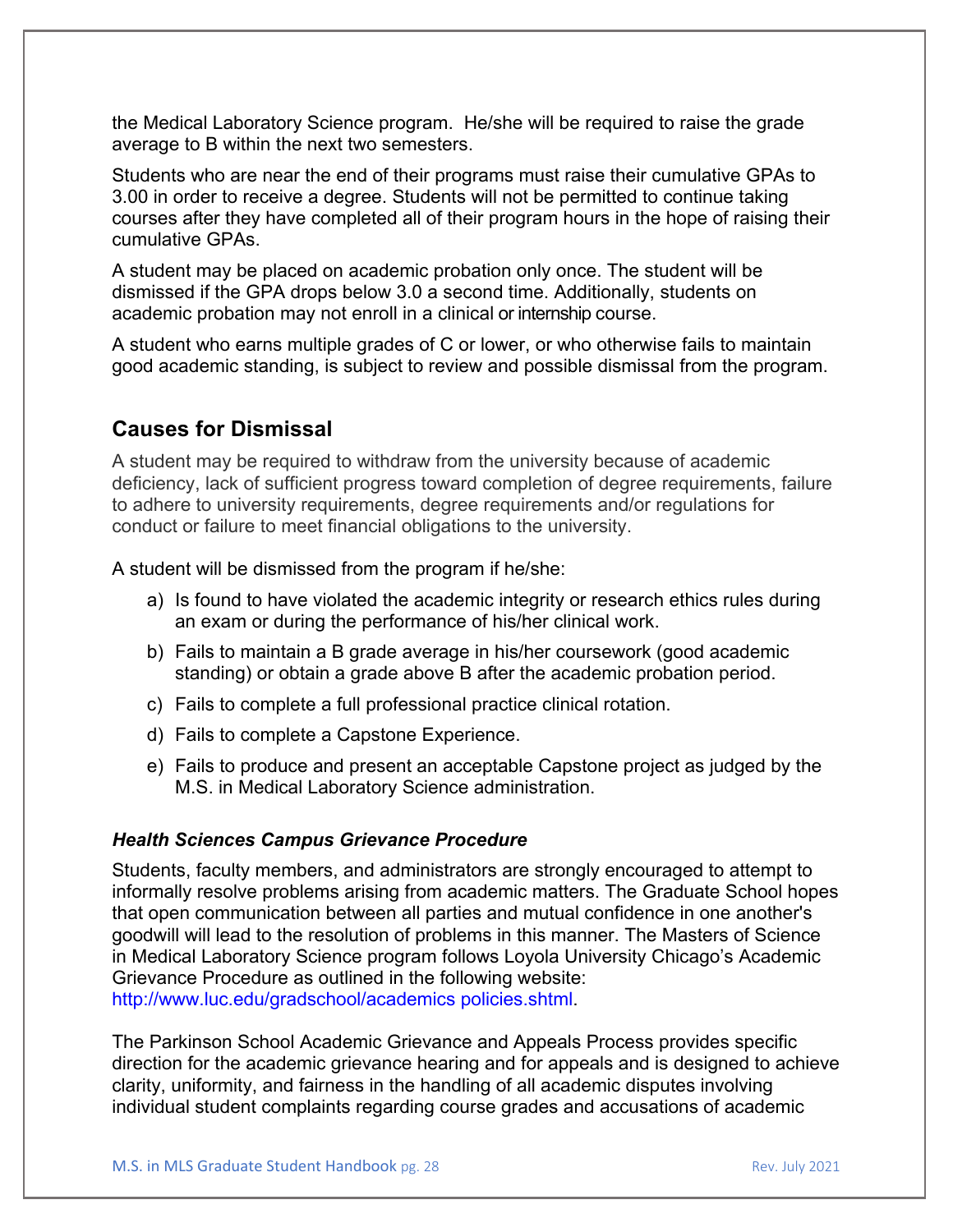dishonesty. Refer to the Parkinson School Student Handbook for the full Academic Grievance Procedure.

# **GRADUATION AND DEGREE CONFERRAL**

The conferral of the MS degree occurs after an audit confirms the following: 1) the student has completed all MS coursework with acceptable grades; 2) the student has met all MS degree requirements within the required time limit; 3) the student has completed and passed the MS Comprehensive Examination or Capstone project, where applicable; and 4) all financial indebtedness and other obligations to the University (e.g., closure of IRB protocol) have been satisfied. The MS degree is conferred following each semester on a date specified by Loyola University Chicago, and is noted on the student's official transcript. Prior to that date, a student cannot claim the MS credential. Additionally, the Parkinson School does not endorse the use of (c) at any time during program matriculation [e.g., MS(c)] to represent candidacy for the degree.

Granting of the M.S. in Medical Laboratory Science degree from Loyola University Chicago is not contingent on students taking or passing any external certification or licensure exam.

The process of MS degree conferral is different than the application for, and participation in, the Loyola University Chicago graduation ceremony. All students must apply for graduation in LOCUS, regardless of the semester in which they complete the MS program, and regardless of their intent to participate in the ceremony.

#### *Deadlines for Graduation Application*

Found on the Loyola University Chicago website at [http://www.luc.edu/regrec/graduation\\_diplomas.shtml.](http://www.luc.edu/regrec/graduation_diplomas.shtml)

If a student applies for graduation but does not complete the MS degree requirements by the end of the intended graduation semester, that student must submit a new graduation application. The Loyola University Chicago graduation ceremony is held once each year, in May, at the Lakeshore Campus. Those students who have earned a GPA of 3.85 or higher are provided with an Honor Cord to be worn at the graduation ceremony.

Checklist for Program Completion and Graduation

- In the semester prior to the one in which the last course is being taken, meet with your Program Director to ensure that all course requirements have been met and that all "I" grades have been removed.
- All students must apply for graduation within LOCUS. The graduation application deadlines are: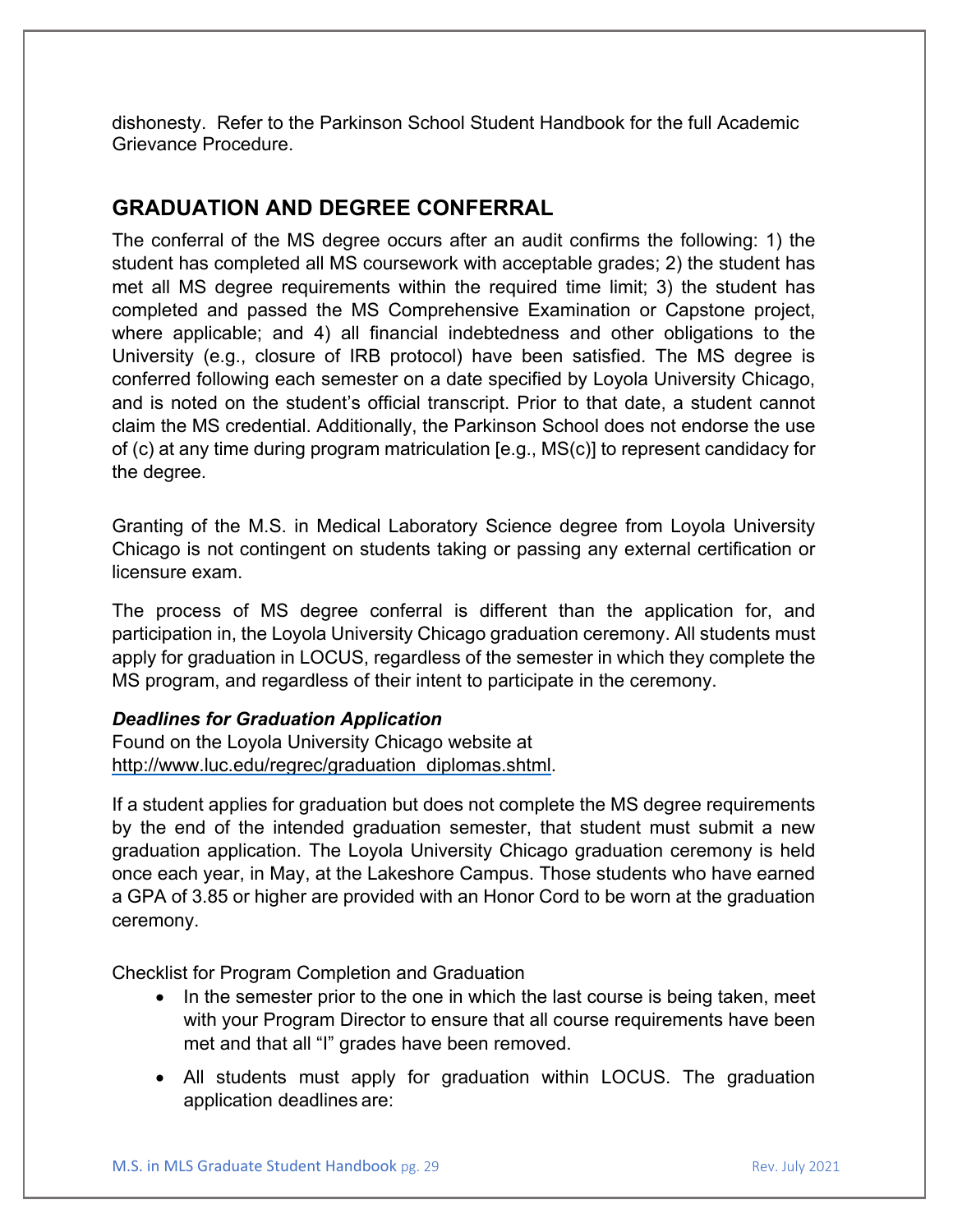- o Fall graduation: August 1
- o Spring graduation: December 1
- o Summer graduation: February 1
- Ensure that all outstanding fees/bills are paid and library books returned or official transcripts and diploma will not be issued.

Degrees are conferred 3 times a year, and students must be registered in the semester of the thesis or dissertation defense. *Registration for degree conferral is done in the semester prior to degree conferral.* Students are to apply to receive a M.S. degree at the end of the term during which they expect to complete all degree requirements through LOCUS. If the degree is not conferred as of the date noted on the application, a new application is required for a subsequent degree‐conferral date. There is a late application and fee of \$25 through the 15th day after the deadline for that conferral period. Please see the forms page for the late application document and instructions. For more information on ceremonies, see Loyola's Commencement website: [http://www.luc.edu/commencement/.](http://www.luc.edu/commencement/)

#### *Registration*

Registration is completed through LOCUS (Loyola's Online Connection to University Services) at [http://www.luc.edu/locus.](http://www.luc.edu/locus) Locus is a web-based, self-service system that enables students to access information and services online. Students consult LOCUS for class offerings by semester. PDF Help instructions for LOCUS can be found at <https://locus.luc.edu/psp/pa91prd/?cmd=login> in the LOCUS Help area.

#### *Continuous Registration*

All students are required to register during the regular academic year, not including summer sessions, until all degree requirements are met, unless they have received an approved leave of absence.

#### *Logon ID*

Students receive a student logon ID and password from the Graduate Enrollment Management office following admission to the Master's and certificate programs. This ID is necessary to register for courses in LOCUS, access student email, and log-in to Sakai. Students encountering problems with registration involving logon should contact the HelpDesk at 773-508-7190.

# **Vacation and Leave of Absence Policies**

You and your fellow students will have a minimum of the Loyola holiday calendar plus Medical Laboratory Science program designated breaks. Vacations outside of the designated breaks need to be approved by the *Medical Laboratory Science Graduate*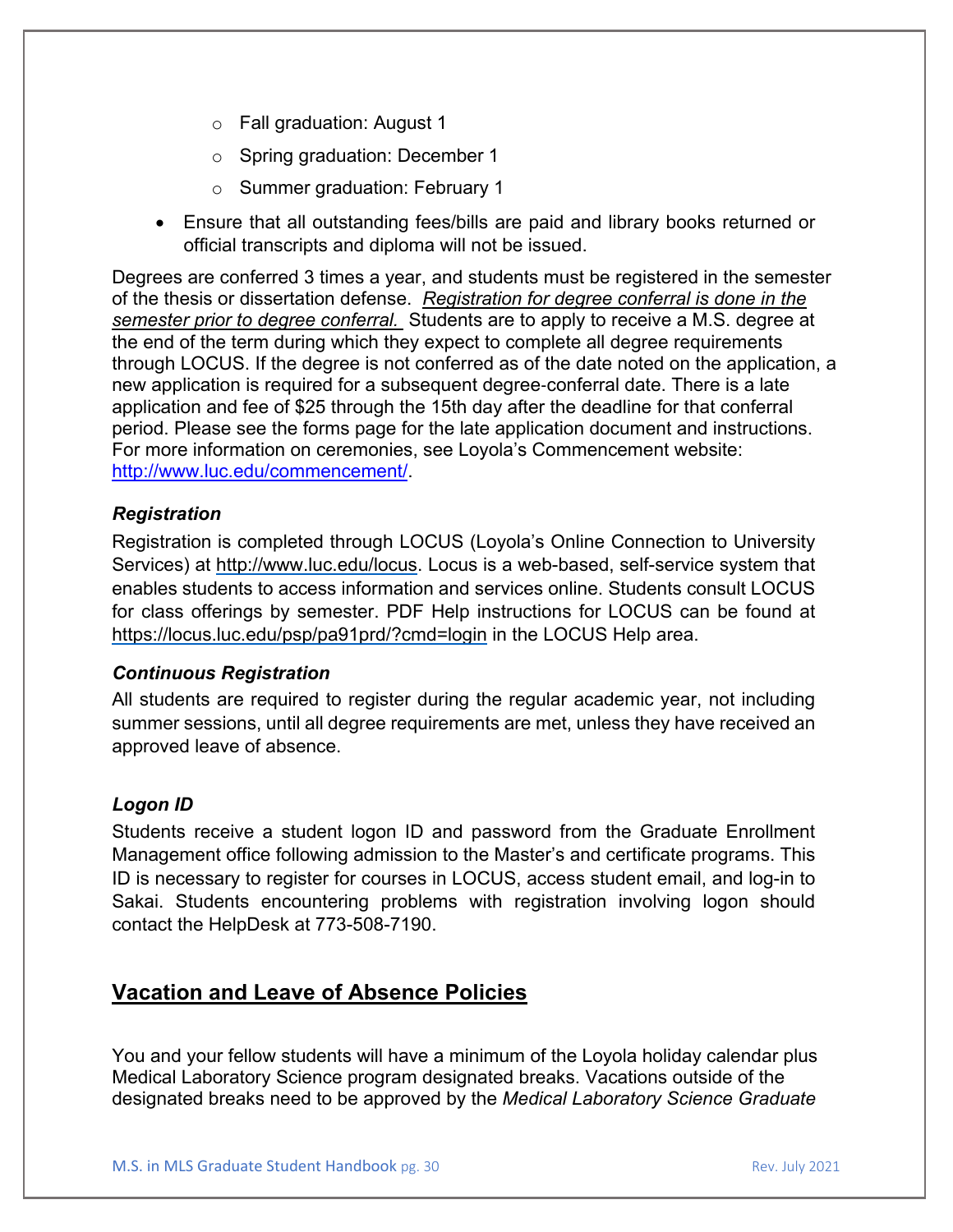*Program Director* and are limited to 10 total days over the course of the program*.* Noteplanned vacations are not permitted during clinical rotations/professional practice, as this time at a clinically affiliated Medical Center cannot be made up in the allotted rotation time. Vacations during this time may result in delay of completion of the program.

#### *Leave of Absence*

It is expected that a student will maintain continual registration in the University from the time of initial matriculation up to completion of the program. If this is not possible, a leave of absence (LOA) must be requested. A LOA should be requested prior to the anticipated date of the leave. Failure to request a LOA will mean that those semesters in which the student does not take courses will be included in the time limit (five years) set for completion of the program.

Students may request a leave of absence that is not to exceed two academic years (four terms, not including summer semesters) consecutively or interspersed throughout the program. Accruing more than two years of LOA will result in automatic dismissal from the program. Students must complete a Request for a Leave of Absence form (see Form in Sakai site "Information for MS and Certificate Students"); the form is provided to the Dean for approval.

# **Teach Out Plan for University or Program Closure**

In the event that instruction on the Health Science Campus (HSC) of Loyola University Chicago is no longer able to safely sustain instruction of students due to natural disaster, pandemic, or other catastrophe, the following processes will occur as warranted:

- I. All didactic lectures will be transitioned from in-person to online. Synchronous lectures will take place using Zoom conferencing and asynchronous lectures will utilize Panopto software.
- II. The LUC Learning Management System, SAKAI, will continue to be utilized to guide course progression and facilitate course content.
- III. If the HSC campus is the only impacted facility in Chicagoland, lectures and student training laboratory sessions can be transitioned to the Lake Shore Campus in Rogers Park or the Water Tower Campus in downtown Chicago when face-to face instruction is necessary.
- IV. Virtual laboratory experiences, simulations, and at-home testing kits will be offered to provide simulations of techniques when possible if no in-person laboratory experiences can be supported due to safety.

In the event of decided program closure, the following actions will be taken:

I. The Loyola University Chicago program sunsetting policy will be enacted.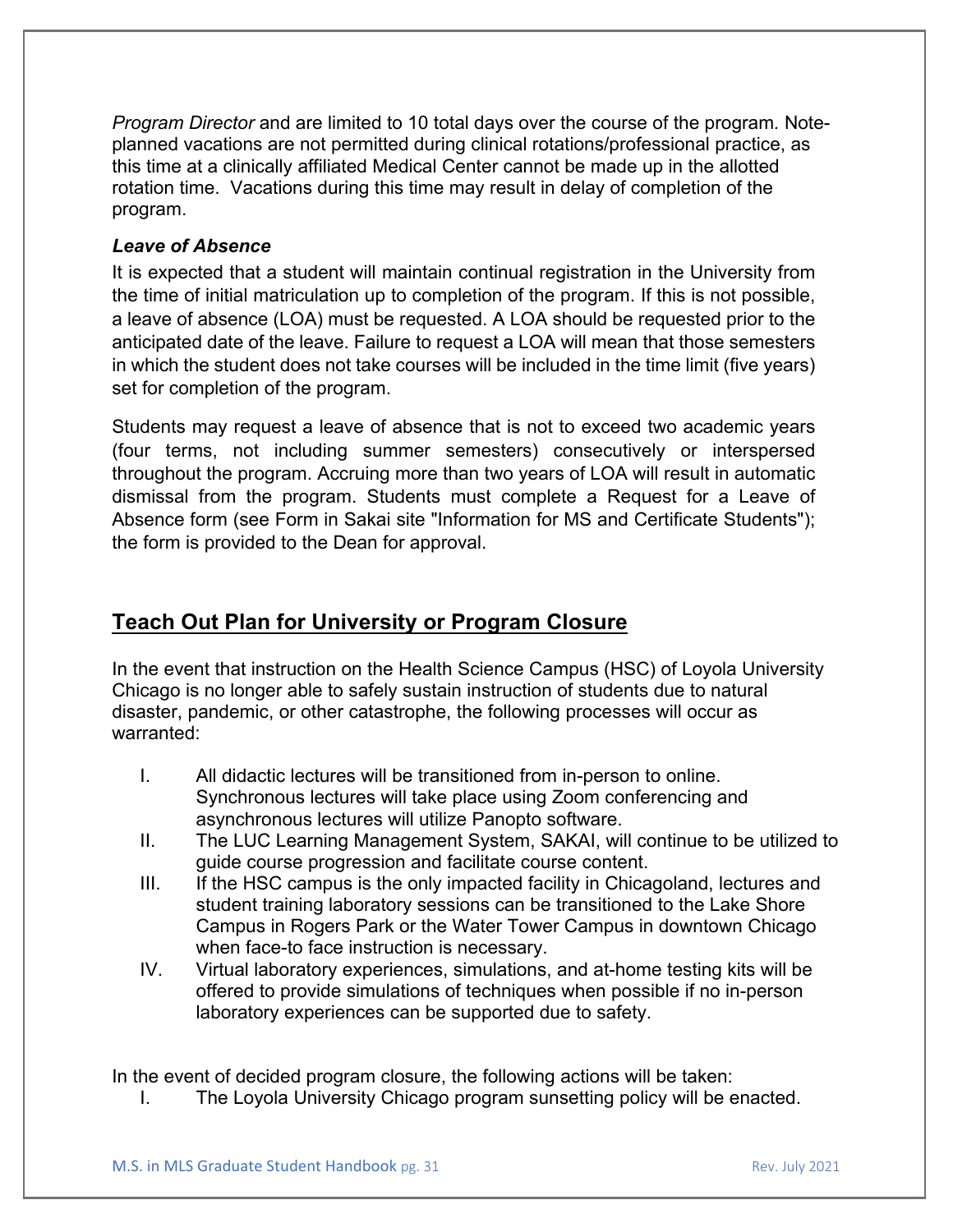- II. A full teach out plan will be submitted to the MLS Accreditation body, NAACLS, within 30 days of notification of program closure
- III. The program will cease admitting new students
- IV. All currently enrolled or admitted students will be allowed to complete the degree.
- V. Once all students have exited the program through graduation or self-decided withdrawal due to no pressure from the university, the program will be closed.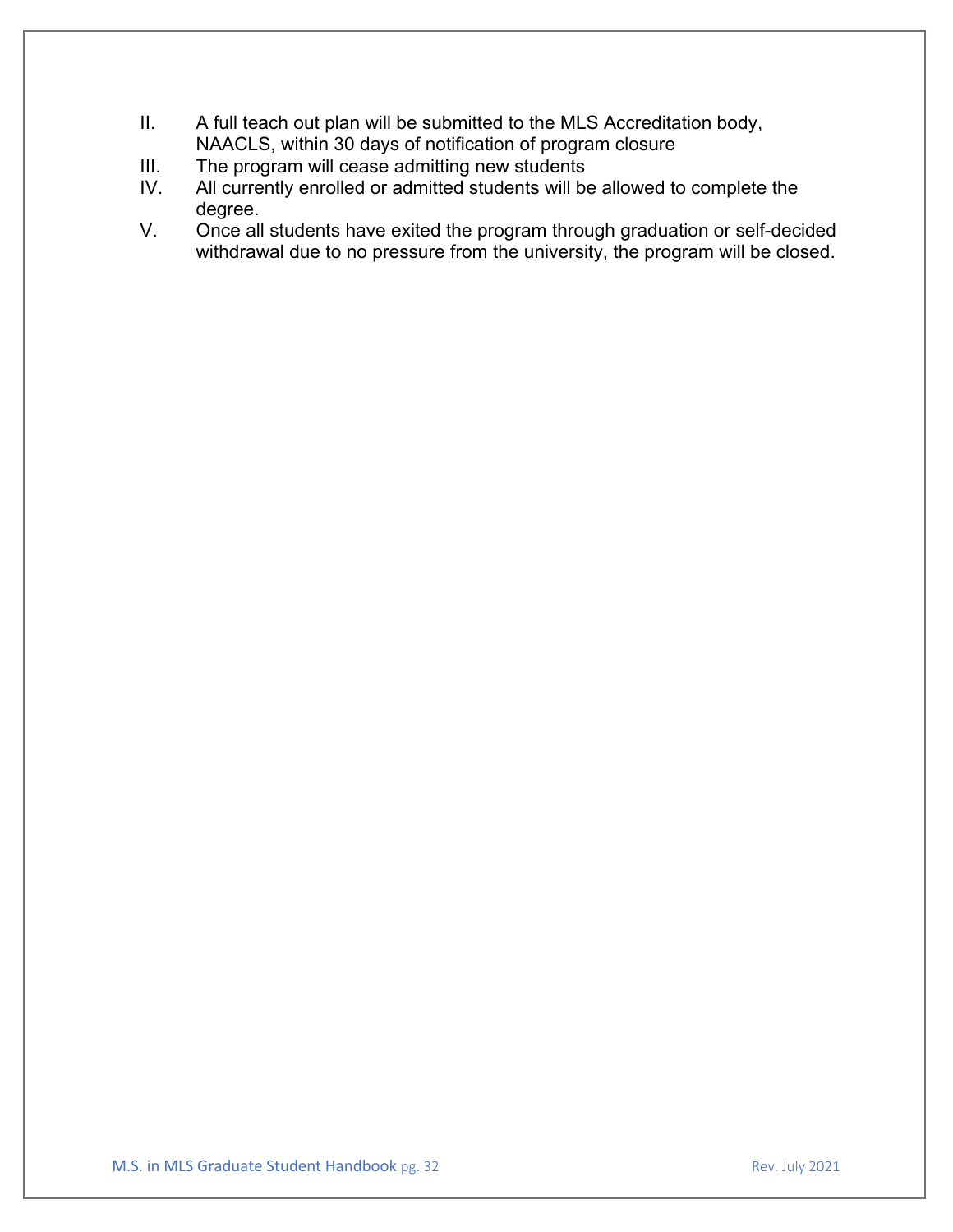# **Administrative Information**

Information about your account can be found by logging into LOCUS at https://locus.luc.edu. An electronic bill (e-bill) is generated by Loyola on the 15th of every month. Payments are due on the 5th of the following month. *Late fees are assessed at 1.5% of the past due balance on your account.* Your e-bill can be found on LOCUS under **Campus Finances → View E-bill → View Details**.

In addition to tuition, you are responsible for mandatory fees associated with enrollment. Mandatory fees are explained in detail below. The deadline to pay fees is September 5th for all incoming students. *Do NOT wait until your tuition is paid before you pay this fee or you will be charged a late fee.* If you want to know when your fees are due or have questions about your fees, call the Bursar's Office (708-508-7705).

#### *Activity Fee: \$60/semester*

The *mandatory activity fee* covers extra activities/outings that the Graduate School Council coordinates for the graduate students, such as bar nights, baseball games, the Graduate School Picnic, shows and events in downtown Chicago and St. Albert's Day dance. The deadline for payment of the activity fee is dependent on when you register, so be sure to check your e-bill on LOCUS.

#### *Student Health Services: \$167/semester*

A Student Health Services fee is *mandatory* regardless of whether you have Loyola health insurance or another health insurance provider. It covers minor treatments at Student Health located on the 3rd floor of the Loyola Outpatient Center. To make an appointment please call (708)-216-3400.

#### *Fitness Center Fee: \$166/semester*

The Fitness Center fee covers *mandatory* membership to Loyola's Center for Health and Fitness. This represents a highly discounted rate for membership in the state-ofthe-art facility.

#### *Technology Fee*

Charged once per year; please refer to the Office of the Bursar:

<http://www.luc.edu/bursar/fees.shtml>

#### *Matriculation Fee: \$100*

This is a one-time *mandatory* fee for all graduate students. This fee will be billed to your account in LOCUS during your first semester of enrollment.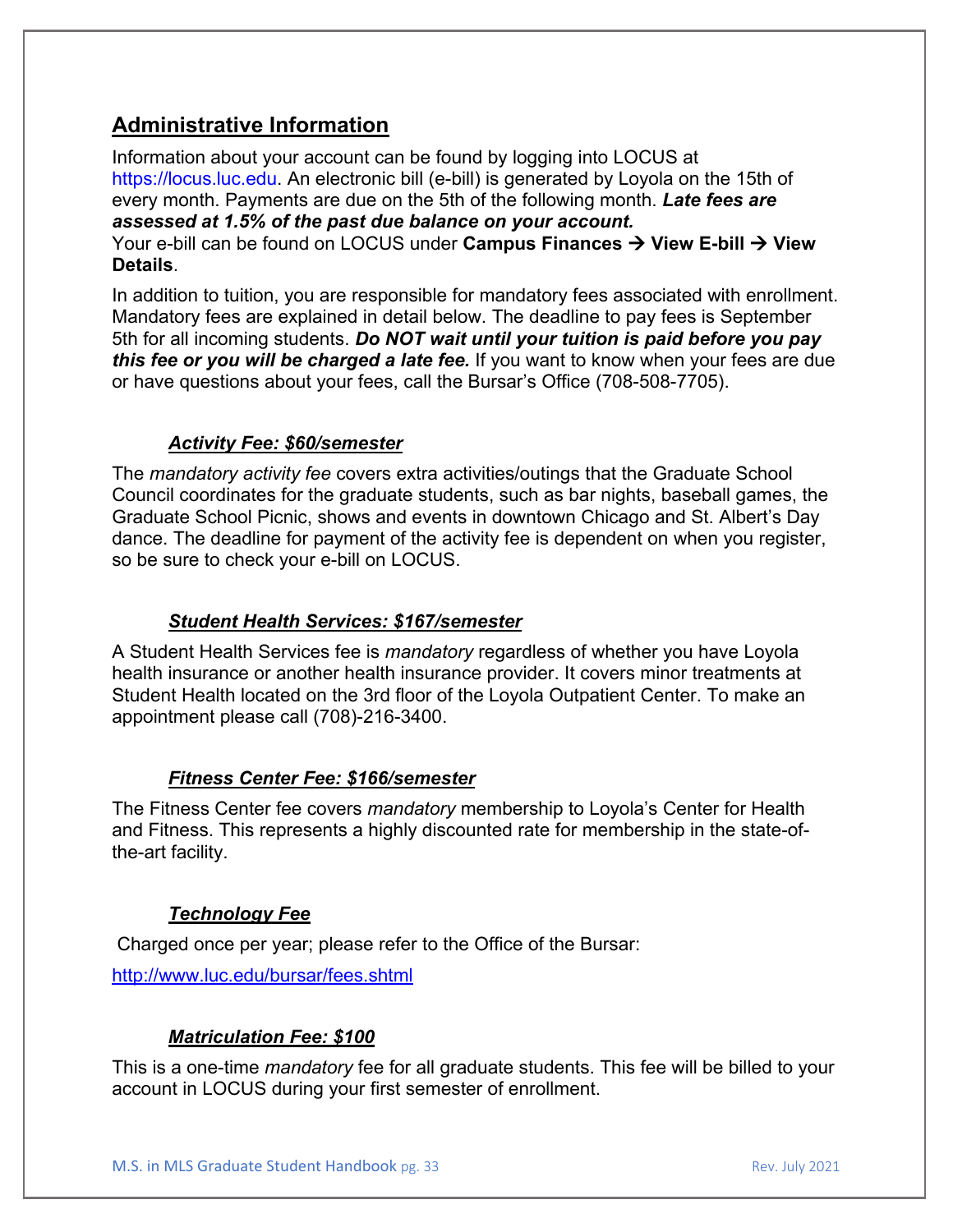#### *CastleBranch Fee: Not to exceed \$160/ clinical year*

CastleBranch is a secure portal for housing information regarding vaccine and testing requirements as dictated by each clinical affiliate.

#### *Course Fees:*

Additional fees are associated with all laboratory courses within the MLS program and MLS 490.

#### *Other helpful websites*

**E-Bill:** <http://luc.edu/bursar/ebilling/index.shtml>

**Payment Options:** [http://www.luc.edu/bursar/payment\\_options.shtml](http://www.luc.edu/bursar/payment_options.shtml)

**Credits & Refunds:** <http://www.luc.edu/bursar/refunds.shtml>

#### **Financial Aid**

#### *Office of Student Financial Assistance*

The Office of Student Financial Assistance houses resources and references about financial aid for students, at the Lake Shore and Water Tower campuses.

In order to determine eligibility for financial assistance students must complete the Free Application for Federal Student Aid (FAFSA). If a student receives federal loans they must be enrolled at least half- time. A graduate student must be enrolled in at least 4 graduate semester hours in the fall and spring semester and at least 2 semester hours in the summer semester to be considered half-time. Full-time enrollment is defined as 8 graduate semester hours in the fall and spring semester and 6 semester hours in the summer semester. However, when students enroll in clinical practicum courses, they are classified as full-time status.

#### *Tuition and Fees*

Information on current tuition and fees is available each semester on the Loyola University Chicago Bursar Office website. It is the student's responsibility to be aware of the University's policy on tuition and fees.

For more information about the Office of the Bursar, visit their website at <http://www.luc.edu/bursar/> or call 773.508.7705.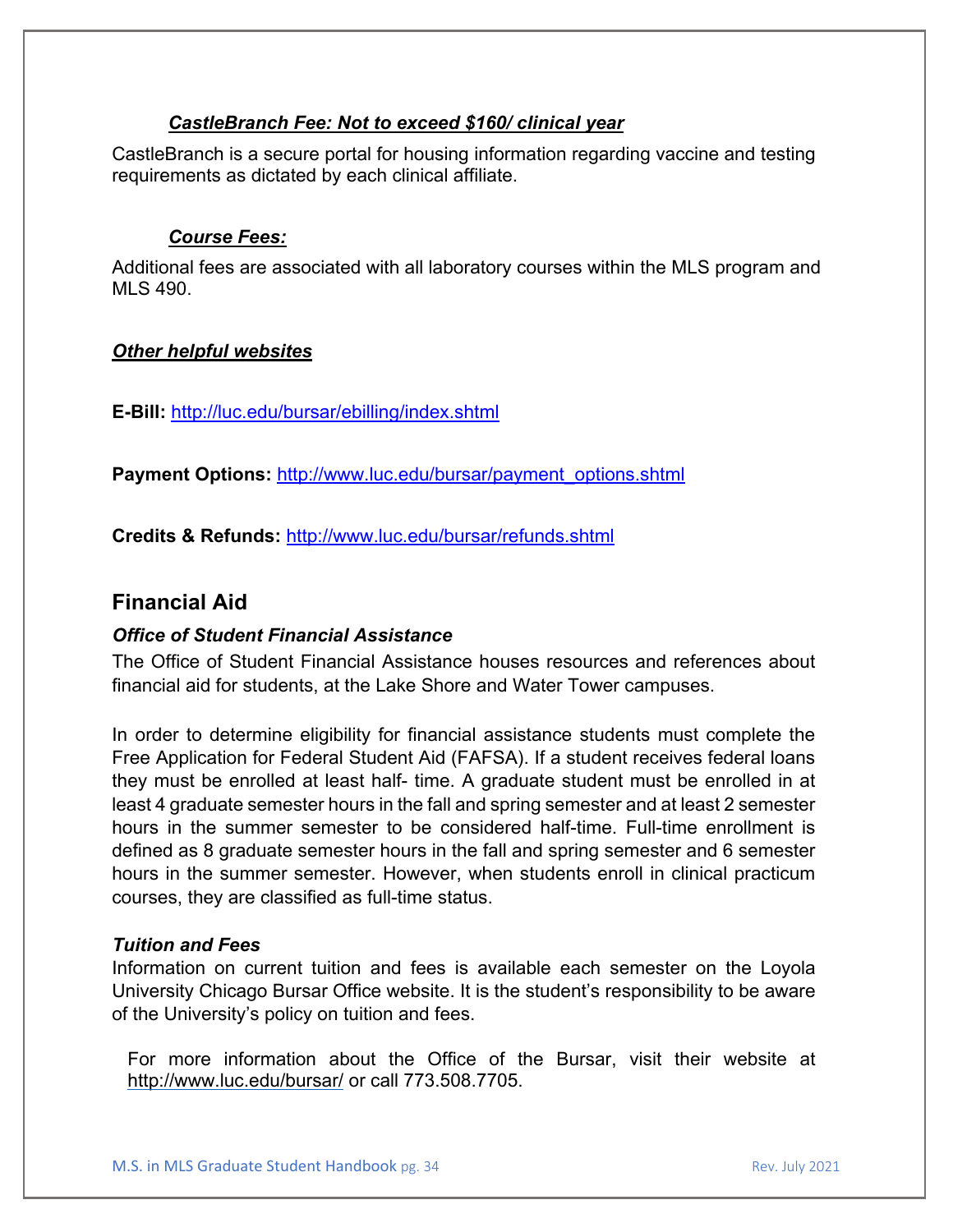#### *Tuition Term Payment Plans*

The University offers students tuition payment plan options--Term Payment Plan (TTP) and the Employer Reimbursement Plan and Deferred Tuition Plan (ERP). Information on these plans is available through the Office of the Bursar at the Lake Shore and Water Tower campuses.

- **Term Payment Plan**: This plan enables students to pay for each term's tuition and fee charges in installments. Semester students may choose from the available two, three, or four month plans. A schedule of available plans is included with the application.
- **Employer Reimbursement and Deferred Tuition Plan**: The ERP plan is designed to enable students who are eligible for tuition reimbursement from their employer to defer payment of tuition until reimbursement is received. Applications are available at the Student Business Office.

FAFSA (Free Application for Federal Student Aid) is education assistance in the form of grants or loans from the government. To determine if you qualify for federal grants or loans, you can complete the FAFSA online at

[http://www.fafsa.ed.gov/.](http://www.fafsa.ed.gov/)

If you have any questions concerning this issue, contact the Office of Student Financial Assistance by phone 773-508-7704, email: lufinaid@luc.edu or online at [http://www.luc.edu/finaid/.](http://www.luc.edu/finaid/)

#### *Student ID/Parking*

During orientation, you will be issued a student ID and have the option to pay for parking in Deck C located at the south end of campus, adjacent to the outpatient building. *The yearly charge for parking in Deck C is \$312. The also offer monthly*  **parking plans for \$26 per month.** If you have additional questions the parking office can be reached at 708-216-9092. Your student ID is required to gain access to the Stritch School of Medicine, the Fitness Center, and many of the laboratories and buildings on campus.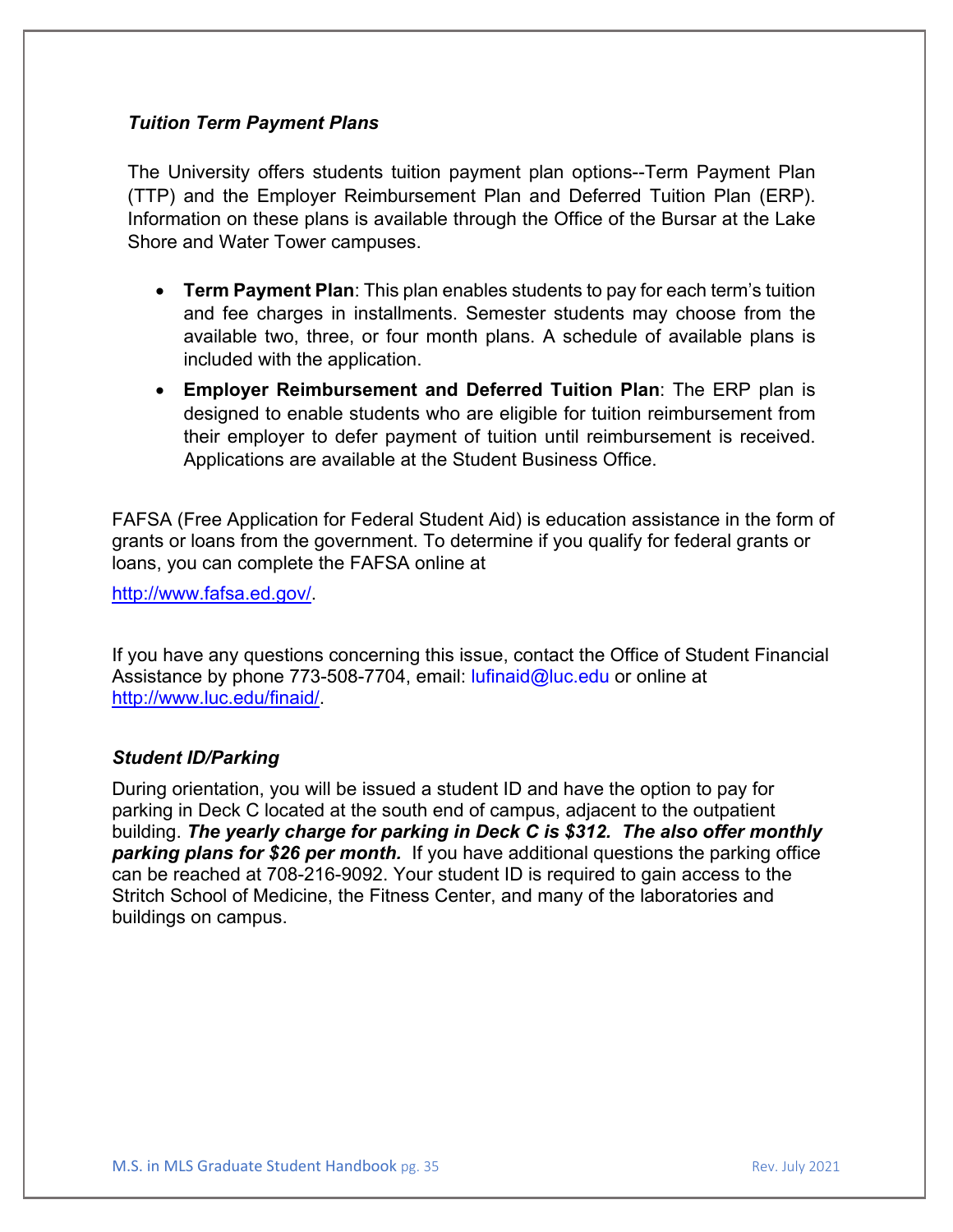# **Student Health and Counseling Services**

#### *Student Health*

Student Health services include acute injury and illness evaluation and follow-up, work place exposure evaluation, TB testing, fit testing, flu shots and Pap smears. Usual inoffice diagnostics (urine dip, pregnancy, rapid strep, etc.) are also included. The *Student Health* team will facilitate the transition to the appropriate specialist when follow up is needed. Prescription medication will be prescribed as clinically indicated. However, stimulants, anxiolytics, sedatives, sleeping pills, antidepressants, etc. will not be prescribed. Students requesting such are referred to Perspectives for Students: <http://ssom.luc.edu/wellness/counseling/#d.en.329334>

If your health situation requires further testing such as blood work and/or imaging, you are responsible for following-up with Student Health. However, diagnostic testing done outside of the Student Health (lab, radiology, etc.) would be done according to your health insurance.

Chronic disease management is not part of the services offered at Student Health. For those students, it is required that they have a primary care physician.

To make an appointment with *Student Health*, please dial 708-216-3400.

# **Hours: Monday, Wednesday and Friday: 7:00 am-noon and 1:00-3:30 pm Tuesday and Thursday: 8:30 am-noon and 1:00-5:00 pm**

#### *Loyola Health Insurance Plan*

You will be enrolled automatically in Loyola's Health Care Plan. It is required that you be enrolled in either Loyola's health insurance or another insurance provider. *If you are enrolled in another health insurance plan, you MUST WAIVE Loyola's Health Care*  **Plan on-line.** This can be done via LOCUS at https://locus.luc.edu. Under Campus Finances  $\rightarrow$  Student Health Insurance. Please provide the name of your insurance carrier & policy number.

#### *Counseling Services for Health Sciences Division Graduate Students*

The Health Sciences Division (HSD) of Loyola University Chicago is committed to assisting you through the challenges of your academic career. Most of the time, you will be able to effectively resolve personal issues on your own. However, at other times your mood, stress level, emotional health, family relations and career direction may require additional assistance.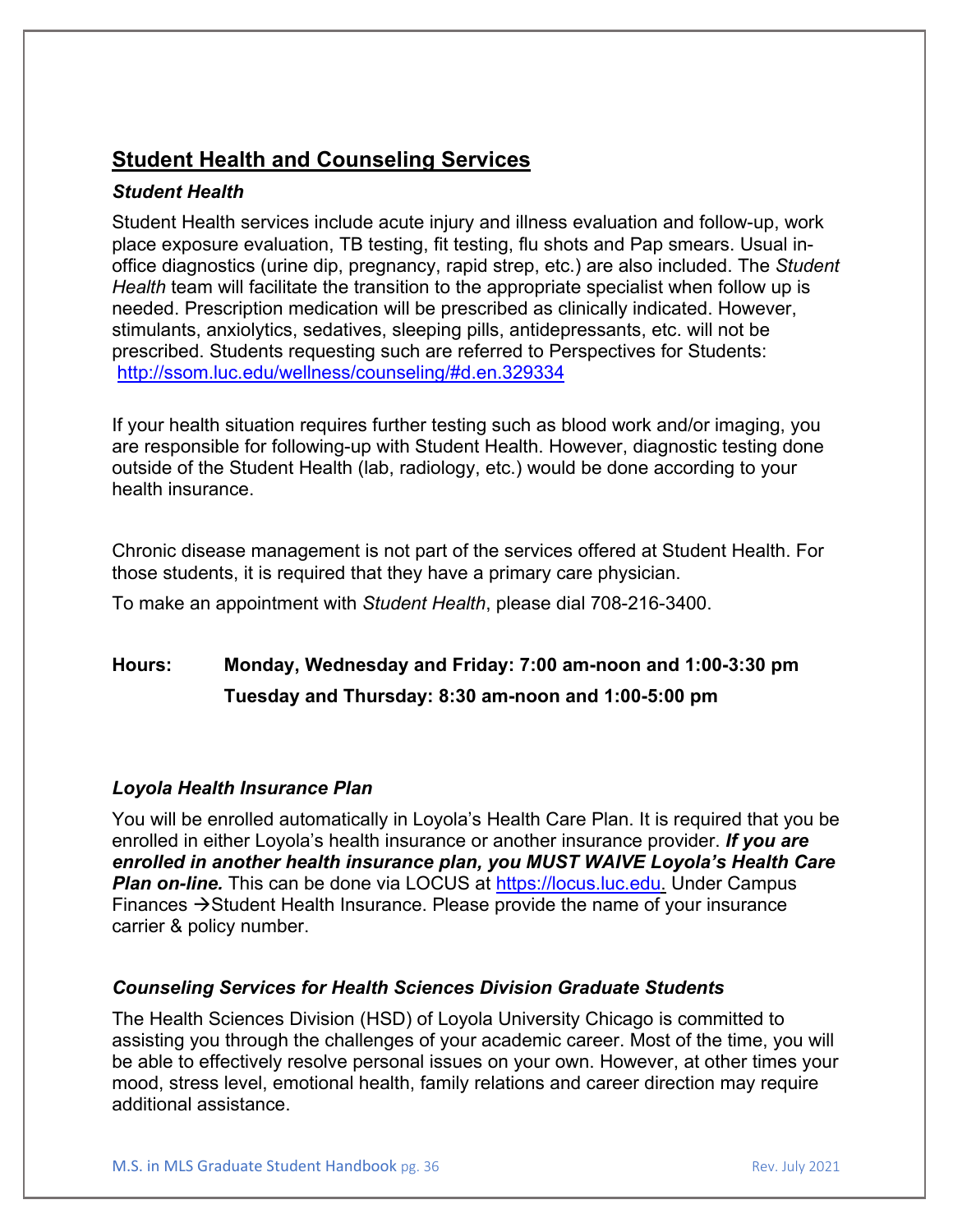The HSD Student Counseling Program is delivered by Perspectives, an independent behavioral health organization established in 1981 that provides work/life, wellness and counseling services to many organizations locally and nationally.

The HSD Student Counseling Program is free, confidential, not on EPIC and provides:

- Unlimited 24/7 toll-free access (1-800-456-6327) to Masters-answered Call Center counselors to access information, resources and crisis support.
- An onsite counseling office in Stritch School of Medicine (discretely located in the northwest corner of the first floor) staffed by licensed masters level clinicians for assessment, counseling of up to 5 sessions per issue, with referral to additional resources (including the school-sponsored psychiatrist) where necessary, and follow-up.
- The onsite office will be staffed on these days and times:

Monday: 10:00 a.m. – 2:00 p.m. Tuesday: 8:30 a.m. - 12:30 p.m. Wednesday: 11:00 a.m. – 3:00 p.m. Thursday: 8:00 a.m. - 12 noon

• Access to *Perspectives Online*, an interactive website providing access to articles, self-guided wellness assessments, calculators, child/elder/pet care provider databases, skill building courses, expert audio clips and information in the following areas: Emotional Well Being, Work/Life, Legal/Financial, Wellness and the Workplace.

The Student Counseling Program is a resource to help with "issues of everyday living." Just about any concern imaginable can be addressed, ranging from simple to complex. Some of the issues covered:

- Stress
- Anxiety
- Depression
- Relationship Difficulties
- Family and Parenting Problems
- Alcohol, Drug or Other Addictions
- Grief and Loss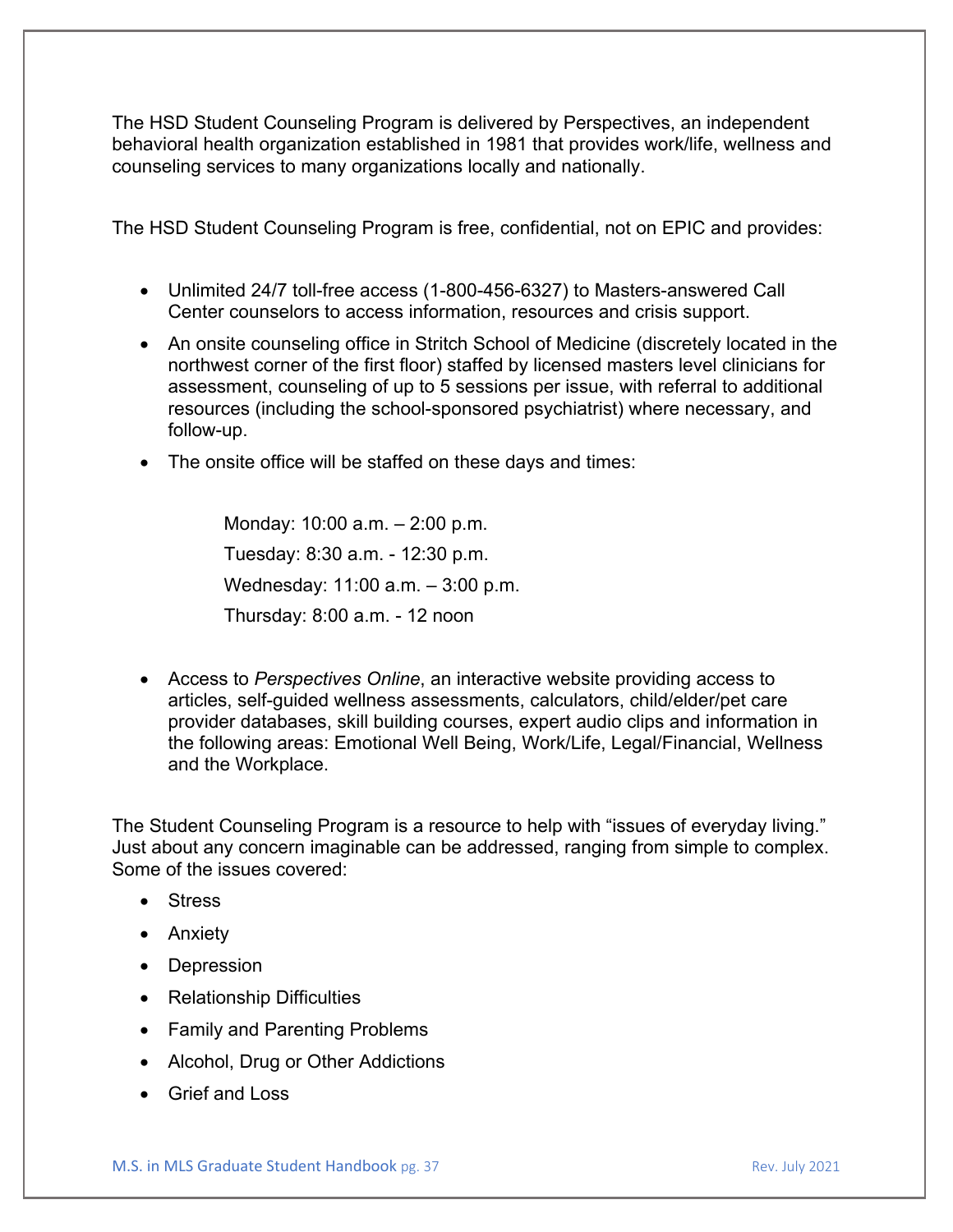- Child/Elder Care
- Change and Transition

Accessing assistance is easy. Simply call at any time the Student Counseling Program at 1-800-456-6327 to speak with a counselor or schedule an appointment. For online resources, simply go to www.perspectivesltd.com and enter **LUC500** for your User ID and "perspectives" for the password.

**Please be advised**, any student seeking counseling services should start with Perspectives. If in their opinion the student would need to be seen by a psychiatrist, the Perspective therapists will make the referral.

Please contact the Graduate School Office at x6-3532 with questions.

#### **Campus Ministry**

The Director of Campus Ministry is Ann Hillman, located in the Office of University Ministry, SSOM 270.

> Ann Hillman <http://hsd.luc.edu/ministry/> x6-1364

# **Loyola Center for Health and Fitness**

As a student, you have access to the Loyola Center for Health and Fitness. You will receive an enrollment form during new student Orientation, which can be taken to the Health and Fitness Center to complete the enrollment process. Information about the Fitness Center hours and services/classes can be found at:

<http://www.loyolafitness.org/>

#### **Housing**

There are many options for students to find housing in the area surrounding the Loyola University Chicago Health Sciences campus. Many students live in the surrounding suburbs including Forest Park, Oak Park and Riverside, while others live in downtown Chicago. You can find useful links to housing and communicate with classmates (including incoming Biomedical Science MS students) by accessing the Biomedical Science Facebook page

[\(http://www.facebook.com/loyolauniversitychicagobiomedicalscience\)](http://www.facebook.com/loyolauniversitychicagobiomedicalscience).

Also, please see the Graduate Student Council website [\(http://www.stritch.luc.edu/bgsc/content/where-live\)](http://www.stritch.luc.edu/bgsc/content/where-live) for additional resources.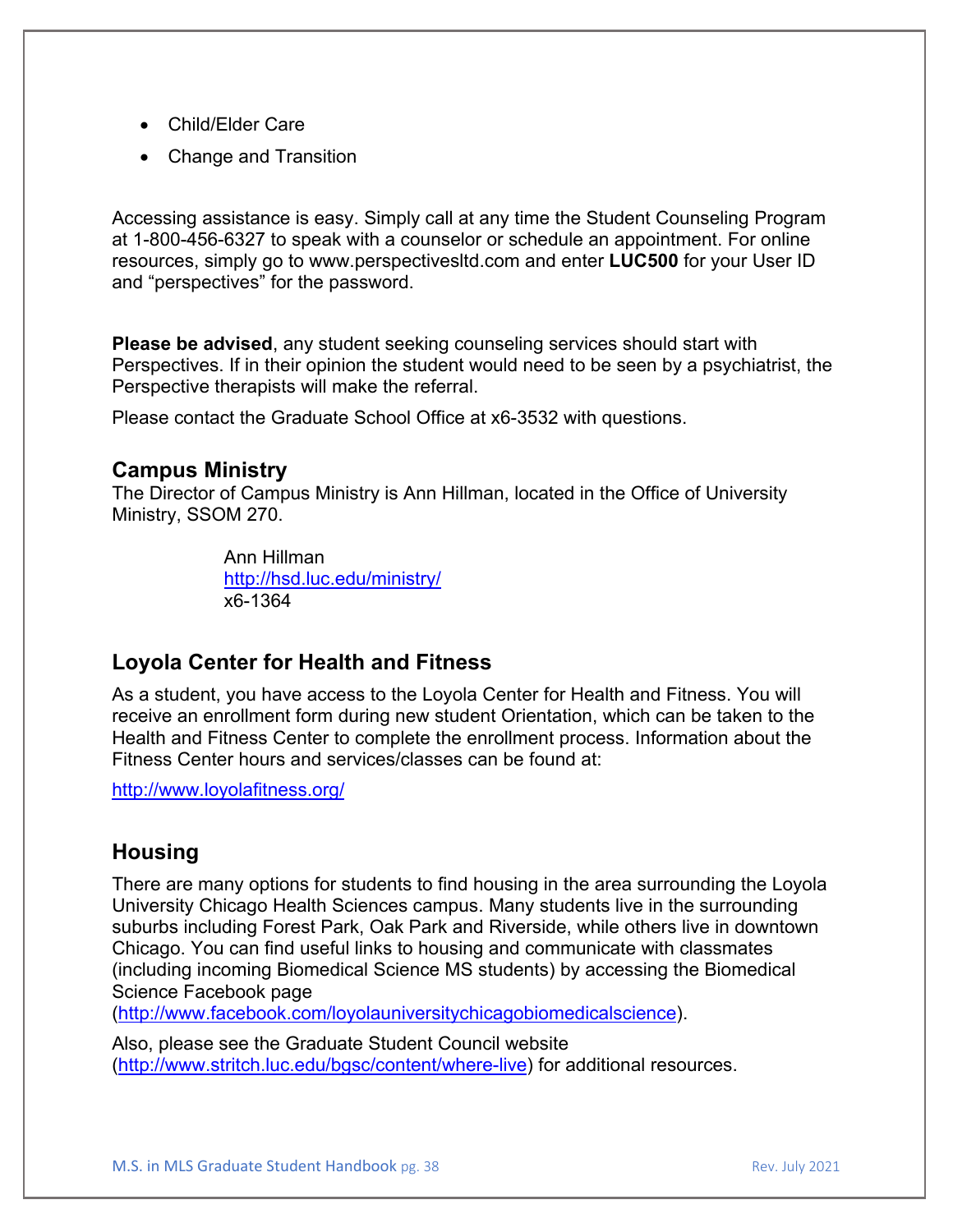# **Loyola University Health Sciences Library**

The library is a great resource to aid you in your graduate education. Library staff can teach more effective techniques to search the literature, introduce you to reference managing software and help you obtain articles that may not be available on campus. For additional information about our Library, consult [http://library.luhs.org/hslibrary/index.htm.](http://library.luhs.org/hslibrary/index.htm)

# **Laboratory Safety**

An introduction to radiation and biosafety training will be completed during your orientation and first week of classes. Following a presentation, you will complete a short exam to evaluate your competency. You will also receive brief training concerning human subjects and animal welfare, regulated by the *Institutional Review Board* (IRB) and the *Institutional Animal Care and Use Committee* (IACUC), respectively. You will also participate in laboratory safety training at your clinical assignment prior to beginning the professional practice rotation.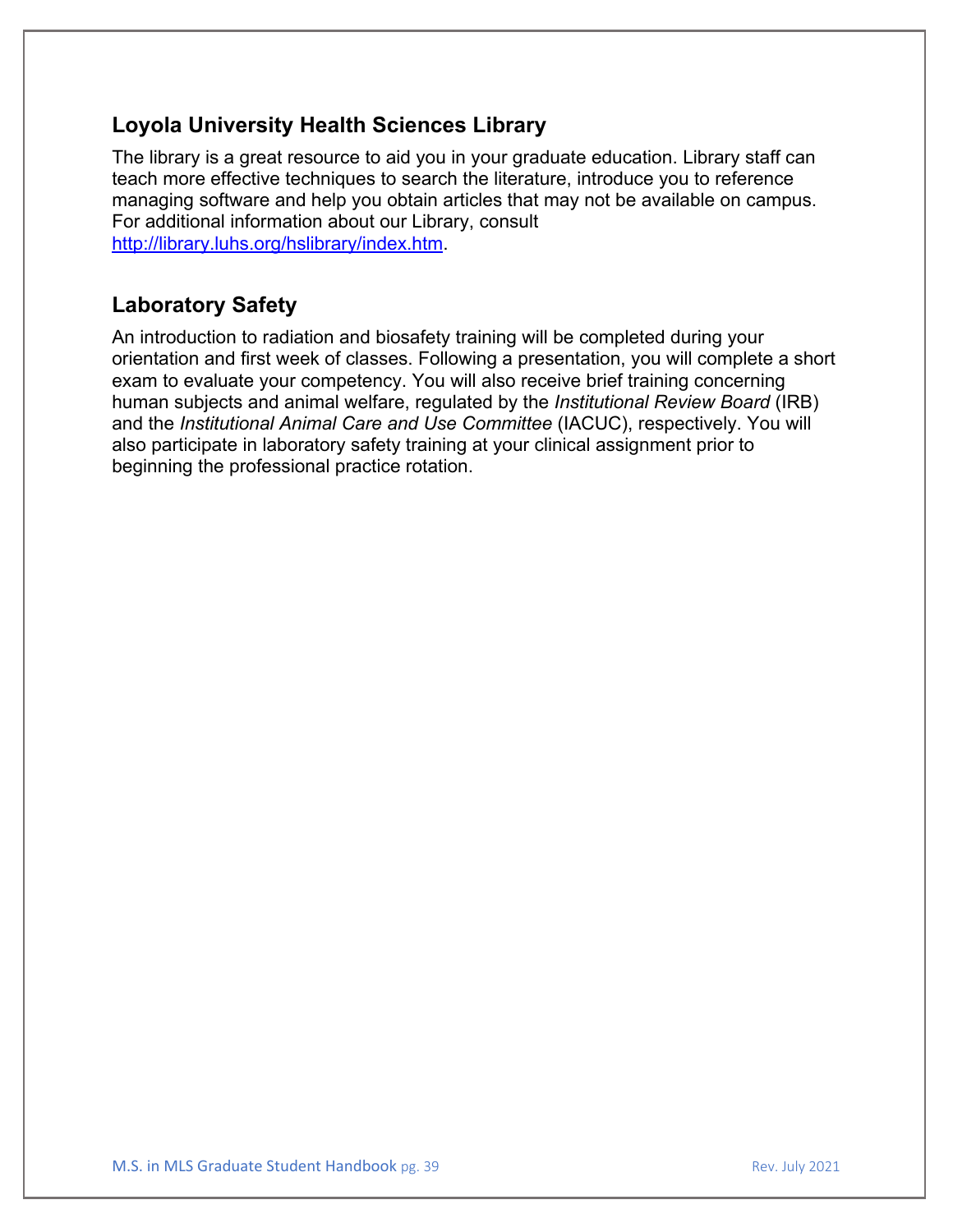# **Information for International Students**

Below is a list of important things to consider during your training in the United States. **Additionally, instructions and/or forms for maintaining your legal immigration status, obtaining a social security card and obtaining a driver's license can be found in Appendix 2.**

- 1. Important Documents
	- a. PASSPORT–must be valid at all times during your stay in U.S. Usually must have 6 months remaining on visa for travel purposes.
	- b. VISA-only an entry document. Does not need to be renewed as long as you remain in the U.S.; period of validity of visa does not represent the period of authorized stay in the U.S. after entry.
	- c. I-94-indicates date of admission, category of admission & period of authorized stay. ONLY the I-94 card determines length of authorized stay in the U.S. J-1 & F-1 should state D/S; should not have an actual date
	- d. I-20-must remain valid at all times while studying in the U.S.
- 2. Maintaining Status
	- a. FULL-TIME PROGRAM OF STUDIES (8 CREDIT HOURS PER SEMESTER).
	- b. END DATE ON I-20-If you need time past this date to finish program, please speak to International Office at least 30-60 days PRIOR to expiration date. Janet Flores checks expiration dates often and will e-mail you and your advisor. There are certain documents needed in order to authorize an extension of time on your visa. Usually a visa is 48 months for a master's degree. We know in the real world that may not be the case and therefore extensions are authorized on an individual basis.
- 3. Travel Outside the US
	- a. VISA-must have valid visa to re-enter the U.S. Your passport must have at least 6 months remaining in order to re-enter country unless we have an agreement with your country that allows travel up to the expired date and authorizes an additional 6 months on passport.
	- b. TRAVEL SIGNATURE on I-20-make an appointment with International Office so that we can validate/sign the I-20 prior to your travel abroad
	- c. TRAVEL LETTER-Contact International Office for travel letter (recommended, not required)
- 4. Notification Requirements
	- a. CHANGE OF ADDRESS-must be done within 10 days of move
	- b. Any changes to the program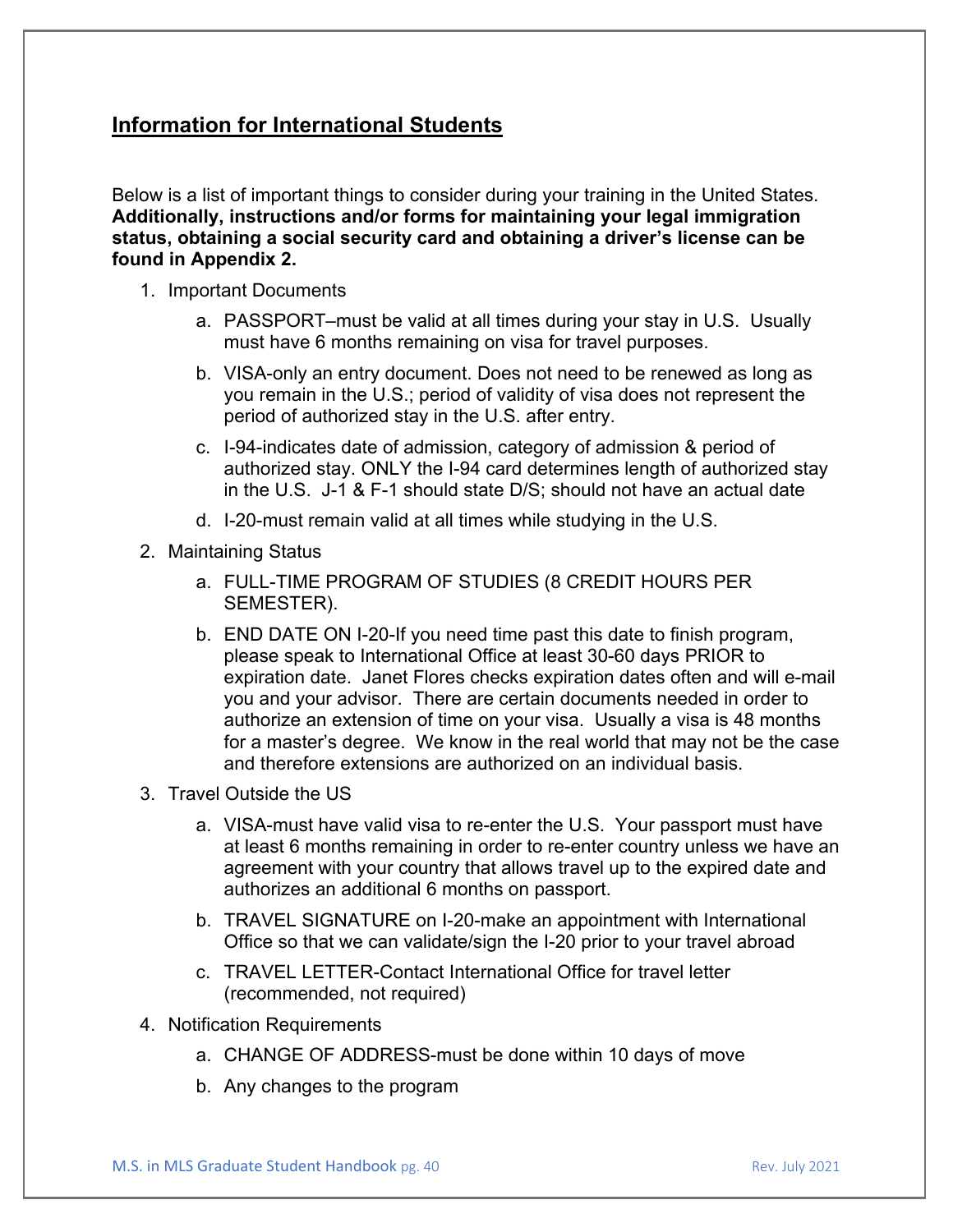c. Inability to take full-time course of study

Questions and important changes to any of your documents or status should be directed to:

Janet Flores Phone: 708-216-4989 Email: [jflores@luc.edu](mailto:jflores@luc.edu)

Office Location: 4th floor of Stritch School of Medicine, Room 400.

# **Student Academic Life**

#### *Get Involved*

Medical Laboratory Science students can volunteer to be a representative on the Graduate Student Council. Officers of the GSC executive board are elected to serve for one school year, with the elections taking place in May of the previous school year. To be an officer you must have previously served on GSC as a student representative. The GSC meets on the first Monday of every month to discuss issues brought forward by the students and to plan future events.

#### *Representation on Parkinson School of Health Sciences and Public Health Committees*

Each academic year, graduate student representatives are needed for various campus committees and/or organizations. Students may submit their names to the Dean to be considered for committee appointments.

# **Parkinson Evening of Excellence**

The Evening of Excellence is the Parkinson Schools' annual celebration of research and scholarship. The event occurs on a Friday in early May and brings together graduate students across PSHSPH and their faculty mentors. The event includes poster presentations or oral presentations of the findings of student capstone projects.

# **Professionalism and Responsible Conduct**

All students enrolled in the Parkinson School of Health Sciences and Public Health programs are required to maintain high standards of professionalism. *As representatives of Loyola University Chicago, you will be expected to conduct yourselves responsibly and ethically at all times and to behave in a positive and professional manner. Unethical behavior, such as cheating, plagiarism, falsification or fabrication of data, etc., will not be tolerated and may be considered as grounds for dismissal from the graduate program.*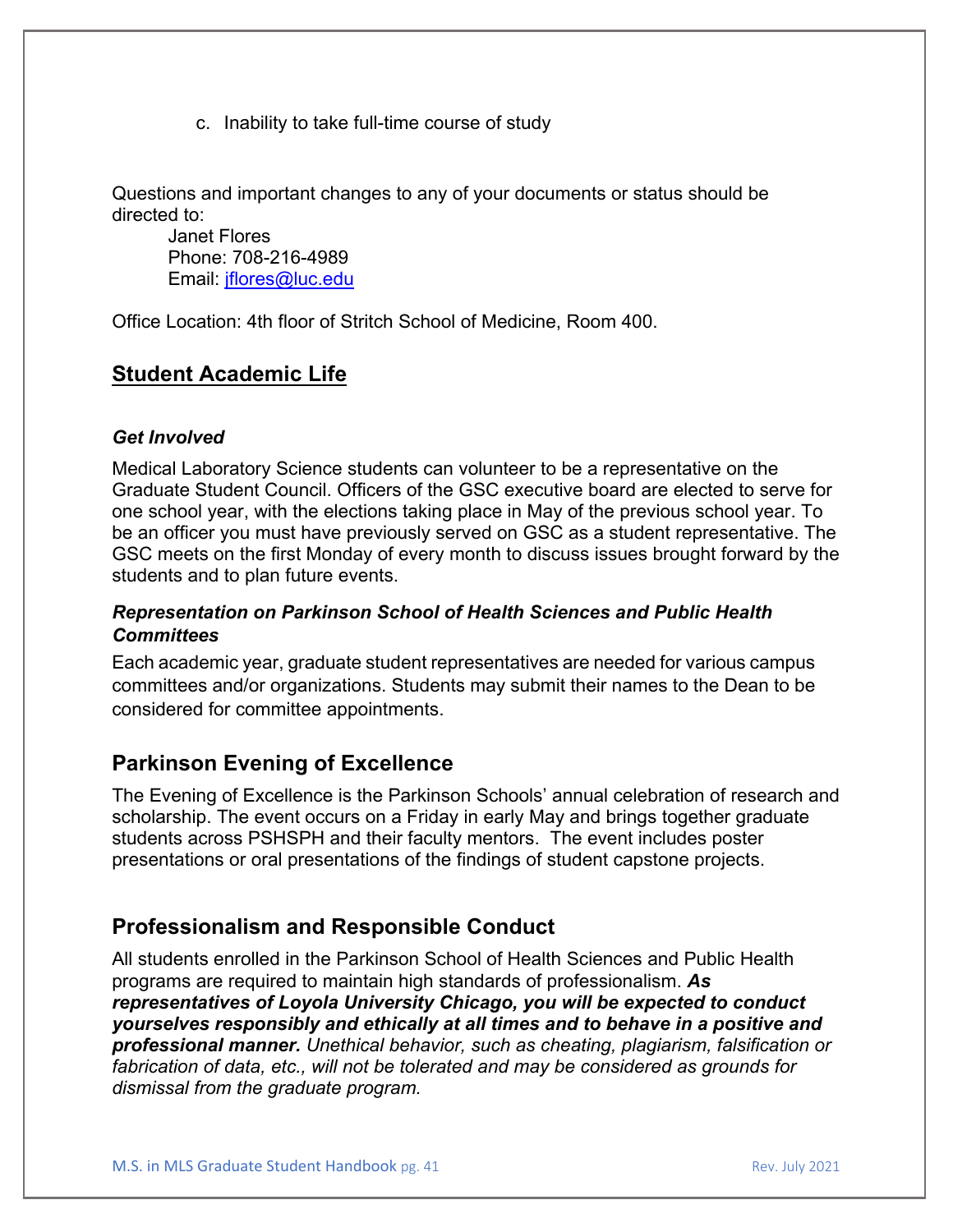All students are expected to contribute, through their words, actions and commitments, to the development and well- being of a community characterized by respect, caring, responsibility and honesty. These characteristics are essential to ensure the rights and privileges of all students and to preserve the integrity of our educational community.

Working together as a community, students, faculty and staff help foster a campus atmosphere that furthers the mission of the University. Students are expected to enhance the campus ethos. This expectation calls for behavior that demonstrates the four principles of the student judicial code: personal integrity, care for others, responsible use of property and respect for authority.

#### *Personal Integrity*

The university sets expectations for personal integrity with the aim of encouraging students to appreciate their own talents, take themselves and their academic pursuits seriously and engage in self-enhancing behaviors. In addition, students are expected to conduct themselves in accordance with the policies of the university community and to follow local, state and federal laws. This principle requires students to demonstrate the personal characteristics of honesty and integrity both inside and outside the classroom.

#### *Diversity and Compassion*

It is expected that students will be open to learning, including learning about and respecting persons and cultures different from their own. *Loyola University expects all members of the university community to act towards one another with sensitivity, consideration, understanding, appreciation, tolerance, civility and an active concern for the welfare of others.* The university is particularly concerned that its members show respect for others regardless of race, creed, religion, gender, age, disability, sexual orientation, nationality, and other characteristics protected by applicable law, and refrain from all forms of harassing or offensive behaviors that demean the inherent dignity of others.

#### *Responsible Use of Property*

The responsible use of property involves respect for property, including real estate, buildings and tangible personal or university property. Demonstrating a respect for property fosters a well-maintained environment and a sense of security. This principle requires students to respect both personal and institutional property, both inside and outside the Loyola University community.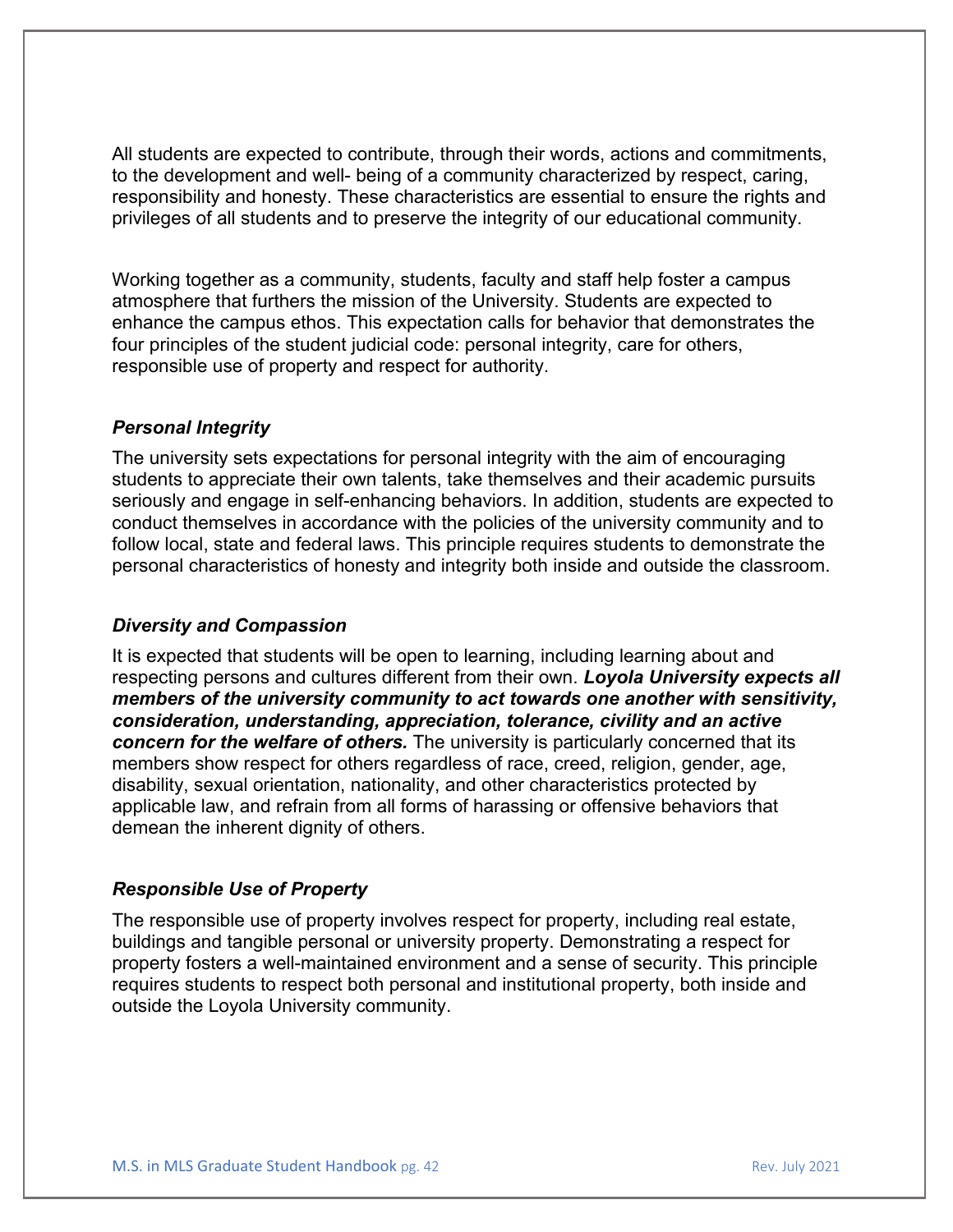#### *Respect For Authority*

Authority derives its legitimacy from its commitment to act on behalf of the common good. At Loyola, that authority especially resides in the Board of Trustees, officers of the university, its faculty, administrators, and staff. Each of these individuals has been charged with responsibilities essential to the orderly operation of the university. The successful exercise of authority depends in part on the respect it receives from the community it serves.

#### *Students who choose to violate the Parkinson School policies and procedures as described in the catalog, program handbooks, and the policies of the Office of Research Services may be subject to a judicial hearing or to other disciplinary action.*

The Medical Laboratory Science department of Loyola University Chicago reserves the right to change the policies and procedures announced, and to change the schedules, course offerings, and regulations affecting students. Advanced students may be exempt or may petition the faculty for exemption from changes in academic requirements implemented during the course of their graduate studies.

Any questions regarding current policies may be addressed to the Medical Laboratory Science Graduate Program Director or the Dean of the Parkinson School of Health Sciences and Public Health.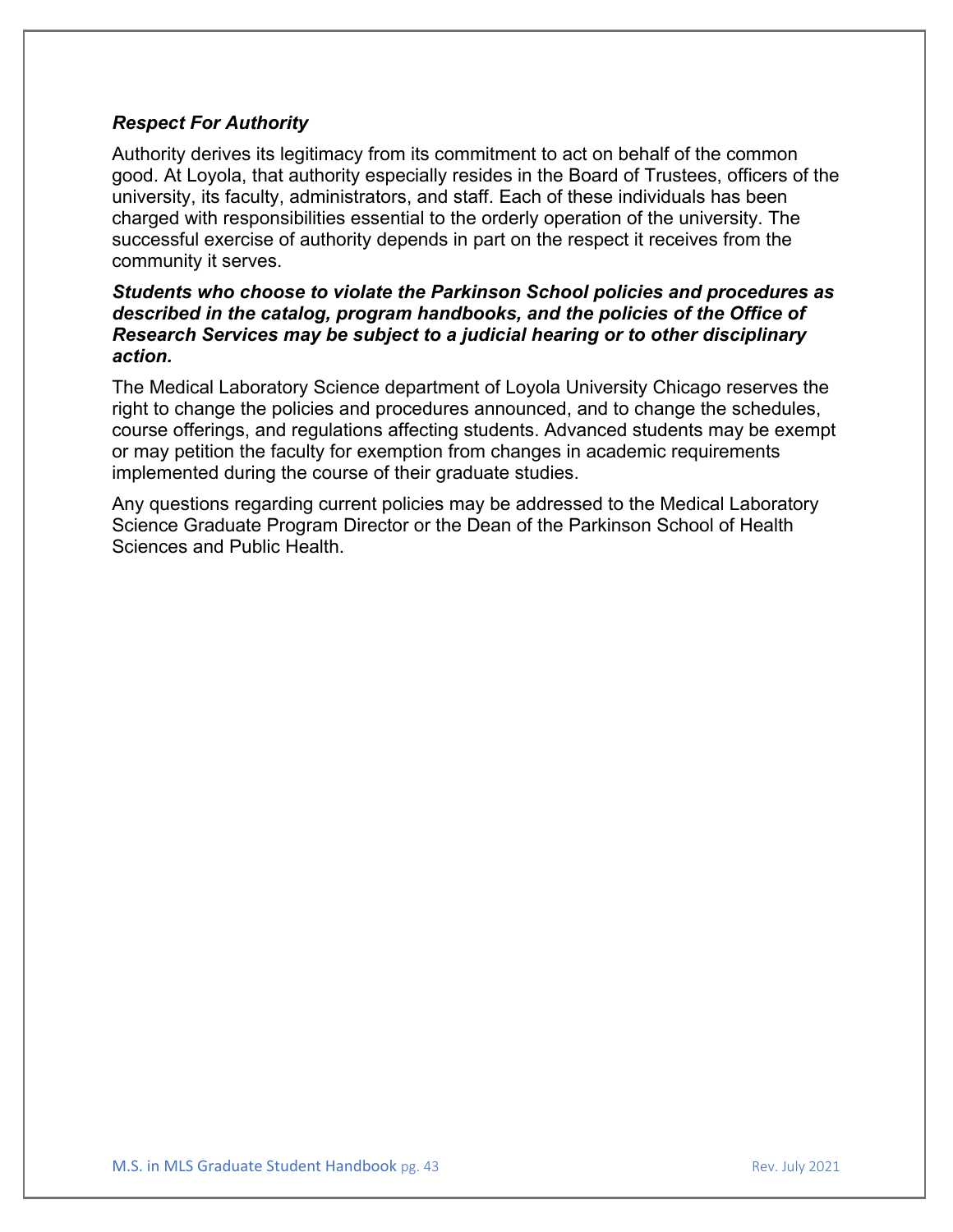# **Essential functions for Loyola University Chicago M.S. in**

#### **Medical Laboratory Science students**

Essential Functions are the non-academic qualities a student must possess in order to fulfill the essential requirements for being a Medical Laboratory Scientist. These functions include:

- 1. **Communication:** Students are able to competently and confidently communicate in English verbally and in writing relating to consultative interactions with members of the healthcare team, external relations, customer service and patient education. Students must be able to comprehend instructions orally or in writing.
- 2. **Vision:** Students possess visual acuity with or without correction to detect and identify specimens and targets macroscopically and microscopically, read procedures, charts, and result print outs. Students must have the ability to distinguish differences in color intensity, shape, consistency, and depth needed to properly categorize and aliquot samples.
- 3. **Dexterity:** Students are capable of fine and gross motor skills and hand-eye coordination needed to process and analyze samples, pipet without contamination, and trouble shoot instrumentation.
- 4. **Physical Requirements:** Students are able to carry up to 20lbs, ability to bend and stoop to reach lower level components and interior portions of instrumentation. Can handle prolonged sitting or standing as necessary for each discipline and freely maneuver in a clinical setting.
- 5. **Cognitive Functions:** Students will demonstrate sound intellect and must be able to read, understand, analyze, synthesize, and implement information from scientific sources. Utilize critical thinking skills to analyze laboratory results in relation to disease states and identify potential causes of error.
- 6. **Professional Skills:** Students must be able to demonstrate the ability to relate to people, a capacity for calm and reasoned judgment and a demonstration of commitment to the patient results. Students must hold sound psychological health and emotional stability, even under periods of stress. Ability to work independently or as part of a team, demonstrate time management skills, follow instructions, and multitask as needed.

#### **I certify I have read and meet the essential functions necessary for study as a Medical Laboratory Scientist.**

\_\_\_\_\_\_\_\_\_\_\_\_\_\_\_\_\_\_\_\_\_\_\_\_\_\_\_\_\_ \_\_\_\_\_\_\_\_\_\_\_\_\_\_\_\_\_\_\_\_\_\_\_\_ \_\_\_\_\_\_\_\_\_\_\_

| Print name | Signature | Date |
|------------|-----------|------|
|            |           |      |